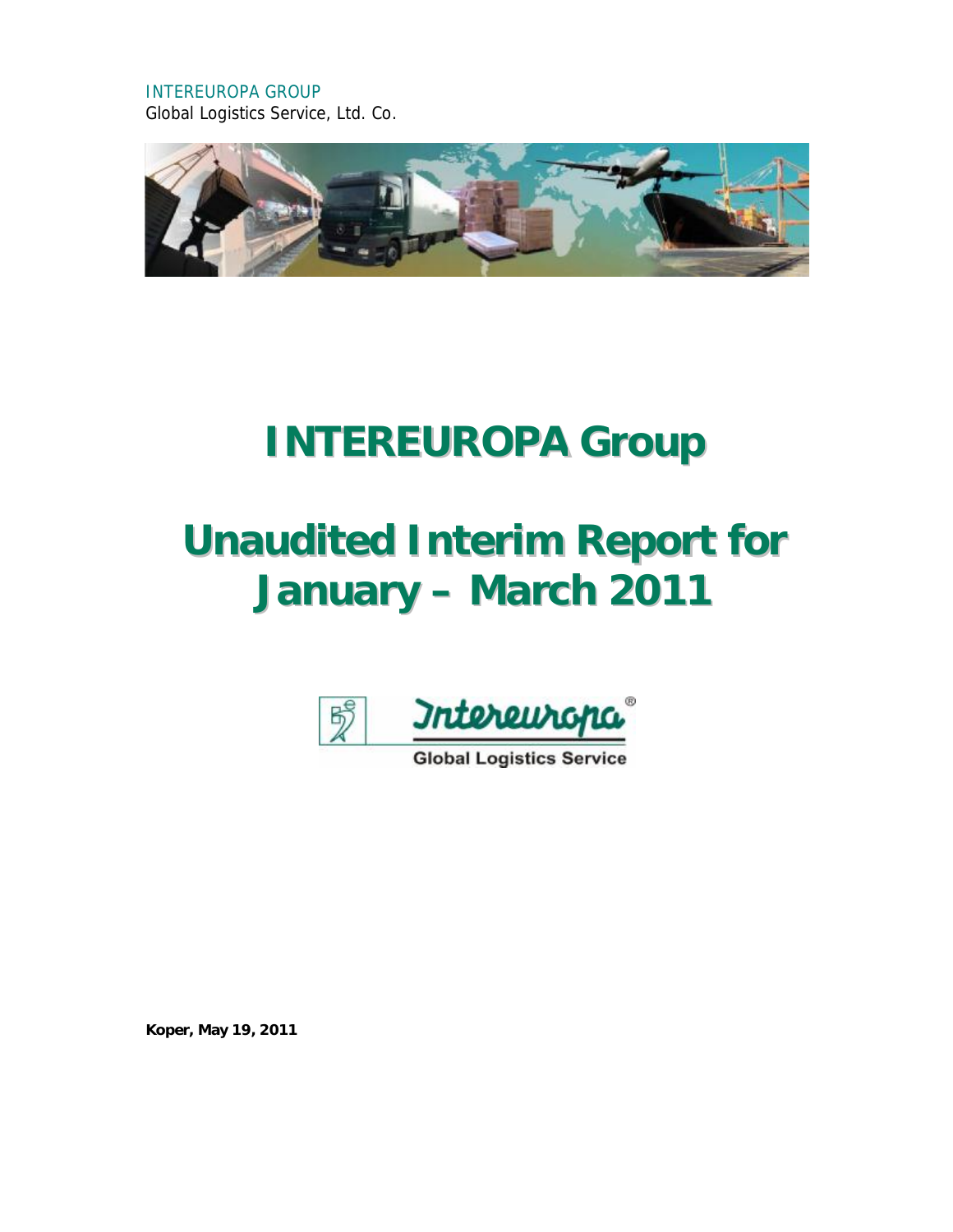The INTEREUROPA d.d. is publishing this Intereuropa Group Unaudited Report for January-March 2011, in accordance with the Market in Financial Instruments Act (ZTFI).

The unaudited consolidated and non-consolidated financial statements have been prepared in accordance with the provisions of International Financial Reporting Standards (IFRS).

This Report is available at the Company's registered office at Vojkovo nabrežje 32, 6504 Koper.

The Intereuropa Group Unaudited Interim Report for January-March 2011 shall also be published on the web site of INTEREUROPA d.d. [www.intereuropa.si](http://www.intereuropa.si) on May 19 2011.

# *C O N T E N T S*

| 2.1. Underlying financial statements of the Parent Company Intereuropa d.d 34 |  |
|-------------------------------------------------------------------------------|--|
| 2.2. Notes to Financial Statements of the Parent Company Intereuropa d.d.  38 |  |
|                                                                               |  |
|                                                                               |  |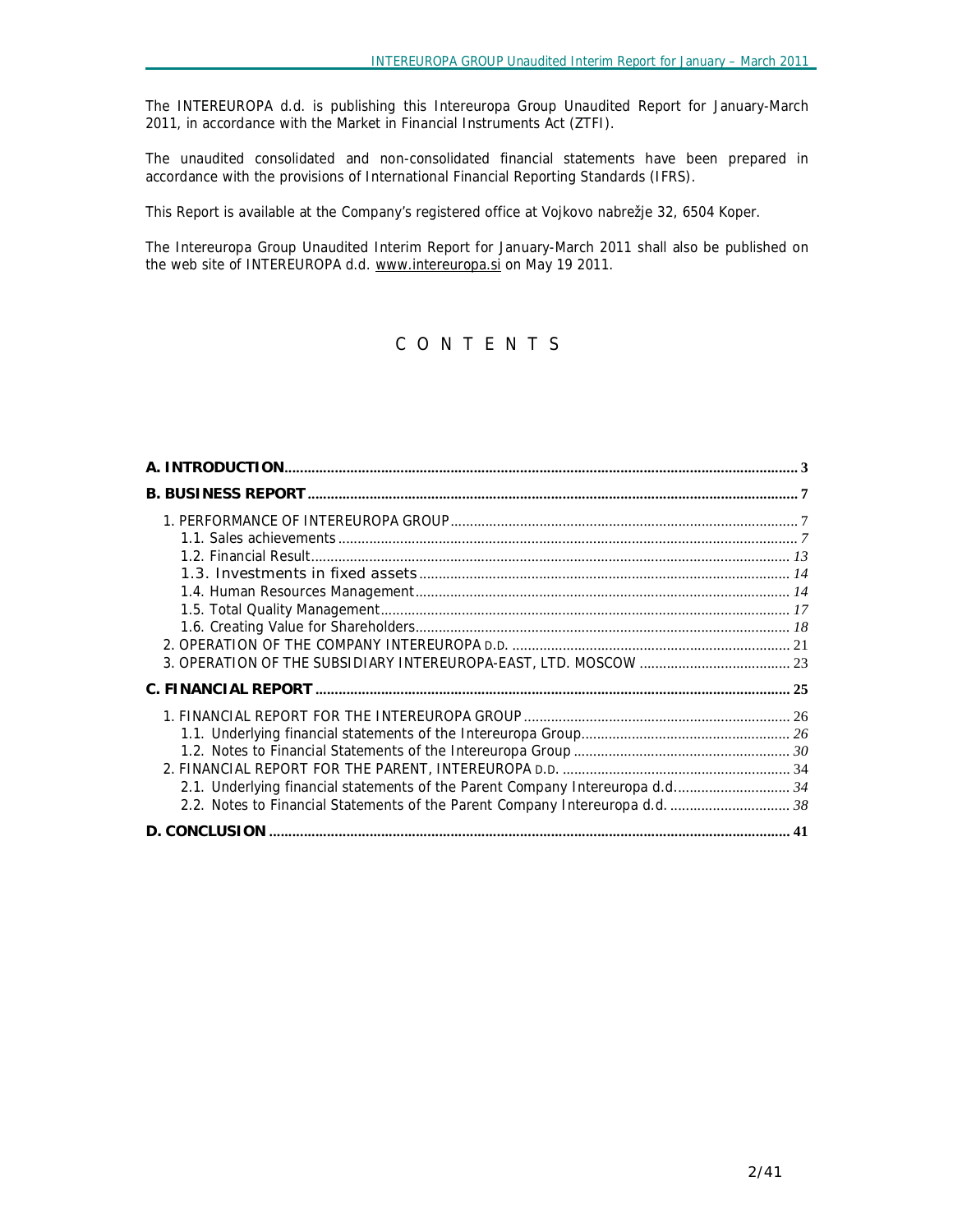# **A. INTRODUCTION**

Gradual strengthening of goods flows this year indicates positive trends that promise more favourable economic circumstances. The markets of the Intereuropa Group reflect that trend primarily in the EU market and in our eastern markets, while the Balkans has not shown any signs of perceivable, more substantial recovery. Logistics providers adapt their services and scope of operations to the needs of their customers, who nowadays demand all the faster flow of goods allowing them minimal inventories and a lean supply chain. Aware of that, we also pay attention to the optimization of logistics procedures to mitigate the pressure on the prices, which are constantly present due to on-going upward trends of oil prices.

In the reporting quarter of the year 2011, the Intereuropa Group achieved a sales turnover of  $\epsilon$  56.7 million: it exceeded the comparable result of the year ago by 28 percent, and 18 percent above the target sales turnover. In all the three areas of our core business we surpassed the sales of the comparable term 2010, the best performance was achieved in the Land transport services. The planned levels were also achieved in all our business areas; what is more, the Land Transport and Intercontinental Transport even outstripped the targets thanks to acquisition of new business and revival of automotive market. New business had an impact on the sales structure and the reduction of margins due to increased direct costs, however, prudent management of other operating costs allowed us to achieve an operating profit at  $\epsilon$  2.3 million.

After deducting the effect of financing and taxes, Intereuropa concluded the first quarter of this year with a net profit of € 0.7 million on the Group level, thereof 0.3 million by the Parent Company.

| <b>The Parent Company</b>           | Intereuropa, Globalni logistični servis, delniška družba (Global<br>Logistics Service, Ltd. Co.)                             |
|-------------------------------------|------------------------------------------------------------------------------------------------------------------------------|
| <b>Abbreviated Firm</b>             | Intereuropa d.d.                                                                                                             |
| Country of the Parent Company       | Slovenia                                                                                                                     |
| Registered Office of the Parent     | Vojkovo nabrežje 32, 6000 Koper                                                                                              |
| Company reg. number                 | 5001684                                                                                                                      |
| Tax ID number                       | 56405006                                                                                                                     |
| <b>Transaction Accounts</b>         | 03135-1005943869 with SKB banka d.d.                                                                                         |
|                                     | 04750-0001009045 with Nova KBM d.d.                                                                                          |
|                                     | 07000-0001069709 with Goreniska banka d.d.                                                                                   |
|                                     | 10100-0000006785 with Banka Koper d.d.                                                                                       |
|                                     | 24203-9002718580 with Raiffeisen Banka d.d.                                                                                  |
|                                     | 29000-0001836455 with UniCredit banka Slovenija d.d.                                                                         |
| Entry in the Register of Companies  | Registered with the District Court in Koper, file no. 1/00212/00                                                             |
| Share capital                       | 32,976,185.11 €                                                                                                              |
| Number of shares issued and paid-in | 7,902,413 no-par value shares                                                                                                |
| <b>Shares Listing</b>               | IEKG shares are listed in the Prime Market of the Ljubljana Stock Exchange                                                   |
|                                     | (Ljubljanska borza d.d.).                                                                                                    |
| Managing Board                      | Ernest Gortan, M.Sc., President                                                                                              |
|                                     | Tatjana Vošinek Pucer, Deputy President                                                                                      |
| President of the Supervisory Board  | Bruno Korelič                                                                                                                |
| The Intereuropa Group               |                                                                                                                              |
| Number of employees                 | 2,232 employees                                                                                                              |
| Vehicle fleet                       | 398 own trucks and delivery vans                                                                                             |
| Total warehousing area              | 265,700 qm of own warehouse facilities                                                                                       |
| Total land area                     | 2,200,619 gm of land                                                                                                         |
| Membership in international         | FIATA, IATA, FETA, FONASBA, BIMCO, IRU                                                                                       |
| organizations                       |                                                                                                                              |
| <b>Quality Certificates</b>         | ISO 9001:2008 Certificate:                                                                                                   |
|                                     | Intereuropa d.d.,<br>$\circ$                                                                                                 |
|                                     | Intereuropa Transport d.o.o., Koper,<br>$\circ$                                                                              |
|                                     | Interagent d.o.o.,<br>$\circ$                                                                                                |
|                                     | Intereuropa, Transport & Spedition, GmbH, Troisdorf<br>$\circ$                                                               |
|                                     | Intereuropa RTC d.d. Sarajevo.<br>$\circ$                                                                                    |
| Own branch network                  | Slovenia, Croatia, Montenegro, Bosnia & Herzegovina, Serbia, Kosovo,<br>Macedonia, Albania, Ukraine, Russia, Germany, France |

#### **Company Fact Sheet**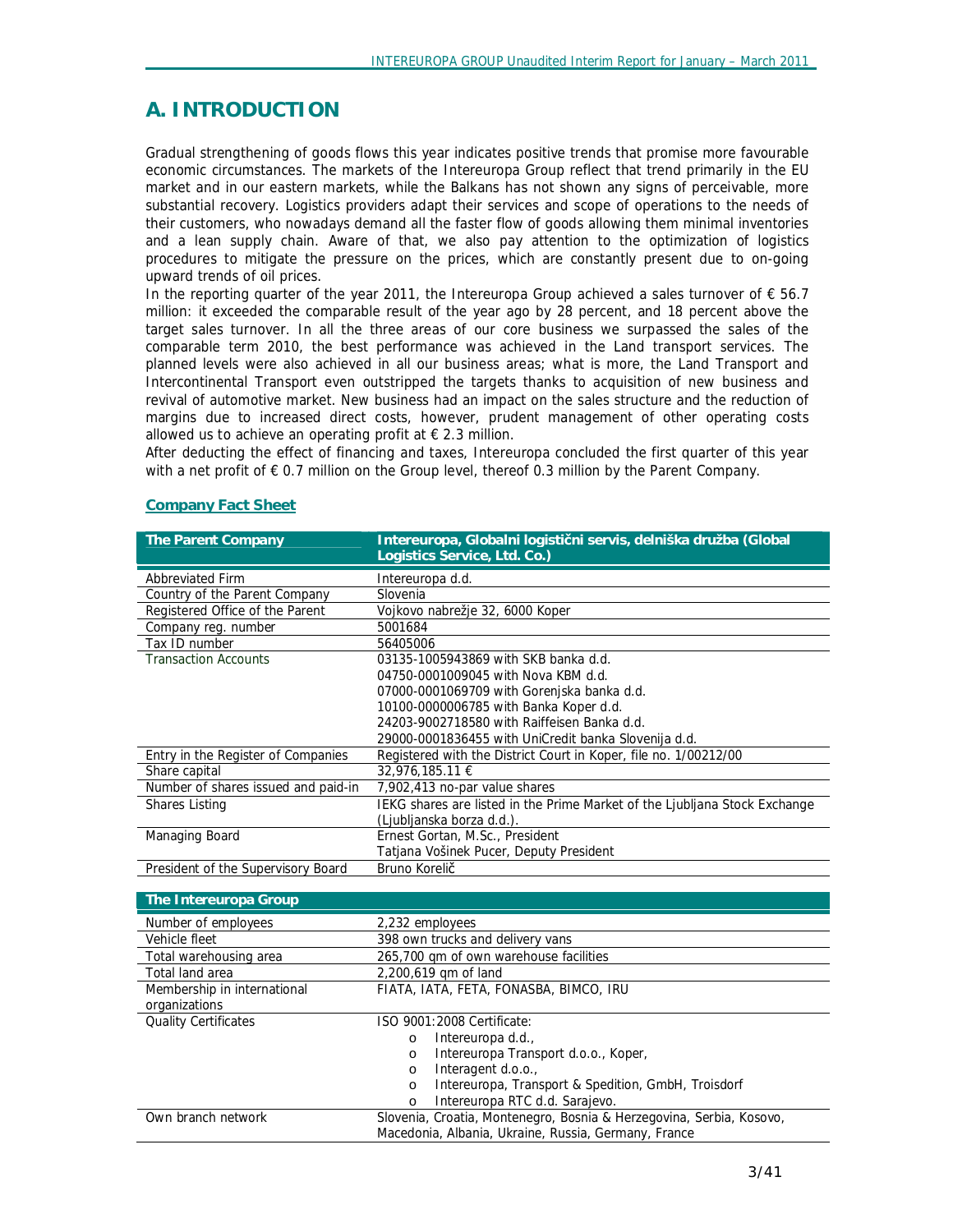#### **Major events in the reporting period January-March 2011:**

#### *February*

- 3 February 2011, the opening of the largest solar power plant in the Koroška Region (Carinthia), erected on the roof of the Intereuropa Branch in Dravograd. Intereuropa engaged in the project the Slovenian manufacturer of photovoltaic modules and the provider of turnkey solar power plants BISOL, d.o.o., and the bank Volksbank.
- On 21 February 2011 the shareholders of Intereuropa d.d., as listed below, published in the daily paper Delo the advertisement for an open tender inviting the bids for the basic package (50.98 percent) and additional package owned by the institutional investors (1.93 percent) of shares in the Company Intereuropa, Global Logistics Service, Ltd.Co.: Kapitalska družba, d.d., Slovenska odškodninska družba, d.d., Zavarovalnica Triglav, d.d., NLB, d.d., Abanka Vipa, d.d., Luka Koper, d.d. The closing day for the bids was set for 31 March 2011.

*March* 

勢 On 14 March Intereuropa d.d. published on the website of the Ljubljana Stock Exchange the presentation of the Intereuropa Group addressed to all our present and potential investors.

#### **Major events after the end of reporting period:**

*April* 

- On 1 April was organised a round table of Slovenian and German logistics providers, addressing the establishment of a new corridor linking Scandinavia, north Germany and the North Adriatic.
- 19 April: the Supervisory Board adopted in its 9<sup>th</sup> session the Audited Annual Report 2010 for the Intereuropa Group, the Auditor's Report by the appointed external certified auditor, and the Report prepared by the Supervisory Board on reviewing the Intereuropa d.d. Audited Annual Report 2010, following a due discussion of all reports.
- On 20 April, Intereuropa d.d. published the Audited Annual Report 2011 on the website of the Ljubljana Stock Exchange.
- 党 21 April, Intereuropa had a presentation in the Slovenian Capital Market Event organised by the Ljubljana Stock Exchange. In the event that has become traditional, dedicated to the promotion of Slovenian issuers, the President of the Managing Board presented the course that Intereuropa has taken to cope with the current situation in the logistics market, the implementation of the strategic goals set, the operating results achieved in 2011, and the basic guidelines for 2011.
- $\bullet$ Intereuropa also participated in numerous individual B2B meetings, in which the investors and analysts talked with the Deputy President and the person responsible for contacts with investors.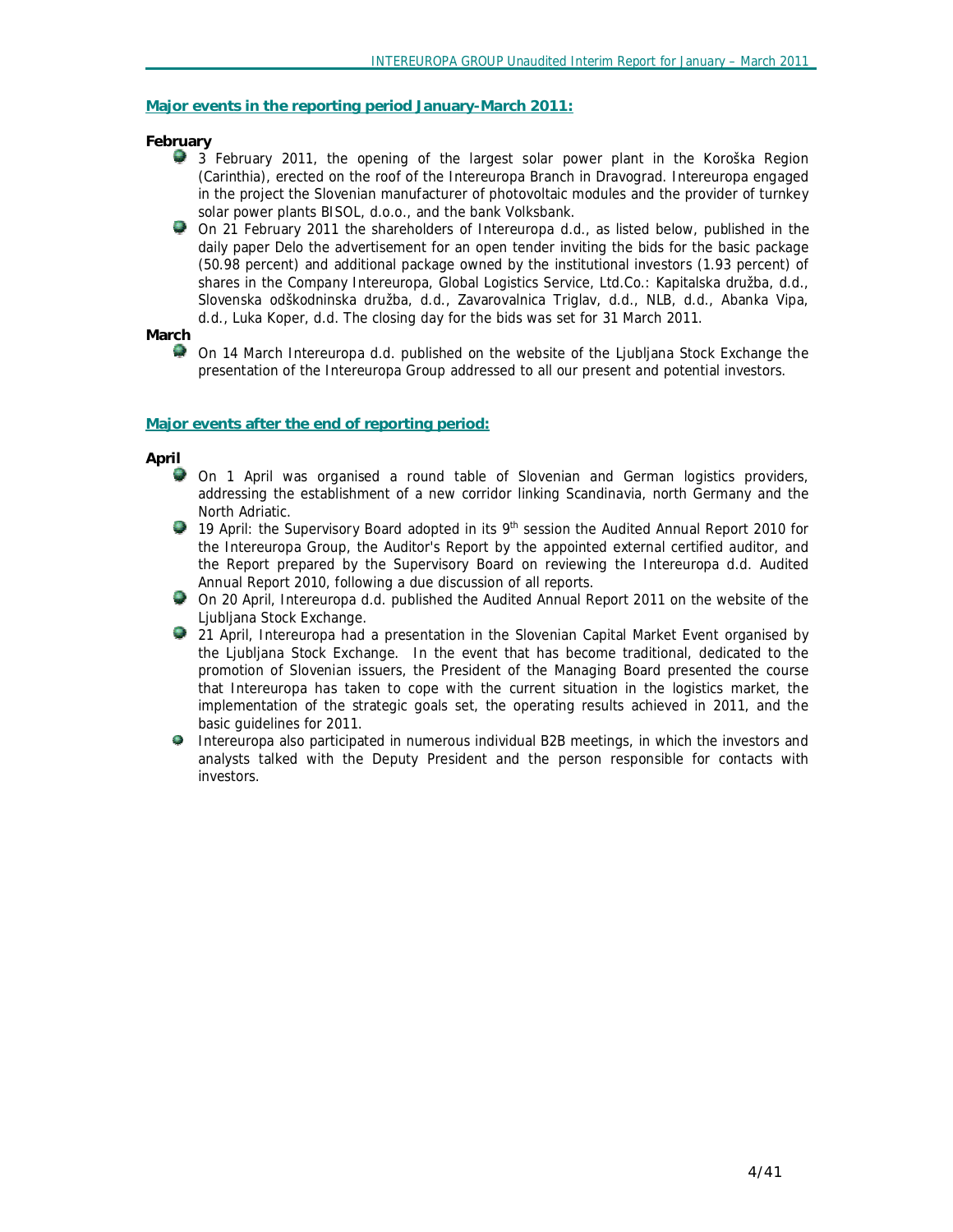## **Strategic objectives of the Intereuropa Group**

#### **Corporate vision**

To become a top-ranked provider of integral logistics solutions.

#### **Mission**

The mission of the Intereuropa Group is to meet the need for logistics services and provide the optimal functioning of supply chains to the complete satisfaction of our customers, while creating added value for shareholders, employees and other stake-holders in a socially responsible manner. **Values** 

**Professional attitude towards customers.** Our activities seek to offer optimal solutions for the logistics needs of each and every customer, based on advanced logistics know-how.

**Adaptability and flexibility.** Our services are prompt and tailored to customers' needs. They are based on inventive business solutions and good organization.

**Responsibility.** We are distinguished by a high level of responsibility for all obligations and arrangements undertaken, as well as for both the social and natural environments.

**Team work and respect for co-workers.** The quality of our services is the result of the work of individuals and excellent expert teams. We duly take into account co-workers' knowledge, experience and views.

Our organizational structure and professional competence will enable us to fully realize our competitive advantages:

- $\bullet$  own network of affiliated companies,
- $\bullet$  established partnership network,
- **a** a wide range of different products and our own infrastructure,
- $\bullet$  technically qualified staff.

# **Strategic goals up to the year 2014:**

- **Maintaining and strengthening our position as the leading provider of comprehensive logistics** services in Slovenia and the countries of the former Yugoslavia.
- Continuous optimization of processes in all business segments at the Group level and within the consolidated companies.
- Ensuring financial stability through divestment, de-leverage, debt rescheduling and effective management of working capital.
- Establishing a strategic partnership in the company Intereuropa East Ltd., Moscow.
- Acquiring a strategic partner for Intereuropa d.d. that will carry out recapitalization, thus contributing to the Group's financial stability as well as the development of our core business.

#### **Business plan for the year 2011**

The main principle in drawing up the operating plan for the current year is assuring satisfactory cash flows for the liquidity of the companies in the Group that would allow for the time needed for the financial recovery of the Parent Company Intereuropa d.d. in the long run.

The plan relies on the minimal economic growth forecasts for the majority of countries in which the Group operates, the preparations for the accession of Croatia to the EU, and the aggravated liquidity situation in the markets, as well as the pressure on prices. In the frame of these baselines, our fundamental operating and financial goals for the year 2011 are as follows:

- Matching the corporate structure of our companies/ Group to the current volume of operations,
- **•** Focus on the markets with a high market share,
- Using the synergies of the corporate network,
- Restructuring of our range of services,
- **Increasing the share of customers users of integral logistics.**
- Ensuring adequate financial stability for a smooth operation of the Group,
- Core Financial Goals:
	- Sales:  $\epsilon$  191.5 million,
	- EBITDA: € 21.9 million,
	- Operating Profit or Loss:  $\epsilon$  6.2 million,
	- Investments:  $\epsilon$  2.4 million,
	- Number of employees at the year-end: 2,236.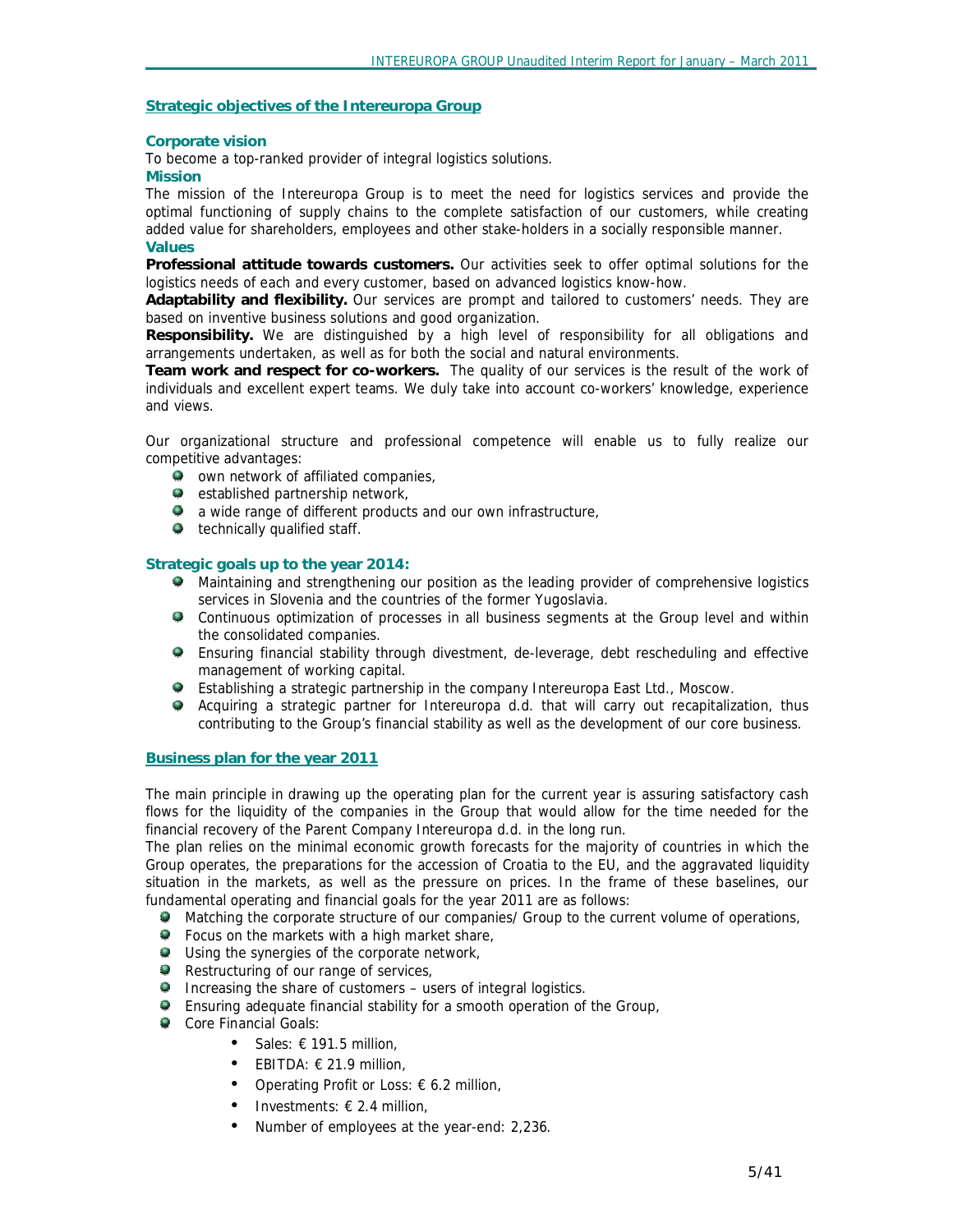## **The Organisation of the Intereuropa Group**



*Figure 1: The Organisation Chart of the Intereuropa Group as of 31.03.2011*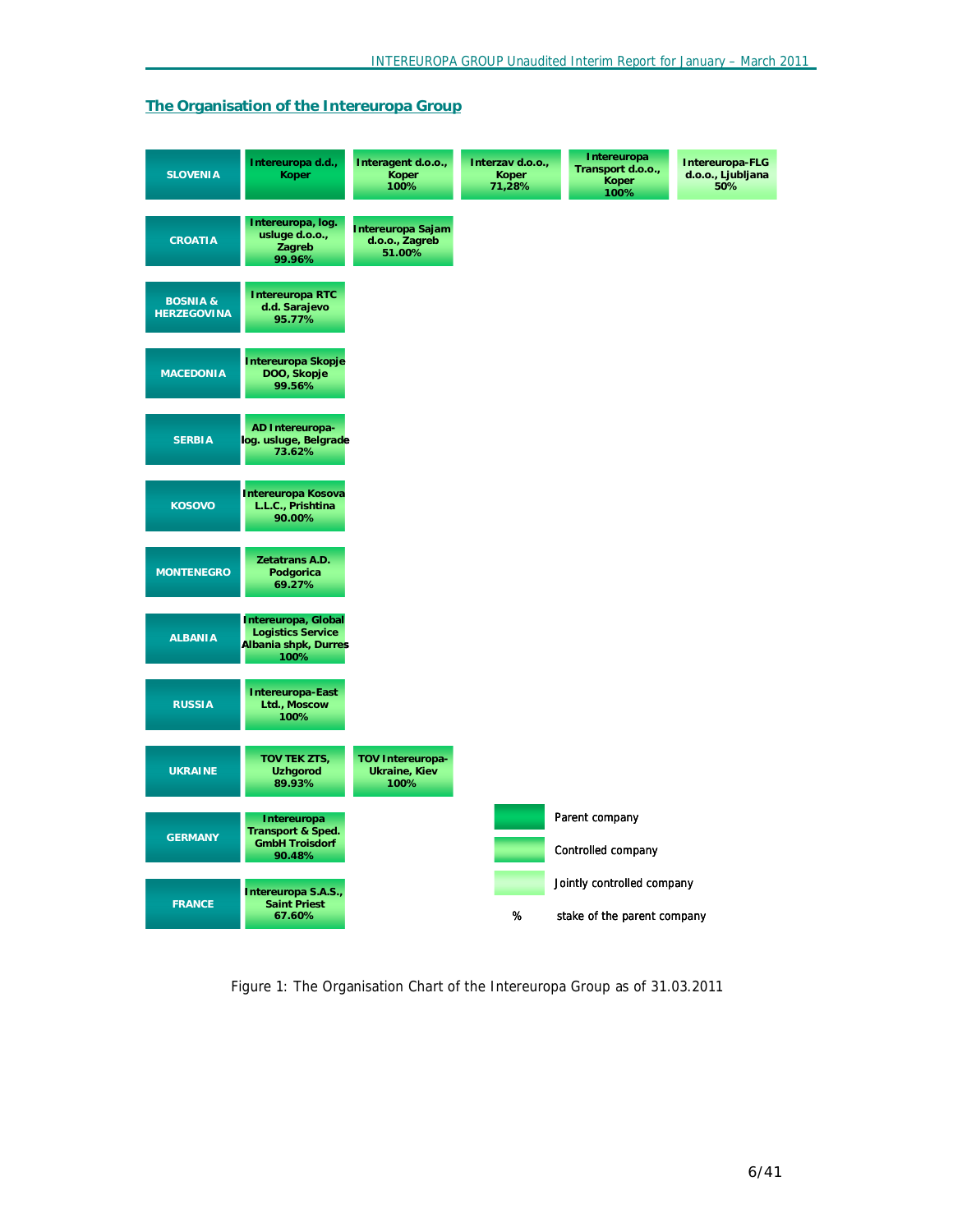# **B. BUSINESS REPORT**

# *1. PERFORMANCE OF INTEREUROPA GROUP*

# **1.1. Sales achievements**

## **Economic environment and trends**

After the world economy achieved a 5%-growth in 2010, the International Monetary Fund expects a slightly lower overall growth rate, 4.5%, for the year 2011: an average rate of 2.5% for developed countries, and 6.5% for other economies, on average. At present, the production levels in most of the developed countries are still far below their potential, the growth rates remaining low and not allowing to reduce the high unemployment figures. These problems have also struck the Member States from the EU border areas which, owing to weak growth combined with financial pressures, failed to raise their low growth rates of the production potential, whereas the developed Member States in the EU core succeeded better in limiting some of the negative effects of the recession by timely measures. In the first two months, the industrial output in the EU rose by 7 percent over the comparable months a year ago. In March the average monthly prices of oil approached to the highest values from 2008.

Thanks to their growing industrial production and stabilized economic climate, the condition of the EU economy is slowly improving. In the reporting term, the economic growth reflected the global revival that was fuelled by the growth of net exports of the members of the Euro Zone. On the other hand, Europe was faced with the pressures of public finance consolidation and the increasing risk of debt crisis expansion. High unemployment, the threatening deflation, stagnation of consumption and slashed construction and civil engineering industry promise modest growth rates in the coming quarterly periods.

In Slovenia, the slow growth of economic activity has persisted. After the growth levelled off at the end of 2010, the exports and imports of goods rose by nearly a quarter compared with the same term 2010, and the volume of industrial production grew by 10 percent, however, still below the comparable average of the year 2008. In Slovenia, the two-year fall in the export of services promises to be followed by a slight increase, except for transportation services that will be slightly below the last year's figure: facing stronger pressures on competitiveness (labour costs, rising prices of primary /raw materials), Slovenia did not succeed in utilizing the increased demand for goods in the foreign markets to its benefit. For enterprises, additionally aggravated financial situation and access to funding have become even tougher. The lower expansivity of monetary policy in the Euro Zone is expected to push the price of raising debt higher up.

In the West Balkan countries, the first signs of recovery have occurred, but the short-term risks are still high. Instability and weakness of the industrial sector are impeding the growth, nevertheless, a gradual improvement of the situation is expected for the year 2011.

|                  |      | GDP growth,<br>in % |      | Growth of ind.<br>prod., in % |       | Inflation.<br>in % |                          | Exports growth,<br>in $%$ | Imports growth,<br>in %  |                              |
|------------------|------|---------------------|------|-------------------------------|-------|--------------------|--------------------------|---------------------------|--------------------------|------------------------------|
| <b>Countries</b> | 2011 | 2012                | 2011 | 2012                          | 2011  | 2012               | 2011                     | 2012                      | 2011                     | 2012                         |
| <b>EU 27</b>     | 1.8% | 2.0%                | 4.2% | 3.5%                          | 2.5%  | 1.7%               | 5.2%                     |                           | 4.6%                     | $\qquad \qquad \blacksquare$ |
| Slovenia         | 2.2% | 2.6%                | 5.0% | 4.5                           | 3.0%  | 2.7%               | 6.9%                     | 6.7%                      | 5.1%                     | 6.0%                         |
| Croatia          | 1.3% | 2.2%                | 2.5% | 3.7%                          | 2.8%  | 2.8%               | 3.5%                     | 3.5%                      | 3.1%                     | 4.6%                         |
| Montenegro       | 3.0% | 4.5%                | 9.0% | 8.0%                          | 1.0%  | 1.3%               |                          |                           |                          |                              |
| BiH              | 2.2% | 4.0%                | 4.0% | 5.4%                          | 2.5%  | 2.5%               |                          | $\overline{\phantom{a}}$  | $\overline{\phantom{0}}$ | $\overline{\phantom{0}}$     |
| Macedonia        | 3.0% | 3.7%                | 2.5% | 4.0%                          | 3.0%  | 3.0%               | 7.0%                     |                           | 6.1%                     |                              |
| Serbia           | 3.0% | 5.0%                | 4.2% | 4.6%                          | 4.4%  | 4.3%               | 7.0%                     | 9.0%                      | 6.0%                     | 7.4%                         |
| Kosovo           | 5.5% | 5.2%                |      |                               | 2.4%  | 2.1%               |                          |                           |                          |                              |
| Albania          | 3.4% | 3.6%                | 4.0% | 4.5%                          | 1.0%  | 1.3%               | $\overline{\phantom{0}}$ | $\overline{\phantom{a}}$  | $\overline{\phantom{a}}$ | $\overline{\phantom{0}}$     |
| Russia           | 4.3% | 4.4%                | 4.6% | 4.4%                          | 7.8%  | 6.8%               | 5.5%                     | 5.4%                      | 6.8%                     | 5.7%                         |
| Ukraine          | 4.0% | 4.3%                | 5.0% | 5.2%                          | 11.6% | 8.8%               | 4.5%                     | 4.2%                      | 5.2%                     | 5.9%                         |
| Germany          | 2.7% | 2.0%                | 2.0% | 1.3%                          | 2.2%  | 1.6%               | 10.8%                    | 3.8%                      | 11.1%                    | 3.9%                         |
| France           | 1.6% | 1.5%                | 2.9% | 0.6%                          | 2.0%  | 3.0%               | 5.3%                     | 3.5%                      | 5.4%                     | 4.5%                         |

*Table 1: Forecast economic trends in goegraphic markets of the Intereuropa Group* 

(-) no data available SOURCES:

Interim Forecast 2011, March 2011, European Comission World Economic Outlook, April 2011, IMF Umar, Spring Forecast of Economic Trends 2011, March 2011 Umar, Slovenian Economic Mirror, March 2011 Izvozno okno, EIU March 2011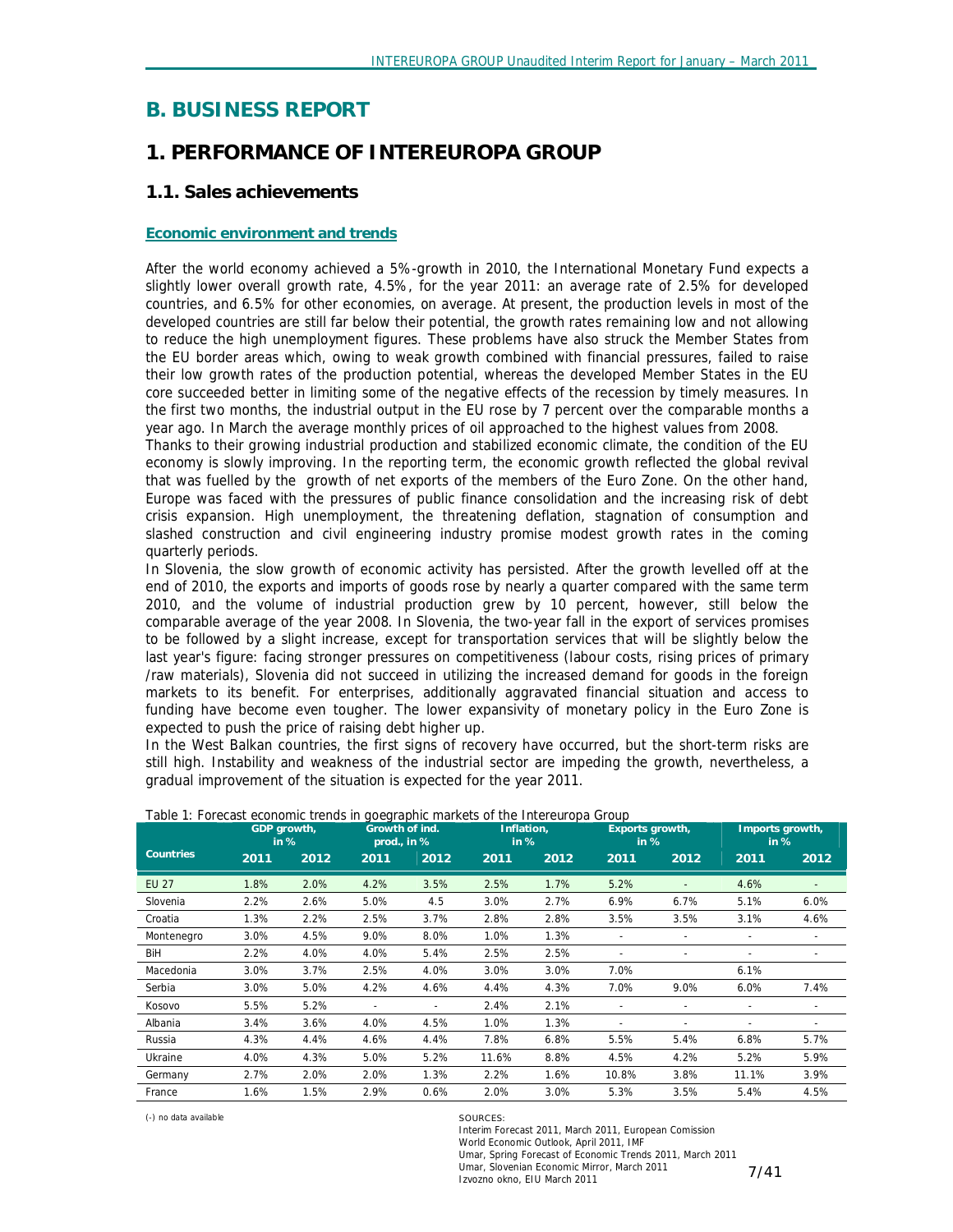#### **Sales Revenue by the Intereuropa Group**

The first strengthened goods flows were perceived in the broader economic environment already in the previous year. Due to constant pressures on the sales prices we have already accepted the fact that more goods need to be handled and more work done today than before the recession (2008) in order to achieve the same value of the sales revenue; therefore we started optimizing the processes that has already yielded the first results. That trend has continued this year, as we have recorded an increase in the flow of goods in the European market, thanks to gradual revival of the key economies, and attempted to get included in that trend as efficiently as possible. The markets of the West Balkans have not improved to that point yet, therefore the growth rates are lower.

In the reporting quarter of the year, the Intereuropa Group generated a **sales revenue of € 56.7 million** and exceeded the comparable level achieved a year ago by 28 percent; moreover, the result achieved was 18 percent above the target sales revenue. The figure of the comparable term 2010 was surpassed in all the three core business areas, of which the Land Transport was the best performing area. The greatest progress was achieved in our Railway Transport product, which is attributed to the acquisition of some new businesses in our Ukrainian subsidiary. In Intercontinental Transport, the growth of the automotive logistics services in Russia was outstanding indeed; the high volume of car handling turnover, along with the quantity of cars warehoused at the terminal have resulted from the revival of goods flows in automotive industry.

The planned levels were achieved in all our business areas; the Land Transport and Intercontinental Transport areas outstripped the targets considerably. The best performing area was Land Transport which surpassed the plan by 28 percent and its share in the sales structure rose to 65 percent.

| <b>Business area</b>       | Jan - Mar<br>2011 | <b>Structure</b> | <b>Index</b><br>$2011$ /plan | <b>Index</b><br>2011/2010 |
|----------------------------|-------------------|------------------|------------------------------|---------------------------|
| Land Transport             | 36,674            | 65%              | 128                          | 138                       |
| Logistics Solutions        | 6,881             | 12%              | 100                          | 112                       |
| Intercontinental Transport | 11,891            | 21%              | 108                          | 116                       |
| <b>Other Services</b>      | 1,220             | 2%               | 97                           | 92                        |
| <b>TOTAL</b>               | 56.667            | 100%             | 118                          | 128                       |

*Table 2: Sales revenue of the Intereuropa Group by area of operation, in thousand*  $\epsilon$ 

| Table 3: Sales revenue of the Intereuropa Group by geographical area, in thousand $\epsilon$ |  |  |
|----------------------------------------------------------------------------------------------|--|--|
|                                                                                              |  |  |

|                  | Jan - Mar<br>2011 | <b>Structure</b> | Index<br>2011/plan | <b>Index</b><br>2011/2010 |
|------------------|-------------------|------------------|--------------------|---------------------------|
| EU Member States | 31.390            | 55%              | 104                | 107                       |
| Non-EU countries | 25,277            | 45%              | 143                | 168                       |
| <b>TOTAL</b>     | 56.667            | 100%             | 118                | 128                       |

Note: Data comprise sales revenue by geographical area according to head-office of companies in the Group.

The geographical structure of sales revenue, measured according to the headoffice of our companies, has shifted towards the Eastern markets due to higher growth rates in the countries located there (the Ukraine, Russia), did the share of the sales to non-EU countries climbed from one third to 45 percent of total sales revenue of the Group. The Parent company generates the largest share (43 percent) in the sales turnover of the Group. Most of our customers are still located in the home country, although the share of customers from Russia and the EU Member States was rising at the greatest pace, and the share of our Slovenian customers declined to 27 percent.

|  | Table 4: Sales revenues of the Intereuropa Group by geographic area, in thousand $\epsilon$ |
|--|---------------------------------------------------------------------------------------------|
|  |                                                                                             |

|    |                              | Jan - Mar<br>2011 | <b>Structure</b> | Index<br>2011/2010 |
|----|------------------------------|-------------------|------------------|--------------------|
|    | Slovenia                     | 15,355            | 27%              | 91                 |
|    | Croatia                      | 7,444             | 13%              | 95                 |
|    | Russia                       | 3,078             | 5%               | 177                |
|    | Bosnia & Herzegovina         | 1,784             | 3%               | 101                |
| 5  | Serbia                       | 766               | 1%               | 82                 |
| 6  | Montenegro                   | 1.129             | 2%               | 87                 |
|    | Other countries              | 27,112            | 48%              | 156                |
| 7a | Other EU Member States       | 19,985            | 35%              | 170                |
| 7b | Other countries of the world | 7,127             | 13%              | 126                |
|    | TOTAL                        | 56.667            | 100%             | 118                |

Note: Data comprise the sales revenues by geographical area according to customer's origin/ head-office.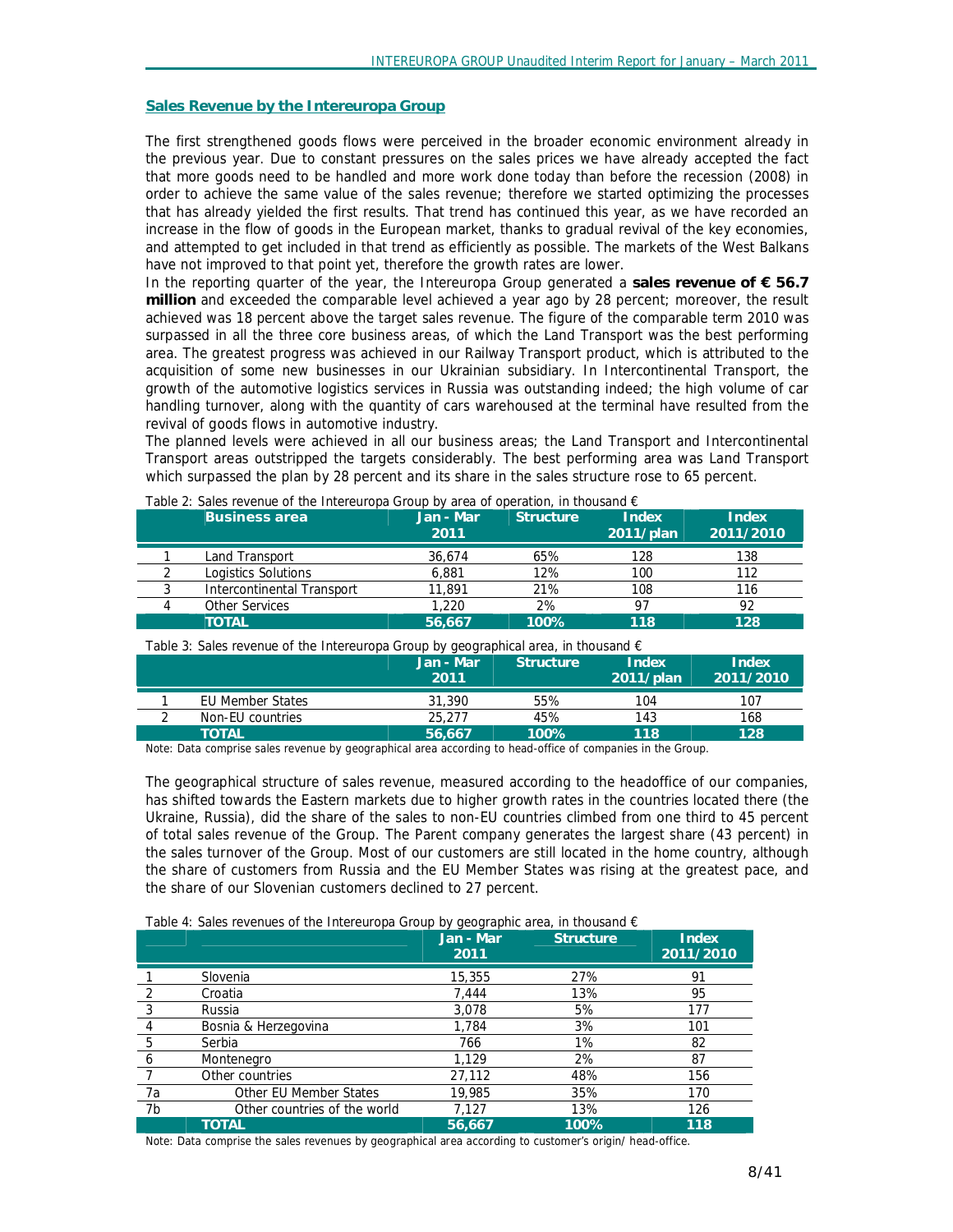#### **LAND TRANSPORT**

The Land Transport Area contributes 65 percent to the sales revenue of the Group. In the reporting quarter we generated a sales revenue of  $\epsilon$  36.7 million and exceeded the target sales revenue by 28 percent, and also surpassed the comparable level achieved a year ago by 38 percent. A positive growth trend was achieved throughout the term, and in March we surpassed the planned sales targets.

#### **Groupage Services**

The volume of revenues in the Groupage product on the Group level declined (-18 percent below the plan, and -9 percent below the preceding year). Intereuropa d.d. prevails in the sales revenue structure with 87 percent for the Groupage product, but did not achieve the sales target in the reporting period. The plan was surpassed only by our affiliate in Kosovo, while all other companies in the Group have remained behind the targets.

#### **Express Delivery Service**

The target sales revenue was not achieved in the Express Delivery product (-14 percent). The highest setback was recorded in Croatia (-27 percent) mainly due to the loss of some major customers. The outcome of the recession is still felt, and the volume of operations with existing customers declined, while the competition has gained the market by dumping rates. Croatia still contributes 56 percent of the sales revenue to this product, but that share was 11 percentage points lower than in the same period last year. The Slovenian part of the Group contributes 32 percent of the sales structure for this product, which means that the share has risen by 8 percent. It appears that the measures taken in Slovenia during the last year did yield a fruit, given that we have exceeded the planned sales revenue by 21 percent and are 26 percent above the figures achieved in the comparable term last year.

#### **Road Transport**

Our Road Transport product exceeded the plan by 9 percent and stood 7 percent above the last year's quarterly results. The major share of sales revenue from our Road Transport product is still generated by the subsidiary Intereuropa Transport d.o.o. (41 percent), or 3 percent above the plan. However, it did not achieve the last year's figure due to its reductions in the fleet. The sales plan was also exceeded by the Parent Intereuropa d.d. (by 18 percent), Zetatrans Podgorica (26 percent) and Intereuropa Transport & Spedition Gmbh, Troisdorf (8 percent). The political instability in the Arabic world has brought higher fuel prices and thereby increased our direct costs, which could not be shifted on the customers but reduced our margin.

#### **Customs Services**

In Customs broking services, the last year's level in the sales revenue was exceeded on the Group level, but we did not achieve the planned levels (- 3 percent). One half of all sales revenue in this product is generated in Croatia: this year the sales revenues were 19 percent higher than in the comparable term last year. The affiliates in Bosnia and Herzegovina and Serbia were above the plan, all other companies remained behind. In Intereuropa d.d., the highest setback was recorded by the Border Despatch Branch (-17 percent below the plan and 15 percent behind the result in the same term last year's). The reason for such trend is the reduction of income from customs broking, while the border despatch product (transit procedures) was above the sales target and better than the result of last year.

#### **Railway Transport**

The Railway Transport product recorded a highly positive variance from the planned sales revenue (more than 4 times higher than plan), which is fully attributable to the Ukrainian TEK ZTS Uzhgorod and the acquired business of petroleum products transportation. On the other hand, the company Intereuropa-East Ltd., Moscow has got the highest setback because that product is not in use yet. The company Intereuropa-FLG d.o.o, which is specialized in the organization of railway transport, remained 2 percent behind the sales plan.

The coming months bring several holidays in Slovenia and in the countries of our partners, so there will be fewer workdays, which will cause a loss of earning. Owing to unstable political situation in the Arabic world we have seen on-going rise in the oil/ petroleum products, which is increasing our direct costs and reducing our margin in transport services. The outcome of economic recession is still felt in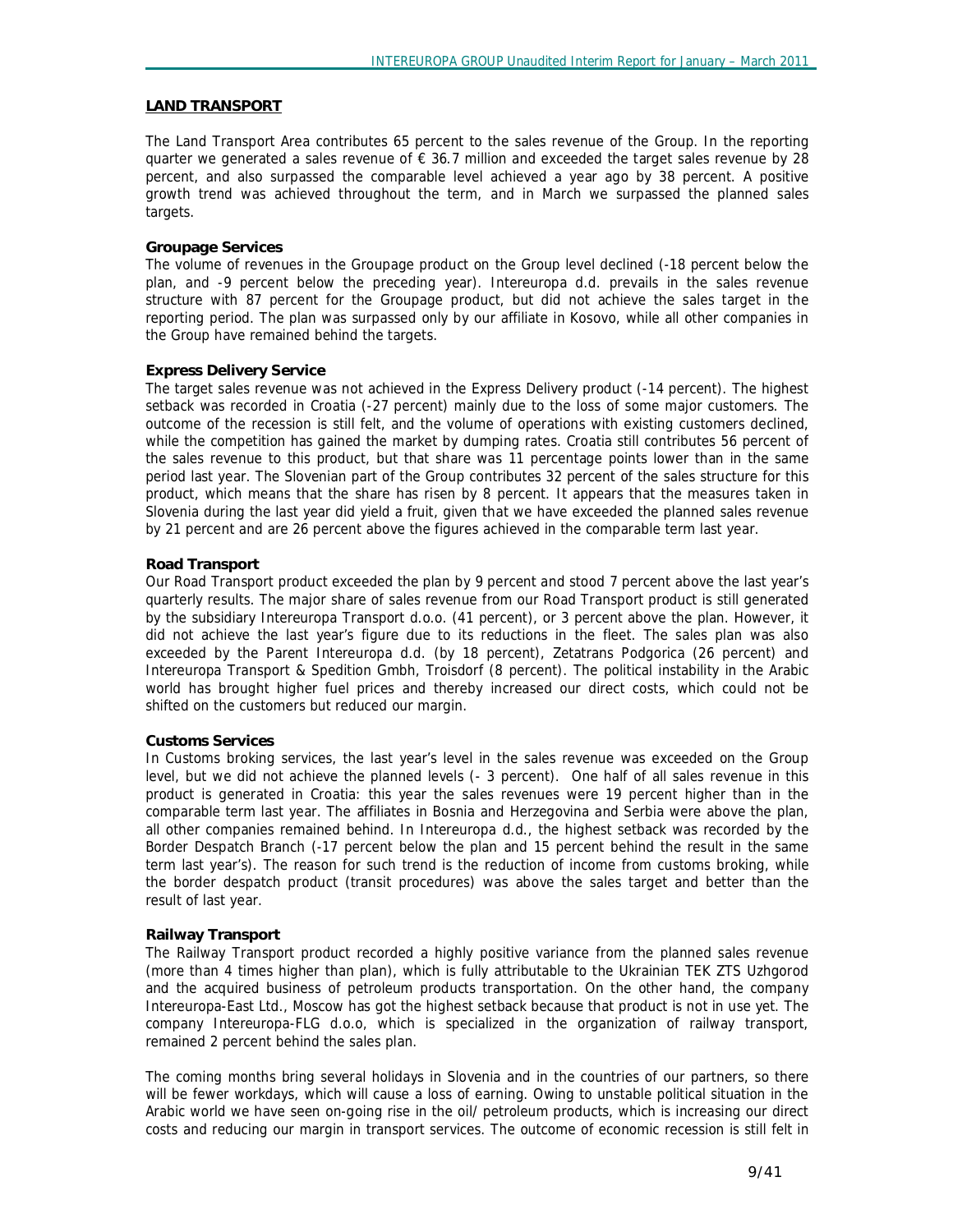most countries in which our affiliates are based: lower volumes of goods exchange and frequently ill payment practices. That demands much prudence in the acquisition of new business, along with concurrent monitoring of financial stability of our customers. Also the competitors are aware of these risks and often use all kinds of approaches (most frequently dumping prices) to come to ''sound'' customers.

In the near future we aim to undertake additional activities addressing selective (target-based) sales seeking for higher synergies among individual business units, and implement certain optimizations and streamlining of operations. Companies in Slovenia, Croatia and Bosnia and Herzegovina are implementing the activities for cost optimization in domestic distribution (outsourcing, re-structuring of customers, re-defining of pricing policy, etc.).

## **LOGISTICS SOLUTIONS**

In this business area the Group generated  $\epsilon$  6.9 million of sales revenue, which is 12 percent in the total sales structure.

The sales revenue increased in all key markets of the Group, compared with the results a year ago. In Slovenia and Croatia, which are our key markets for logistics solutions and represent 82 percent in the sales structure of the Group, the sales revenues were higher by 14 percent.

The performance still reflects the slow upturn of economic situation, with minor shifts to the positive trend in the movement of goods flows and consequently, the increase of the inventories of goods in warehouses.

We perceived a considerable fall on the demand side for logistics solutions in other countries in which our Company operates warehouses, attributable to the lack of turnover of inventories due to economic situation, and the yield was lower, accordingly.

Our affiliate in Montenegro, whose share in the sales structure was 4 percent, was 15 percent below the last year's results. Our affiliate in Serbia, whose share in the sales structure is 4%, recorded a 4 percent fall below the last year's results.

In the markets of Bosnia and Herzegovina, representing 6 percent in the sales structure, the sales were improved by 4 percent and improved the last year's result.

The sales results of the business area Logistics Solutions were on the planned level. The positive impacts came from improvement in the sales in Slovenia, surpassing the plan by as much as 21 percent. In other markets, the slow upturn of economic situation after the recession continues. However, strong pressures to reduce our rates for warehousing still come from the customers in Slovenia and Croatia.

Good results in Slovenia are attributable to the beginning of business with new customers and a certain one-off business, as well as to higher volume of operations with current customers.

Intense commercial activities on larger logistics projects have been carried out in individual organizational units, the commercial effects of which are expected in the second half-year of the current year. In addition to commercial activities, we have launched the modernisation of operations with current customers, i.e. establishing / support to e-business (EDI).

#### **INTERCONTINENTAL TRANSPORT**

In this segment, we achieved  $\epsilon$  11.9 million of sales revenue, which is 21 percent in the total sales structure of the Group. We surpassed the sales targets by  $\epsilon$  883 thousand or 8 percent. Compared to the last year's first quarter, our result was higher by 16 percent, i.e. by € 1,628 thousand. The sales in Slovenia were on the level of the plan, while in Russia the sales targets were outstripped by 57 percent. The index on the same period last year was 255. High growth in Russia is attributed to the new contract with the GM and storage of Opel and Cadillac vehicles, which we did not handle last years, and further resulted from the full occupancy of the car terminal.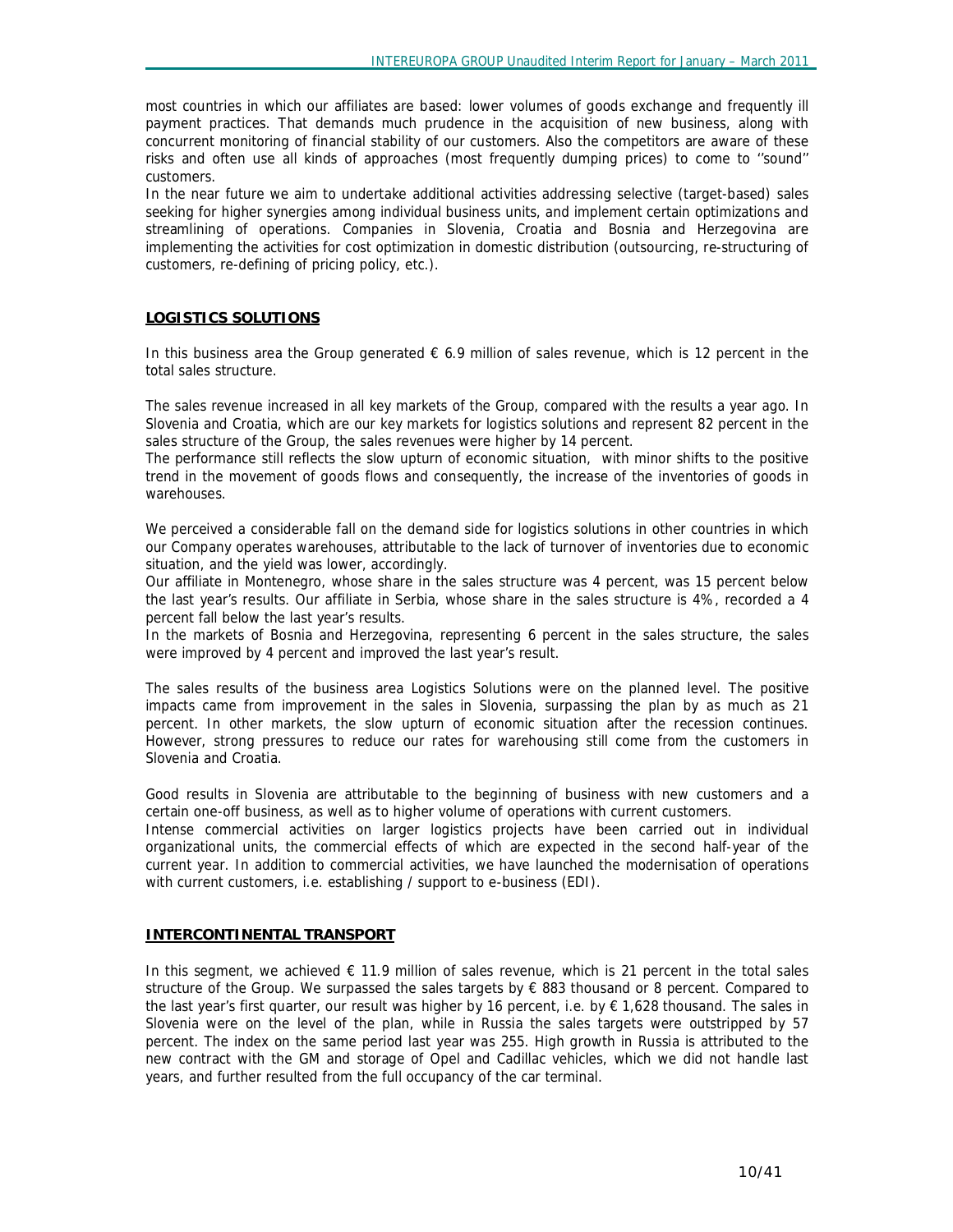#### **Seafreight**

On the Group level, our sea-freight segment was one percent behind the target sales revenue, and 10 percent higher than the figure achieved in the same term last year. Better sales reflected bigger physical volume and higher freight rates in shipping industry. However, tough competition and economic situation in the region do not admit better earnings. The operations in the Slovenian part of the Group are very important because it contributes as much as 95 percent of the total sales of seafreight services on the Group level.

Our products Conventional cargo and Container services were performing better than expected. We exceeded the target sales revenue. The favourable result in Conventional cargo is attributable to bigger quantities shipped in the alumina business and new businesses, as well as increased volume of undercooled transport of fruit and vegetables from the Near East. The company Intereuropa, log. usluge d.o.o. Zagreb was 2 percent below the plan, while Zetatrans (Montenegro) surpassed the planned turnover by 28 percent. Accordingly, the Group recorded a 8 percent better sales result than last year.

In the Container services products, we exceeded the target sales revenue by 17 percent. Our companies in Slovenia, Croatia, Bosnia and Herzegovina and Albania were performing better than the plan. We acquired some new container export businesses via Koper. Our container consolidation service saw important development. Our import operations were very good, too, as we had a lot of routing orders for our key customer and transit for Austria. We handled also major quantities of containers for major European merchants, whose operations and cooperation with us are very important for the future.

The Ro-Ro product again reflected the adverse situation in the competitiveness and regular service of the Ro-Ro service Koper-Durres (Albania) and vice versa. In February the service finally established, which had a bearing on improvement of our operations. The regularity of the line allows us to acquire new customers and better filling of RO-RO consolidation shipoments. The commercial and operational support by our affiliate in Albania has a significant role.

The Parent Company Intereuropa d.d. estimates to be able to retain the positive trend in our Seafreight product, in particular in conventional cargo and container shipments. For Container shipments, there are negotiations with new customers whose cargo will be handled via our warehouses, followed by the distribution. Negotiations also comprise our cooperation in container shipments from Koper by railway. Export business in paper and brick from Austria via Koper port is on the rise. In sea-freight consolidation shipments we also achieved a development in the acquisition of a three-year franchisebased cooperation with the ECU Line, for Croatia and Albania. The growth in this product was visible already in the reporting quarter.

#### **Car logistics**

Car logistics is recording a rise again. Our sales result in the reporting period has exceeded the plan by 27 percent. An important sales growth was achieved in Russia, namely 60 percent above the plan and 155 percent above the first quarter a year ago. This year we started operating under the new Contract with GM. The Contract comprises the storage of vehicles of the GM Group, transportation from Railway Terminal at Grivno to our terminal in Chekhov.

The essentially higher income is a result of extraordinary increase in the car handling business and a higher quantity of vehicles warehoused in the terminal. Accordingly, a record monthly throughput of vehicles in arrival and departure was achieved, and also the statical load of the terminal exceeded 13,000 position items. We had to freeze further negotiations with other car makers because our terminal was fully occupied and we have difficulties in assuring the capacities for our current customers. We were forced to seek additional solutions by hiring additional capacities beyond our terminal.

Our sales turnover plan for Slovenia was surpassed by 7 percentage points. The warehousing of cars in our terminal in Koper was also very good. In March we achieved a record throughput, thanks to the modernization and enlargement of the terminal last year.

#### **Shipping Agency**

Interagent d.o.o., our Shipping Agency, has generated a sales revenue of € 224 thousand in the reporting period. The result achieved is 1 percentage point higher than planned and 27 percent above last year's figure. Higher income resulted from liner operations, established in May 2010, in agency representation of the shipowner CSAV Norasia.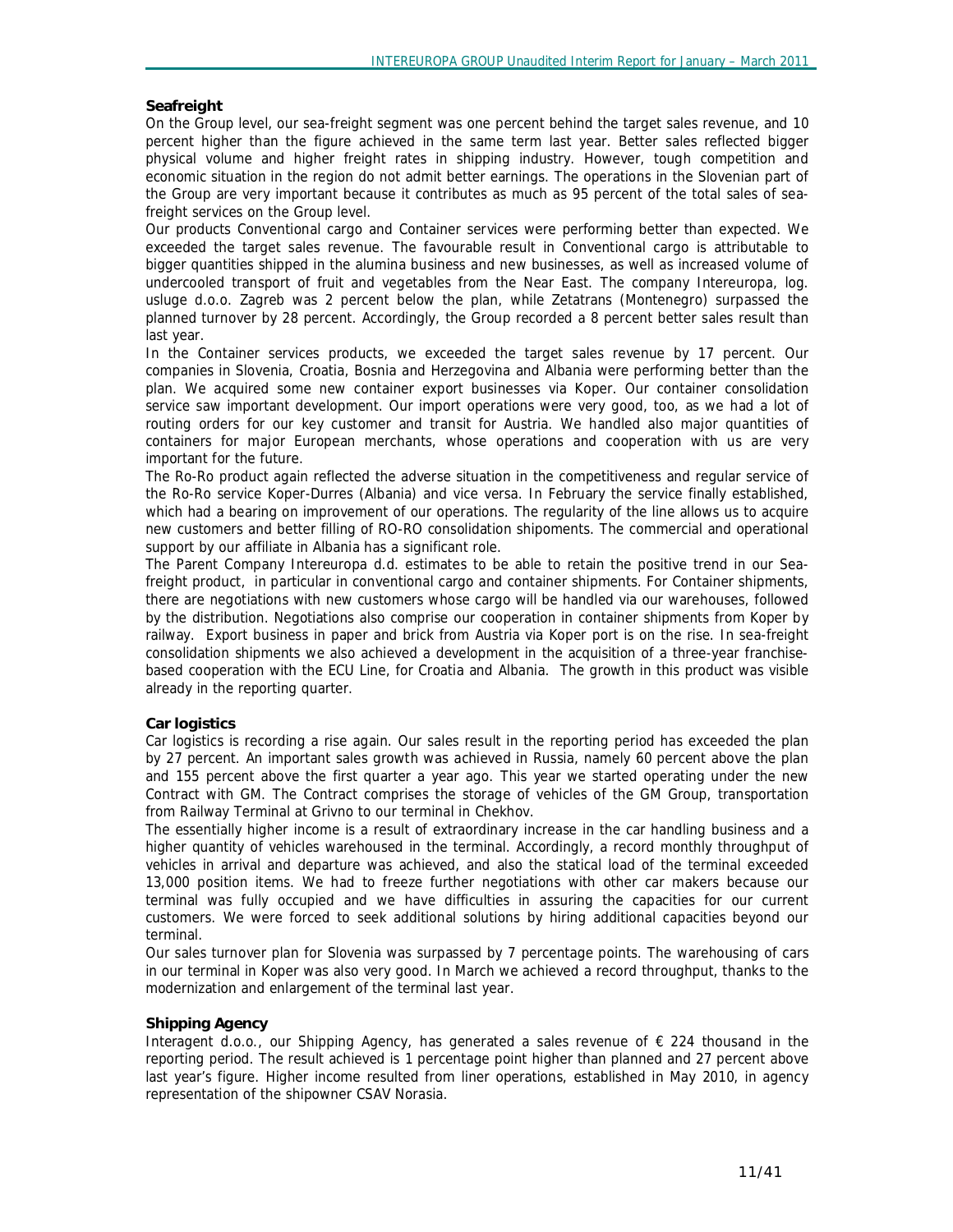There were 2,804 TEUs<sup>1</sup> handled in this liner service and the result was 25 percent better than the plan. Also our Chartering Department was doing very well on account of the favourable season for salt transports, which ended in January: we surpassed the sales target by 20 percent. In the port agency services we remain the leading shipping agent in terms of the number of ships represented in the Port of Koper. We represented 66 ships, or 4 ships less than in the previous year, and also fewer of carcarrying ships, which resulted from the fact that the principal introduced bigger car carriers and reduced the number of calls at the Port of Koper. There were fewer general and bulk cargo ships, too. The course taken by the company Interagent d.o.o. will maintain intensified commercial activities in the promotion of container liner service. Also the envisioned establishment of offices of the shipowner CSAV in Hungary and in Central Europe promises a favourable move, which is expected this year.

## **Airfreight**

Our Air-freight product on the Group level was underperforming, which was not unusual for the first quarter of the year. The linear structure of the plan does not take account of the dynamics of operations in the air-freight business: the first quarter usually yields the lowest income. On the Group level we achieved a sales turnover of  $\epsilon$  804 thousand, which was 9 percentage points less than the sales target. The result achieved in Slovenia was  $\epsilon$  544 thousand and below the last year's figure. The setback is attributable to unfavourable operations in January. Other countries were doing better. In Serbia we recorded good operating results in the development of charter flights. This year we obtained a new business – transportation of live animals via airport at Niš. Negotiations are held with Adria on establishing a new line Ljubljana-Niš-Ljubljana, for which we would be appointed as agents at the airport of Niš.

In the course of operations we have noticed big problems of our regular customers who seek cheaper, alternative transport modes and use land transport services from the Balkans to major airports in Europe. Their own well-spread network allows the competitors to optimize their Air-Road Service. Our response is to adapt to the new situation in the markets: we are involved in negotiations for establishing similar services through our partner networks. The second quarter is the high season for the airfreight business and the prospects of better sales turnover until mid-year.

## **UPS**

-

The UPS product is only offered in Bosnia and Herzegovina. In the first quarter we were slightly behind the ambitious plan of our principal. There is very tough competition in the market (DHL, Fedex etc.) offering high discounts, which is not the strategy of the UPS. Therefore it is preparing a full reorganization of its own structure for East Europe. It is also intended to change the sales strategy and servicing. We hope these changes will have a positive impact on our operations and development of the product in Bosnia and Herzegovina.

<sup>&</sup>lt;sup>1</sup> 20-foot container, Engl. twenty-foot equivalent unit - measure for shipments of containerized cargo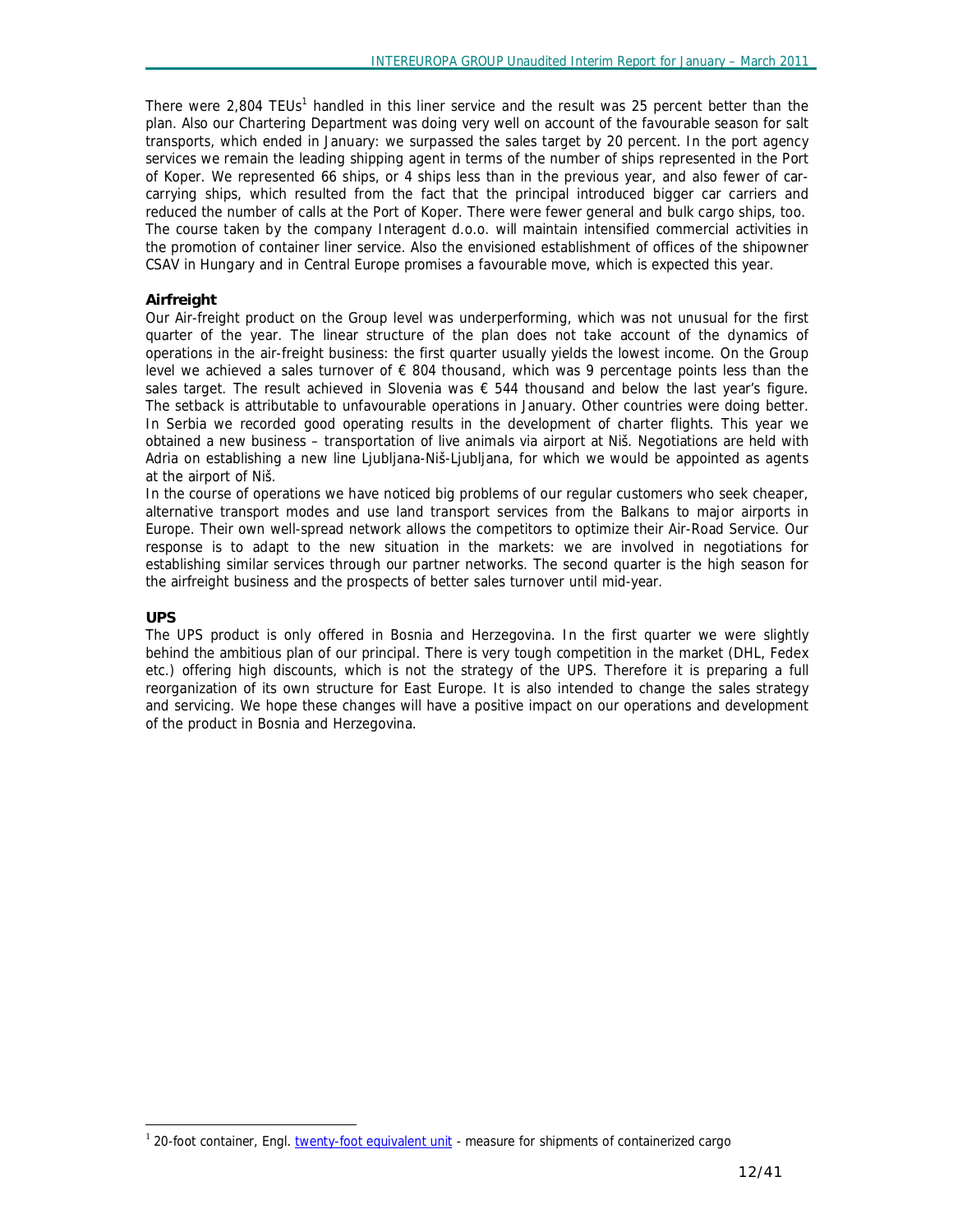# **1.2. Financial Result**

In the reporting period the Intereuropa Group generated **€ 5.4 million as Earnings Before Interest, Tax, Depreciation and Amortisation** (EBITDA), which is 4 percent less than plan and 32 percent less than same term last year, when the sale of some fixed assets (real property) in the amount of € 3.8 million had a significant influence on the EBITDA. If these sales and other one-off transactions that were not directly connected with ordinary operations in both years were excluded, the EBITDA in this quarter of the year would be  $\epsilon$  4.8 million and 25 percent (950 thousand) higher than in the comparable term last year.

**The operating profit** of the Group in the term January-March 2011 was positive and amounted to **€ 2.3 million** or 32 percent more than planned, and only 52 percent of the operating profit generated in the comparable term last year when it was influenced by the a.m. disposals of some fixed assets. The comparability with the year ago would be achieved by excluding the one-off transactions that are not related to ordinary operations: The operating result would amount to  $\epsilon$  1.6 million and be  $\epsilon$  1.3 million higher than the preceding year. The improvement of the operating result is attributable to better sales on the one hand, and lower labour costs and depreciation on the other hand. Other cost groups are higher this year, the strongest increase is recorded in the direct cost of services which grew more than the sales volume; that is largely the consequence of the changed structure of the sales in favour of services with lower margin (railway transport in the affiliate TOV TEK ZTS Uzhgorod).

The **Financing profit or loss** for the reporting period came to **-1.3 million €**. In the financial revenues amounting to  $\epsilon$  2.6 million, the highest item is the revenue from revaluation of financial instrument for hedging against exchange rate risk (1.0 million) and foreign exchange gains (0.9 million). The financial expenses of the Group in the reporting period came to  $\epsilon$  4.0 million, with the highest item 'interest expenses from loans raised from others'. Excluding the a.m. impact of foreign exchange differences and the income/ expenses from the revaluation of financial instrument for hedging against exchange rate risk, the financial result would have amounted to € -2.8 million, or 290 thousand less favourable than in the first quarter 2010.

| Item / Index                      | Jan-Mar<br>2011 | <b>Plan</b><br>2011 | Jan-Mar<br>2010 | <b>Index</b><br>2011/plan | <b>Index</b><br>2011/2010 |
|-----------------------------------|-----------------|---------------------|-----------------|---------------------------|---------------------------|
| <b>Sales Revenues</b>             | 56,667          | 47,873              | 44,321          | 118                       | 128                       |
| EBITDA*                           | 5.444           | 5,658               | 7,961           | 96                        | 68                        |
| <b>Operating Profit or Loss</b>   | 2,307           | 1,747               | 4,426           | 132                       | 52                        |
| Financing Profit or Loss          | $-1,345$        | $-3,993$            | 3,678           | 34                        | $\overline{\phantom{a}}$  |
| Net Profit or Loss                | 671             | $-2.315$            | 6,361           |                           | 11                        |
| Sales revenues per employee/month | 8.760           | 7.257               | 6.294           | 121                       | 139                       |
| Value added per employee/month    | 2.312           | 2.355               | 2.582           | 98                        | 90                        |
| .                                 |                 |                     |                 |                           |                           |

*Tables 5 and 6: Financial results of the Intereuropa Group for January-March 2011, in thousand €* 

*\* EBITDA: Earnings Before Interest, Taxes, Depreciation and Amortisation* 

| Item / Index                               | 31.03.<br>2011 | <b>Plan</b><br>31.12.2011 | 31.12.<br>2010 | Index<br>2011/plan       | Index<br>2011/2010 |
|--------------------------------------------|----------------|---------------------------|----------------|--------------------------|--------------------|
| Balance Sheet Total*                       | 424,658        | 425,925                   | 425,428        | 100                      | 100                |
| Equity*                                    | 148,683        | 171.593                   | 148,163        | 87                       | 100                |
| Short-term assets/ Short-term liabilities* | 0.95           | 0.77                      | 0.91           | 123                      | 104                |
| Net Return On Equity (yearly level)**      | $-0.02%$       | $-5.02%$                  | $-2.37\%$      | $\overline{\phantom{0}}$ | -                  |

*\* as of the last day of the reporting period \*\* average equity (capital) of the report. period* 

As of the end of the reporting period the **Balance Sheet Total** amounted to € 424.7 million and was on the level of the year-end 2010. On the Assets side, there was a decrease recorded in property, plant and equipment by  $\epsilon$  2.8 million (or -1 percent) and an increase in short-term operating receivables by  $\epsilon$  1.8 million (or +3 percent); there was no significant change on the Liabilities side. The share of the capital in the liability structure rose by 0.2 percentage points above the end of the year 2010, to 35.0 percent, whereas the share of financial liabilities fell by 0.2 percentage point and amounted on 31.03.2011 to 48.4 percent in the liability structure.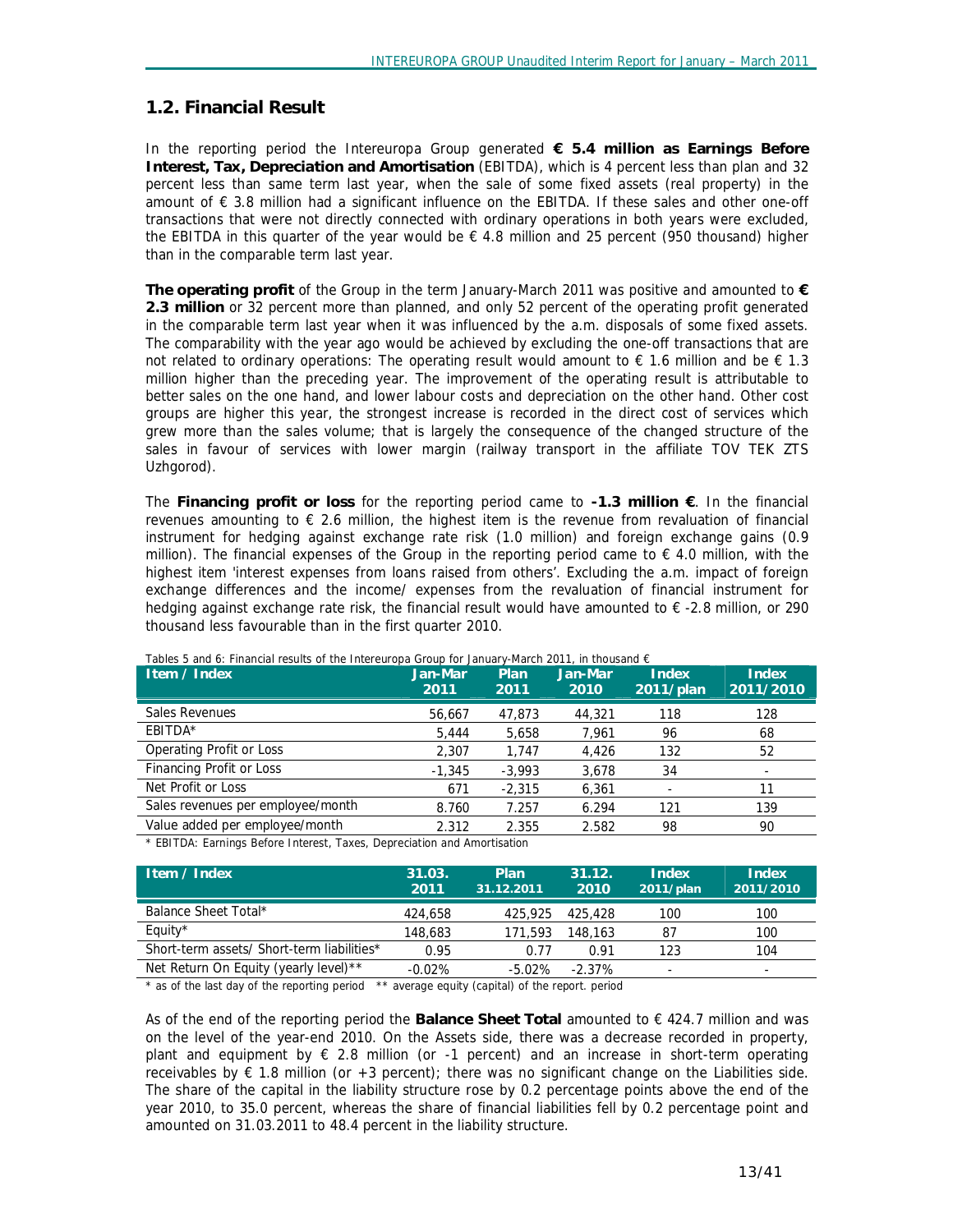# **1.3. Investments in fixed assets**

In the first quarter 2011, the investments in fixed assets realized by the **Intereuropa Group** totalled € 121 thousand, thereof 2 thousand in real estate and 118 thousand in equipment and intangible assets. The annual plan of investments was completed to the level of 5 percent.

| Table 7: Overview of Investment in January-March 2011, in thousand $\epsilon$ |               |         |                              |         |              |         |                   |        |
|-------------------------------------------------------------------------------|---------------|---------|------------------------------|---------|--------------|---------|-------------------|--------|
| <b>Company</b>                                                                | Real property |         | <b>Plant &amp; Equipment</b> |         | <b>TOTAL</b> |         |                   | $%$ of |
|                                                                               | Plan          | Realiz. | Plan                         | Realiz. | Plan         | Realiz. | annual<br>realiz. |        |
| Intereuropa d.d.                                                              | 258           |         | 1.178                        | 29      | 1.436        | 29      |                   |        |
| <b>Subsidiaries</b>                                                           | 225           |         | 781                          | 89      | 1,005        | 92      |                   |        |
| <b>TOTAL</b>                                                                  | 483           | ∽       | 1.958                        | 118     | 2.441        | 121     | 5.                |        |

The Parent Company Intereuropa d.d. only implemented minimal investments in equipment and intangible assets (29 thousand  $\epsilon$ ); other members of the Group invested 92 thousand  $\epsilon$  in fixed assets. The majority of investments related to the purchase or investment maintenance of commercial vehicles /trucks and the purchase of a car in our affiliate in Montenegro.

# **1.4. Human Resources Management**

#### **Employment trends**

The total number of employees in the Intereuropa Group did not change essentially from the year-end 2010. The first quarter of the year closed with 2,232 employees (as of 31.03.2011). In Slovenia, the number of employees was reduced by 24, and rose by the same number in our companies abroad.

The highest lay-off was recorded in the affiliate Intereuropa Transport d.o.o. (-21 employees), followed by Intereuropa, logističke usluge, d.o.o., Zagreb (-5) and Intereuropa d.d. (-4); new employment was recorded in Intereuropa-East Ltd., Moscow (+24) . In total, 52 employees left our Group, and the same number of new employees came.

|                 | 31.03.2011 | 31.12.2010 | Diff.<br>$11 - 10$ | <b>Index</b><br>11/10 |
|-----------------|------------|------------|--------------------|-----------------------|
| Slovenia        | 944        | 968        | $-24$              | 98                    |
| Croatia         | 577        | 582        | -5                 | 99                    |
| Other countries | 711        | 682        | 29                 | 104                   |
| <b>TOTAL</b>    | 2.232      | 2.232      | O                  | 100                   |

*Table 8: No. of employees in the Intereuropa Group according to countries, as of 31.3.2011* 

Table 9: Other labour (students on average per month according to hours worked, and labour hired through HR agencies as of *31.3.2011) by countries* 

|                 | 31.03.2011 | 31.12.2010 | <b>Razlika</b><br>$11 - 10$ |
|-----------------|------------|------------|-----------------------------|
| Slovenia        | 51         |            |                             |
| Croatia         | 14         | 25         | -11                         |
| Other countries | 19         |            | 18                          |
| <b>TOTAL</b>    | 84         | 73         | 11                          |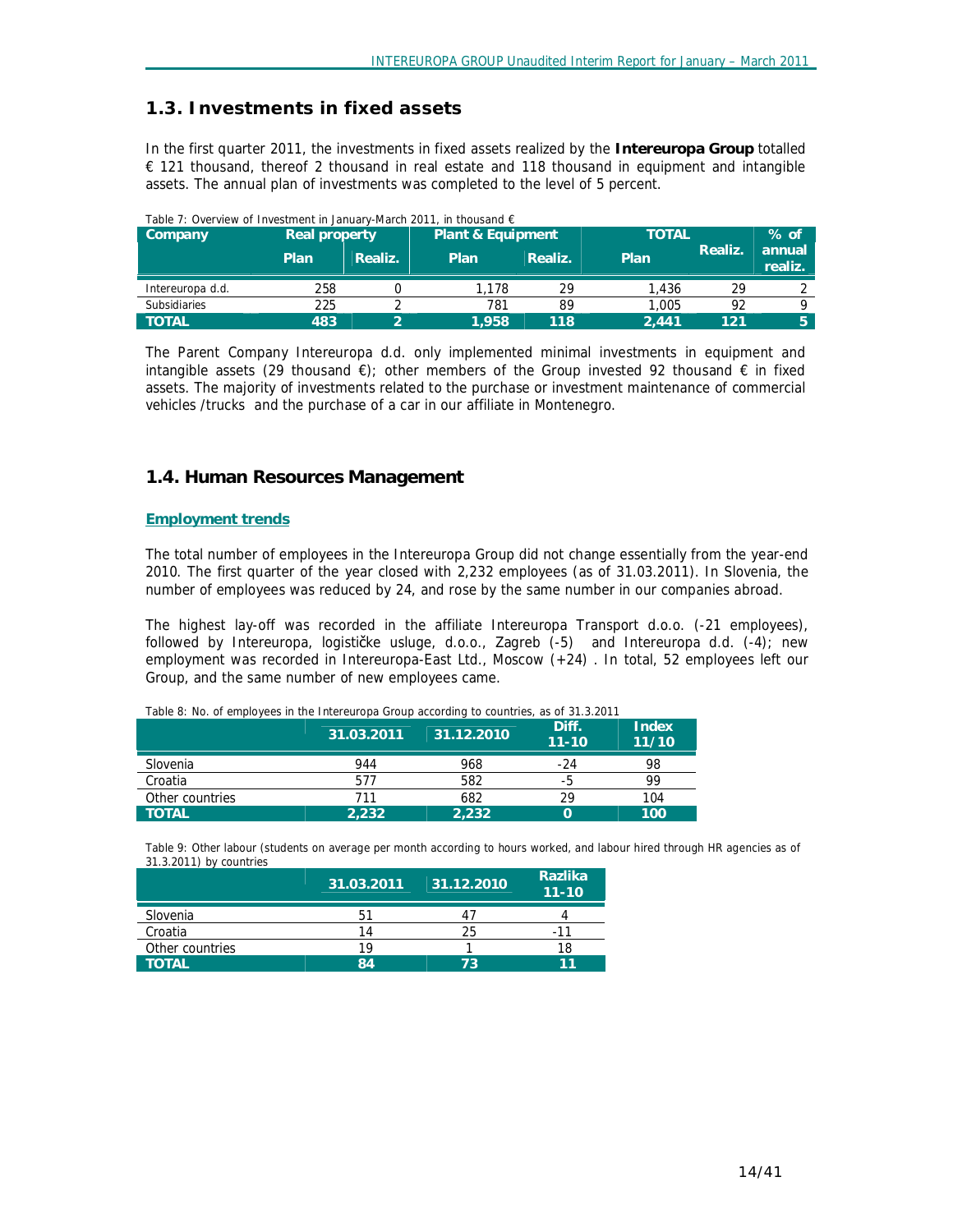#### **Human Resources Development and Training**

| Actual<br>Jan-Mar 2011<br>in 1000 $\epsilon$ | Plan.<br>Jan-Mar 2011<br>in 1000 $\epsilon$ | Table 10: Spending on Training in the reporting term January-March 2011<br>Index<br>Actual/Plan | Actual/<br>employee<br>in $\epsilon$ | No.<br>of hours | No. of<br>hours/<br>employee |
|----------------------------------------------|---------------------------------------------|-------------------------------------------------------------------------------------------------|--------------------------------------|-----------------|------------------------------|
| 16                                           | 51                                          | 30                                                                                              | 6.9                                  | 6.808           |                              |

*Table 10: Spending on Training in the reporting term January-March 2011* 

Note: IT training for the ISPRO information solution is not included.

In the reporting period, 15 percent of the employees were included in various forms of training and education to acquire new knowledge (337 participants), which was 3 percent more than a year ago. The increase is attributable to training forms on Occupational safety and health, attended by the staff of Intereuropa logističke usluge d.o.o. Zagreb (5,102 hours).

In all other areas the volume of training was lower than a year ago. The reason is in more restrictive use of the funds earmarked for training assets and in the lack of subsidies from the State (through public tenders) this year. The efforts in the Company Intereuropa d.d. were directed to the re-launch of the IT system supporting the sales processes. There were 27 employees involved in the training forms on the introduction of new software solutions supporting the logistics processes (posting of incoming invoices and entry of customs applications in the WEX system), with 135 hours in total. More training forms are scheduled for the coming months.

The highest participation in training per employee was recorded in the companies Interzav d.o.o. (25 hours), Intereuropa. logističke usluge d.o.o., Zagreb (10 hours), A.D. Intereuropa Logističke usluge Beograd (3 hours), Intereuropa d.d (1 hour), whereas other companies were involved with less than 1 hour.

More than 80 percent of functional training was implemented by internal staff members (occupational safety and IT system supporting the sales processes/ISPRO).



*Figure 2: Overview of hours of training in January-March 2011, according to topics, in the Group*

## **Employee care and wider social environment**

- Financial aid was provided to 23 employees in difficult health condition or inferior financial situation in total amount of € 13 thousand (compared to 15 thousand in the first quarter last year).
- Our holiday facilities recorded 959 overnight stays or a 51 percent occupancy (1,216 in the same term last year or 64 percent).
- In the term from December 2010 to May 2011, Intereuropa dedicated  $\epsilon$  6 thousand for recreational exercises of employees in various locations.
- $\triangleq$  The Instructions on working time were updated in order to unify the practice and definition of working time in all units.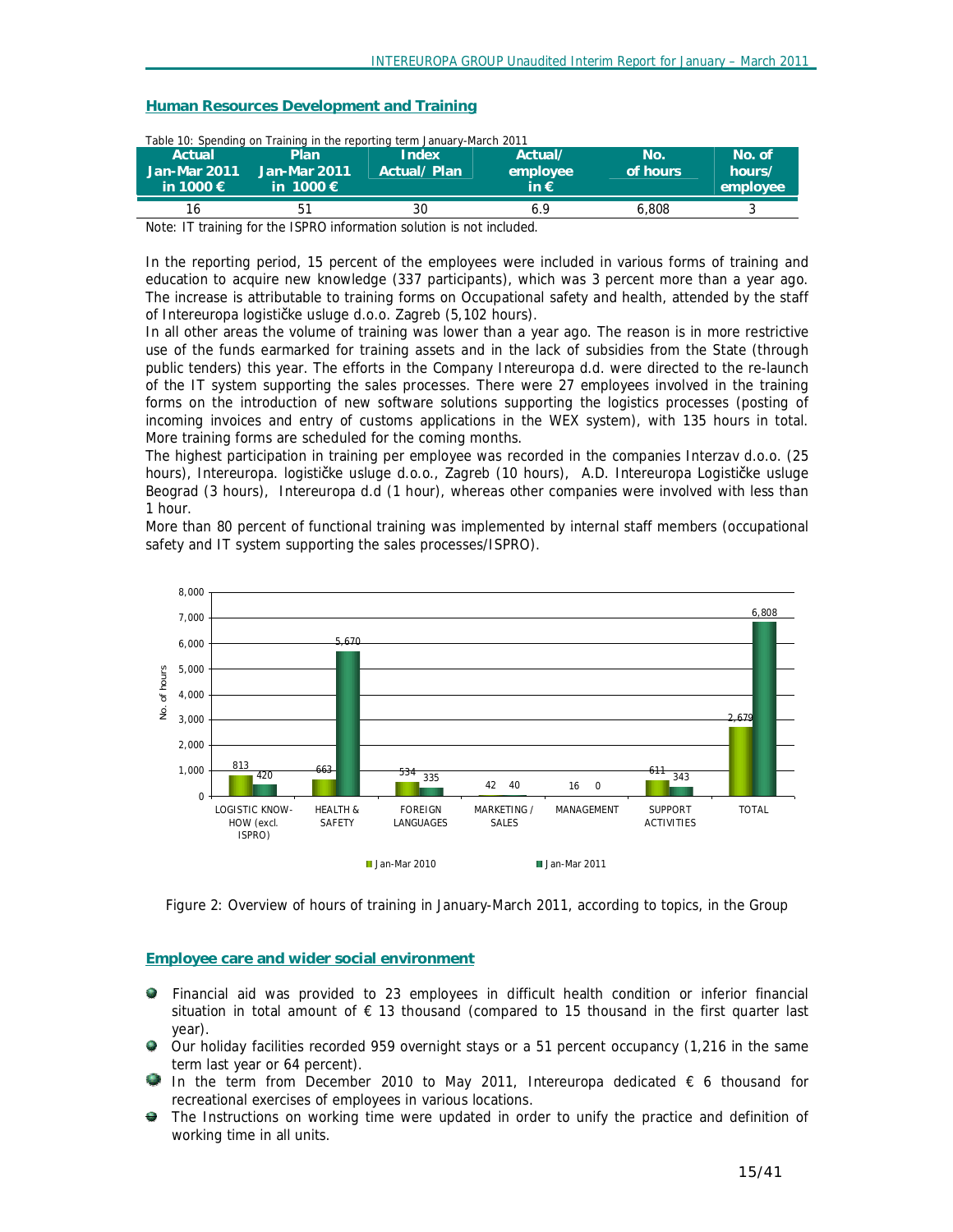We provided practicum to 27 secondary school and university students in the Group.

#### **Occupational Safety and Health**

#### **Health protection**

We referred 167 employees to preliminary preventive, periodical or extraordinary medical check-ups to assess their work capacity for particular work and issue the opinion on work capacitation.

We find that sickness-related absence rose above the level of the comparable period last year in the Company Intereuropa d.d. and Intereuropa Transport d.o.o. Absences for sickness up to 30 days rose from 2.14 to 3.35 percent of absent employee per day in Intereuropa d.d., and from 3.06 to 4.52 percent in Intereuropa Transport d.o.o. If these trends continue, we will need to analyse the grounds more thoroughly and adopt necessary measures for coping with the sickness absence.

#### **Injury at work**

We dealt with 13 injuries at work (10 in Slovenia and 3 in other affiliates abroad). The analysis of injuries revealed that the human factor was the most frequent cause of injuries (lack of attention, neglecting the use of personal protective equipment, deficient supervision and work process control).

#### **Training qualifying for safe work**

In the reporting term, there were 266 employees attending the training for safety and health at work.

#### **Preventive control**

In the frame/ area of preventive control there was an unannounced preventive inspection control by the Inspector of the Republic of Slovenia for the protection against natural and other disasters, or fire safety in the business unit Vrtojba. The worst deficiency or irregularity found was keeping full and empty gas bottles in the warehouse; therefore the gas bottles had to be removed to an appropriate place outside the warehouse area before the next inspection takes place.

An inspection on fire safety was also conducted on the level of the Company Intereuropa d.d., which found 12 other deficiencies that need to be remedied before the next inspection (such as blocked access to fire extinguishers and hydrants, elaboration of the fire threat assessment, fire-safety plan and evacuation plan, calibration of the lightning conductor, marking of transport and access routes, etc.).

#### **Inspections and tests of working assets and equipment**

Working assets/ equipment involving a risk for bodily injury were examined and tested in the individual organizational units of Intereuropa d.d. Some minor deficiencies were found in the inspection.

Deficiencies were also found in the course of inspection in the BU Ljubljana (damages on 13 lifting ramps, risk of protecting plates falling-off, draught in the control facility, and the deficiency in the area of Active fire-fighting equipment).

All the persons responsible are accountable for the implementation of preventive measures in occupational health and safety, fire safety and the prevention of accidents.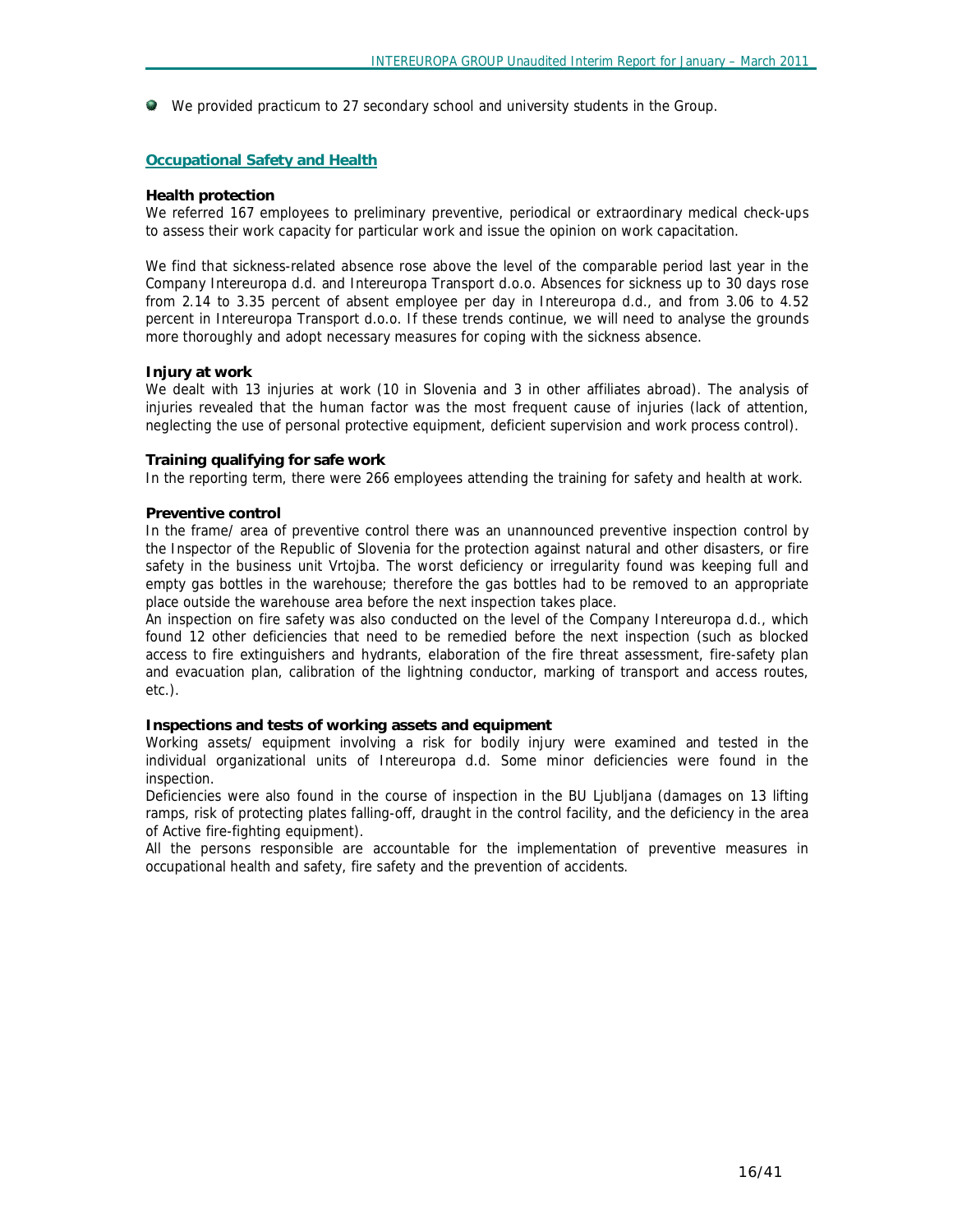# **1.5. Total Quality Management**

**Five companies of the Intereuropa Group (out of eighteen) hold a certification under the ISO 9001:2008 Standard. The certified companies employ 51 percent of all the staff in the Group, whereas the affiliate Intereuropa, logističke usluge d.o.o. Zagreb, has not renewed the quality certificate. External Audit of the Quality Management System of Intereuropa d.d. and Intereuropa Transport d.o.o. was conducted in the reporting term.**

**Intereuropa d.o.o. Zagreb decides to acquire the quality certificate and the certificate on the system of food safety independently.** 

- We prepared the yearly QMS reports for the year 2010 and triggered the measures to improve the QM system in all five companies.
- A new version (no. 15) of the Quality Management System Manual for the companies Intereuropa d.d. and Intereuropa Transport d.o.o. was issued.
- The audit of the management system in Intereuropa d.d. and Intereuropa Transport d.o.o. was conducted.

#### **Internal quality of service auditing**

- **Intereuropa d.d. conducted internal process audits on warehousing and distribution. There were** 16 recommendations for improvement issued.
- Internal audits are being conducted in all remaining affiliates.

#### **Quality control by QM indicators**

| Company      | No.<br><b>of</b><br>complaints | Index<br>11/10 | No. of<br>claims | Value<br>in 1000 $\epsilon$ | Index<br>11/10 | Approved<br>Value<br>in 1000 $\in$ | Index<br>11/10 |
|--------------|--------------------------------|----------------|------------------|-----------------------------|----------------|------------------------------------|----------------|
| IE d.d.      | 157                            | 79             | 67               | 90                          | 220            | 46                                 |                |
| IE TR d.o.o. | 34                             | 83             |                  |                             |                |                                    |                |

In terms of quantity, there were fewer complaints than last year. The value of complaints was increased in Intereuropa d.d., on the account of one high damage caused by the floods, while in Intereuropa Transport the claims fell to the usual level.

#### **External quality of service audit by the certification authority**

All the five certified companies in the Group have migrated to the ISO 9001:2008 standard already in the first year (2009). In the reporting term, the results of external audits on QMS are as follows:

- **Intereuropa d.d. and Intereuropa Transport d.o.o.**  the audit performed in the first quarter was of a control character and the thirteenth in sequence. The audit was conducted in the following organizational units:
	- Intereuropa d.d. the Managing Board, the business units (BU) Ljubljana, Jesenice, Vrtojba

- Intereuropa Transport d.o.o. – the Management, Operational Commercial Dept., Purchasing **Department** 

Recommendations related in most cases to the control of processes (12), document management (7), implementation of processes (2) and training (1).

According to the companies, there were 18 recommendations issued to Intereuropa d.d., two joint recommendations for Intereuropa and Intereuropa Transport d.o.o., 4 recommendation for Intereuropa Transport d.o.o.

The persons responsible for dealing with the recommendations according to the Resolution of Managing Board shall prepare an implementation plan, and provide the substantiation for any recommendations not accepted on our part by the end of May.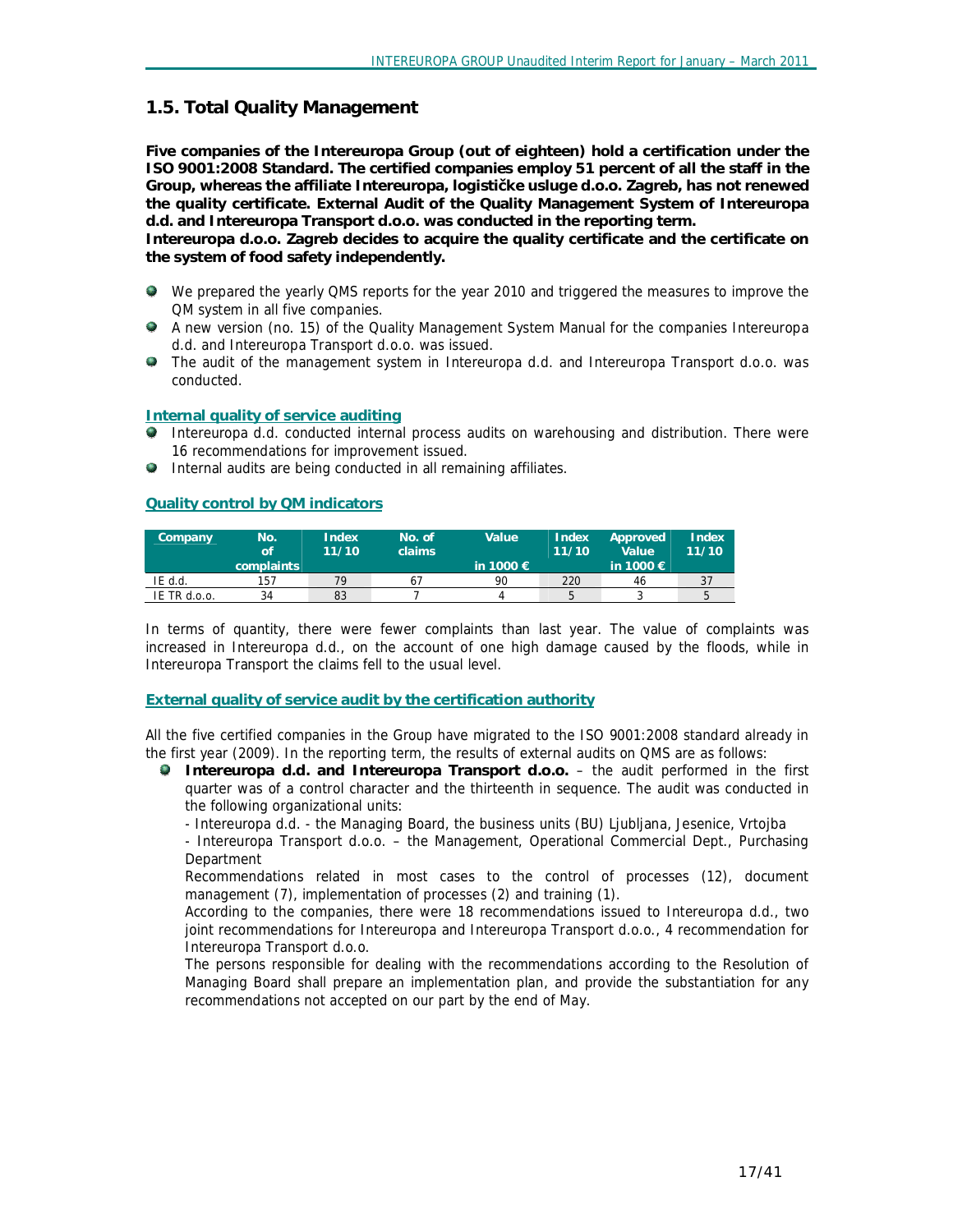## **1.6. Creating Value for Shareholders**

#### **Key Data on Intereuropa Share (IEKG)**

- Registered capital: 7,209,413 no-par value shares IEKG
- ۸ Started trading on the Ljubljanska Stock Exchange: 1998
- ۳ Listed in the Prime Market of the Ljubljanska Stock Exchange: 2005

*Table 11: Key Data on Intereuropa Share (IEKG) for the term January-March 2011* 

|                                                 | Jan-Mar   | Jan-Dec   |
|-------------------------------------------------|-----------|-----------|
|                                                 | 2011      | 2010      |
| Number of shares*                               | 7,902,413 | 7,902,413 |
| Number of own shares*                           | 18,135    | 18,135    |
| Book value of share, in $E^*$                   | 11.24     | 11.21     |
| Net earning per share, in $\epsilon$            | 0.04      | $-5.88$   |
| Market capitalisation, in thousand $\epsilon^*$ | 23,707    | 30,819    |
| Turnover, in thousand $\epsilon$                | 247       | 1.774     |
| Closing price at the end of term, in $E^*$      | 3.00      | 3.90      |
| Weighted average rate, in $\epsilon$            | 3.56      | 4.49      |
| Highest rate, in $\epsilon$                     | 3.99      | 5.96      |
| Lowest rate, in $\epsilon$                      | 2.85      | 3.35      |
| Return on equity                                | $-24.8%$  | $-31.0%$  |
| * as of the last day of the period              |           |           |

#### **Notes:**

*Book value = capital/ (number of ordinary shares – number of own shares) Market capitalisation = closing rate at the end of period \* number of shares listed in SE Net earning per share = Net profit/( number of ordinary shares – number of own shares) Return on equity = price increase in period* 

#### **Share Trading**

In the reporting quarter, the rate of the Intereuropa share (IEKG) was between  $\epsilon$  2.85 and 3.99 per share. In very low turnover, the share lost 24.8 percent of its market value and recorded the closing rate at € 3.00 at the end of March. The Slovenian »blue chip« Stock Exchange Index (SBITOP) lost 2.0 percent of its value in the given period.



*Figure 3: Closing prices of IEKG share and of the SBITOP Index in the period January – March 2011* 

The trading in IEKG shares comprised 69,719 shares in total amount of  $\epsilon$  247 thousand, which represents 42 percent of the turnover in the first quarter 2011. The average daily turnover came to 4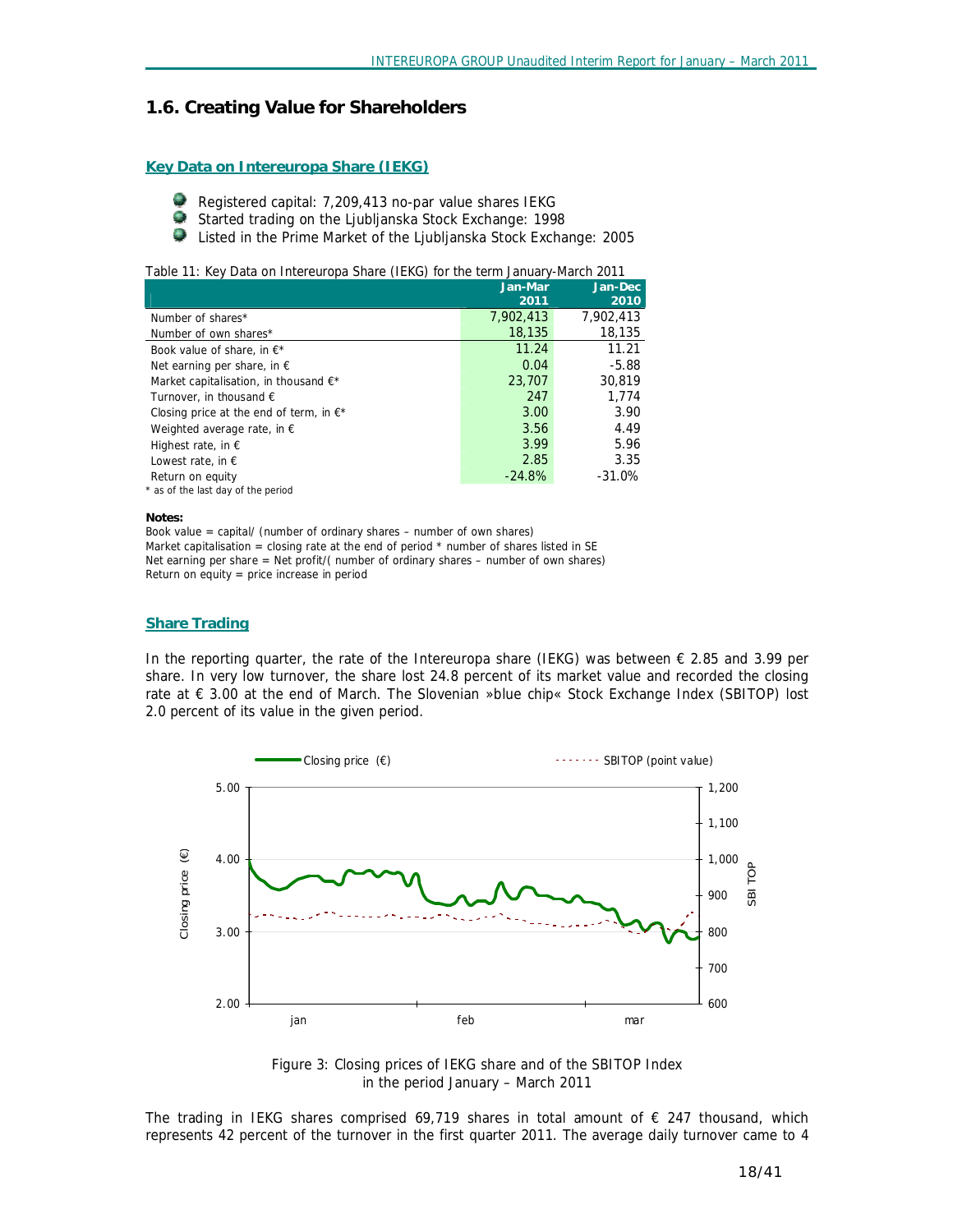thousand € only. The reasons for such low liquidity of the share derive from the general situation of the Slovenian capital market that reflects uncertainty and the loss of trust of investors. In uncertain economic conditions, much fewer people decide for trading in securities; it is the speculative reasons that prevail.



*Figure 4*: *Changes in trading volume of IEKG share, and of the SBITOP Index in the period January – March 2011* 

#### **Ownership structure**

The shareholdings of the majority of the top ten shareholders have remained unchanged from the year-end 2010, except Abanka Vipa d.d. and Interfin naložbe d.d., who purchased the shares and slightly increased their shareholding. At the end of the period, the top ten shareholders own 60.1 percent of Intereuropa.

| Shareholder<br>Curr. |                                         | 31.03.2011                 |              | 31.12.2010                 | index        |       |
|----------------------|-----------------------------------------|----------------------------|--------------|----------------------------|--------------|-------|
| No.                  |                                         | <b>Number</b><br>of shares | <b>Share</b> | <b>Number</b><br>of shares | <b>Share</b> | 11/10 |
| 1.                   | Luka Koper d.d.                         | 1,960,513                  | 24.8%        | 1.960.513                  | 24.8%        | 100   |
| 2.                   | Kapitalska družba d.d.                  | 719,797                    | 9.1%         | 719.797                    | 9.1%         | 100   |
| 3.                   | Slovenska odškodninska družba d.d.      | 474,926                    | $6.0\%$      | 474,926                    | 6.0%         | 100   |
| 4.                   | INFOND d.o.o. UVS Infond Global         | 313,391                    | 4.0%         | 313,391                    | 4.0%         | 100   |
| 5.                   | NFD 1 Delniški investicijski sklad d.d. | 304,312                    | 3.9%         | 304,312                    | 3.9%         | 100   |
| 6.                   | Abanka Vipa d.d.                        | 244,473                    | 3.1%         | 230,942                    | 2.9%         | 106   |
| 7.                   | NLB d.d.                                | 240,000                    | 3.0%         | 240,000                    | 3.0%         | 100   |
| 6.                   | Zavarovalnica Triglay d.d.              | 213,640                    | 2.7%         | 213,640                    | 2.7%         | 100   |
| 9.                   | Delniški VS Triglav Steber I d.d.       | 152,482                    | 1.9%         | 152,482                    | 1.9%         | 100   |
| 10.                  | Interfin naložbe d.d.                   | 124,280                    | 1.6%         | 123,007                    | 1.6%         | 101   |

*Table 12: Top ten shareholders of Intereuropa d.d. as of 31.3.2011 compared to 31.12.2010* 

The number of shareholders fell by 2 percent in the given reporting period. At the year-end, there were 5.973 shareholders entered in the Share Register of Intereuropa. The share of foreign investors remained unchanged at 2.3 percent.



*Figure 4: Ownership structure of Intereuropa d.d. as of 31.3.2011*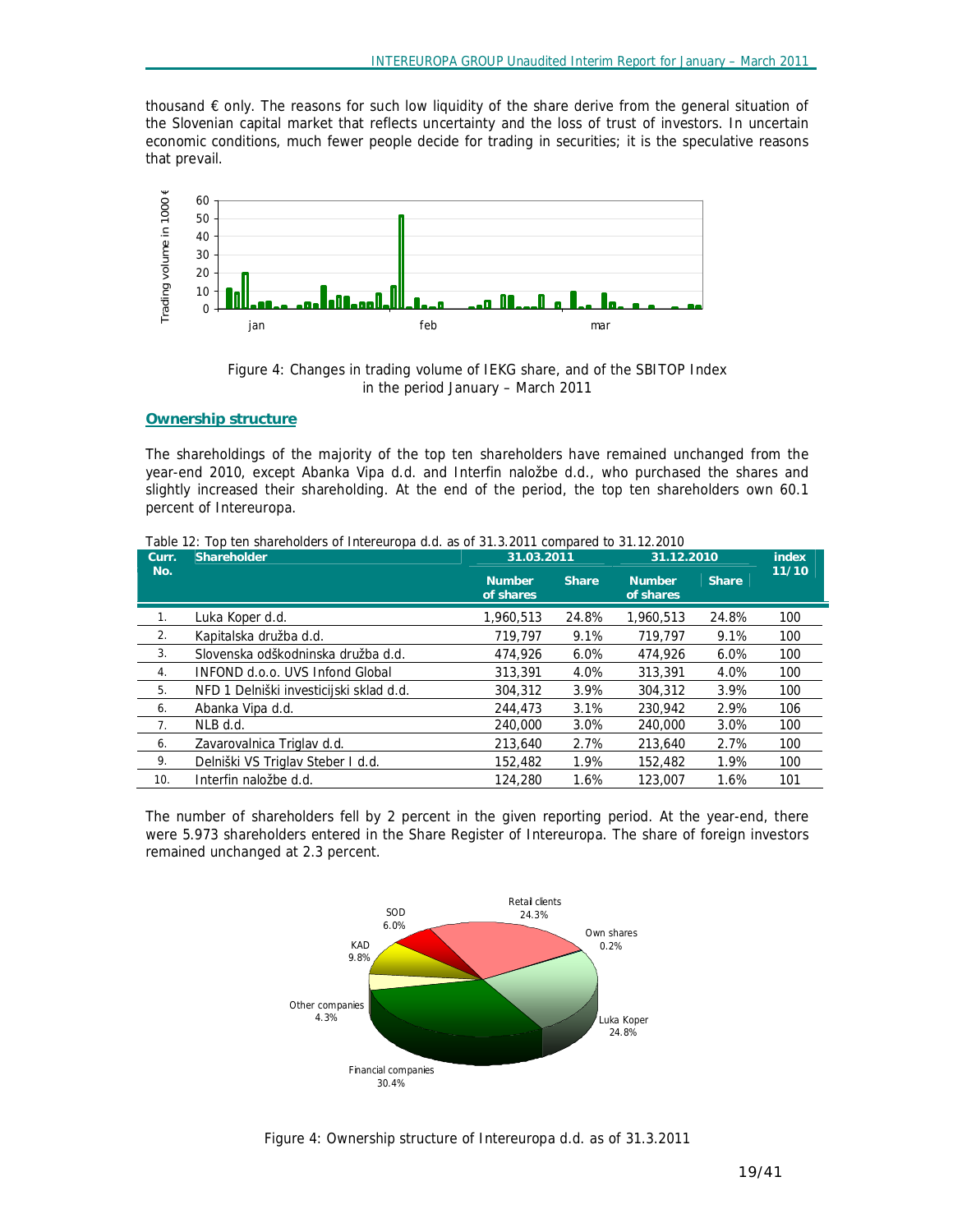#### **Shareholdings by the Managing Board and Supervisory Board**

The Managing Board President Ernest Gortan, and Deputy President Tatjana Vošinek Pucer did not own any Intereuropa shares on 31.03.2011.

| Table 13: Shares held by members of Supervisory Board, as of 31.3.2011 |
|------------------------------------------------------------------------|
|------------------------------------------------------------------------|

| <b>Supervisory Board</b>                                  | Number of shares Share in % |       |
|-----------------------------------------------------------|-----------------------------|-------|
| Bruno Korelič, president of Supervisory Board             | 10                          | 0.000 |
| Maksimilijan Babič, deputy president of Supervisory Board | 100                         | 0.001 |
| Nevija Pečar, member of Supervisory Board                 | 4.185                       | 0.053 |
| Maša Čertalič, M. Sc. member of Supervisory Board         | 99                          | 0.001 |

#### **Own shares**

As of 31<sup>st</sup> March 2011, Intereuropa was holding 18,135 own shares (IEKG) in total value of € 180 thousand, representing 0.2295 percent of all shares. The percent of own shares has not changed since 31.12.2010.

#### **Authorized capital**

According to the Resolution adopted by the General Meeting in its ordinary session of 1 July 2010, amending the Statute of Intereuropa d.d. in section 5.13 which authorises the Managing Board - in five years' time after this amendment to the Statute is registered in the Court Register of Companies, without having to issue a separate Resolution by the General Meeting but subject to the consent by the Supervisory Board - to increase the share capital by issuing new shares for contributions up to the amount of one half of the share capital existing on the day of adopting the Resolution in the  $22<sup>nd</sup>$ General Meeting, which represents a nominal amount of  $\epsilon$  16,488,092.56 (the authorized capital). As of the cut-off date (31.03.2011), the Company has got authorized and unused capital in total amount of € 16,488,092.56.

#### **Dividend**

In view of the negative operating result in the year 2009 and the exposure to liquidity risk in the year after that, the General Meeting held in 2010 did not deal with the distribution of profit. Intereuropa d.d. does not plan to pay any dividend also in the year 2011.

#### **Informing the shareholders**

The communication strategy of the Company is based on the principle of transparent communication providing equal and timely information of all stakeholders. Shareholders have the decisive influence on strategic business decisions and directions, therefore we see a regular and open communication with existing and potential shareholders as the right way to strengthen the successful operation of Intereuropa.

In our communication with the shareholders are used:

- **O** Ordinary General Meetings of Shareholders,
- **Participating at conferences in the home country and abroad,**
- Company presentations at conferences for investors in facilitiesial centres at home and abroad,
- **P** Press conferences upon publication of business results and other price sensitive information,
- Regular communication via by the Stock Exchange (SEO-net) electronic system,
- Regular communication with financial media,
- Internal bulletin "Interglas" for shareholders,
- **Intereuropa Website,**
- **C** E-news.

Our shareholders can e-mail their remarks and proposals to us at: [info@intereuropa.si](mailto:info@intereuropa.si).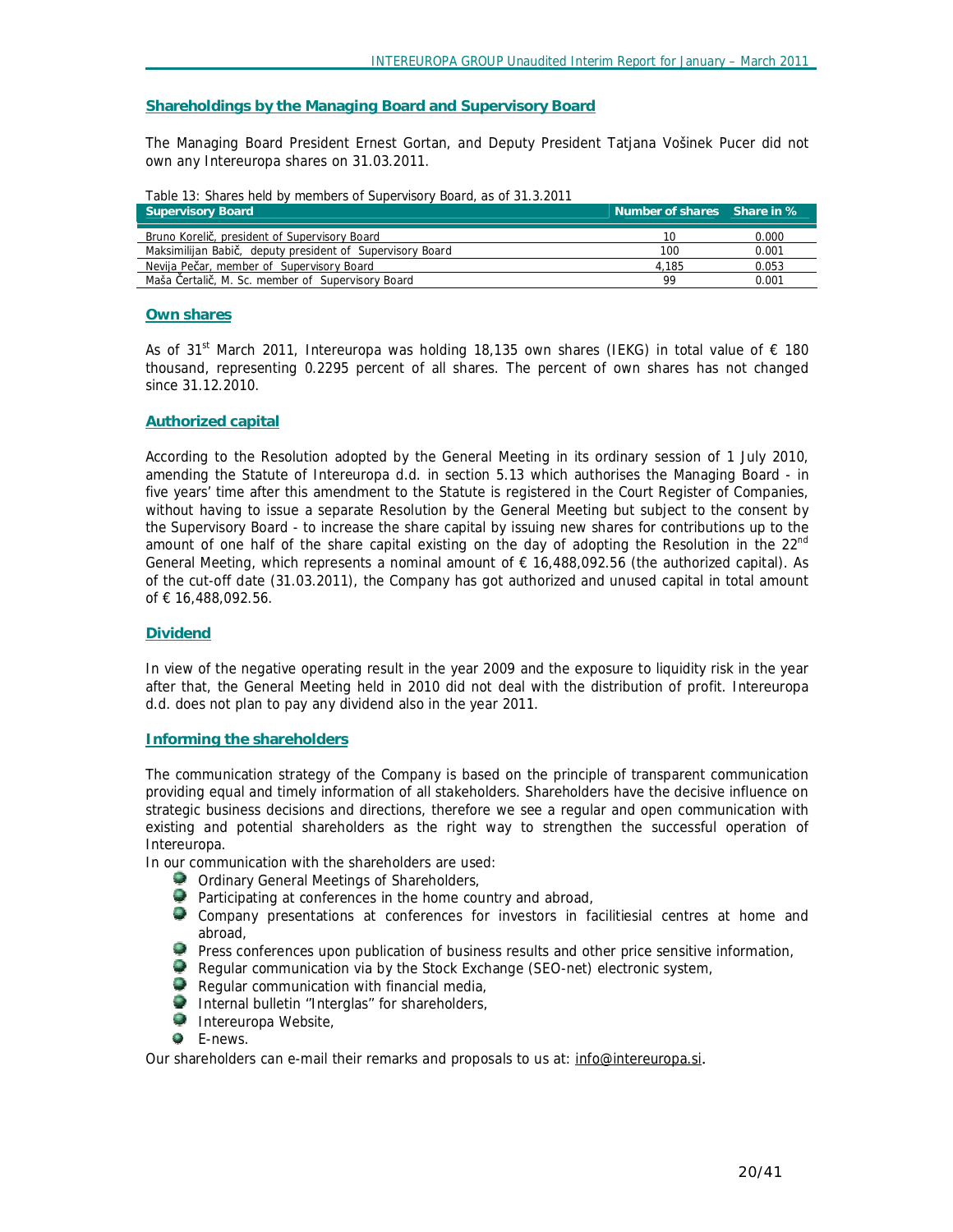# *2. OPERATION OF THE COMPANY INTEREUROPA d.d.*

| Item / Index                     | Jan-Mar | Plan   | Jan-Mar  | <b>Index</b> | <b>Index</b> |
|----------------------------------|---------|--------|----------|--------------|--------------|
|                                  | 2011    | 2011   | 2010     | 2011/plan    | 2011/2010    |
| Sales revenues                   | 24,646  | 23,926 | 22,586   | 103          | 109          |
| Land Transport                   | 10.955  | 10,809 | 9,767    | 101          | 112          |
| Logistics Solutions              | 3.699   | 3.069  | 3.141    | 121          | 118          |
| Intercontinental Transport       | 8.789   | 8,848  | 8,330    | 99           | 106          |
| Other services                   | 1,203   | 1,200  | 1,347    | 100          | 89           |
| EBITDA*                          | 2.431   | 1,983  | 5,132    | 123          | 47           |
| Operating Profit or Loss         | 1,127   | 410    | 4,032    | 275          | 28           |
| Financing Profit or Loss         | $-815$  | -697   | $-1,852$ | 117          | 44           |
| Net profit / loss                | 280     | $-287$ | 1.777    |              | 16           |
| Sales revenue per employee/month | 11.072  | 10.346 | 9.565    | 107          | 116          |
| Value added per employee/month   | 3.050   | 2.873  | 4.097    | 106          | 74           |

*\* EBITDA: Earnings Before Interest, Taxes, Depreciation and Amortisation* 

| Item / Index                              | 31.03.<br>2011' | Plan<br>31.12.2011 | 31.12.<br>2010 | Index<br>2011/plan | Index<br>2011/2010 |
|-------------------------------------------|-----------------|--------------------|----------------|--------------------|--------------------|
| Balance Sheet Total*                      | 312.677         | 338.677            | 313,950        | 92                 | 100                |
| Equity*                                   | 88,656          | 133,533            | 88,398         | 66                 | 100                |
| Short-term assets/ Short-term liabilities | 1.37            | 1.41               | 1.35           | 97                 | 101                |
| Net Return on Equity (yearly level) **    | 1.27%           | $-1.28%$           | $-1.35\%$      | ۰                  | -                  |

*\* as of the last day of the reporting period \*\* average equity of the report. period* 

## **Highlights on the performance of Intereuropa d.d. in January - March 2011:**

- The **sales revenues** amounted to **€ 24.6 million** and were 3 percent behind the plan and 9 percent below the last-year's figures. The best performing area was Land Transport, representing 44 percent of the sales revenue in the Group. The plan was exceeded by one percent, while the sales turnover in comparable term last year was outstripped by 13 percent. This year, the business area Logistics Solutions achieved the highest excess of the plan (21 percent), whereas the sales turnover of the area Intercontinental Transport was on the planned level (-0.7 percent).
- **The Operating Profit** comes to **€1.13 million** and has outstripped the plan by several multiples, attributable to better sales on the one hand and lower costs of labour and depreciation on the other hand. This year's Operating Result only amounts to 28 percent of the comparable figure last year, due to the proceeds from the disposal of fixed assets in 2010 in the amount of  $\epsilon$ 3.7 million. For the sake of comparison between the years 2011 and 2010, if we excluded the impact of those disposals, other operating revenues and operating expenses for court fees on filing the legal action versus former Managing Board (paid in 2010), the Company would achieve an operating profit of  $\epsilon$  1.0 million in 2011, or 750 thousand  $\epsilon$  more than a year ago and 590 thousand € above the plan. The affiliation of the company Intereuropa IT d.o.o. in the second quarter 2010 had a favourable impact on the operating result 2011: its contribution to this quarter's Operating result is estimated at € 150 thousand.
- **The financing profit or loss** in the term January-March 2011 was negative and amounted to **€ -0.8 million** or 120 thousand less than planned, but better than the figure achieved in the comparable term last year by  $\epsilon$  1.0 million, which is largely attributable to the positive result of revaluation of the financial instrument for hedging against the exchange rate risk. If we eliminated the impact of that transaction from the Financing Result for the sake of comparison between the year 2011 and 2010, the Company would achieve the Financing Result at € -1.4 million that would be 0.7 million lower than the plan and 0.3 million below the achievement in 2010.
- The **Net Profit** for the reporting period amounted to **€ 280 thousands**. Upon elimination of all a.m. one-off transactions from operating and financing, and if the same corporate income tax amount were paid, the Company would present a loss in the amount of € -290 thousand.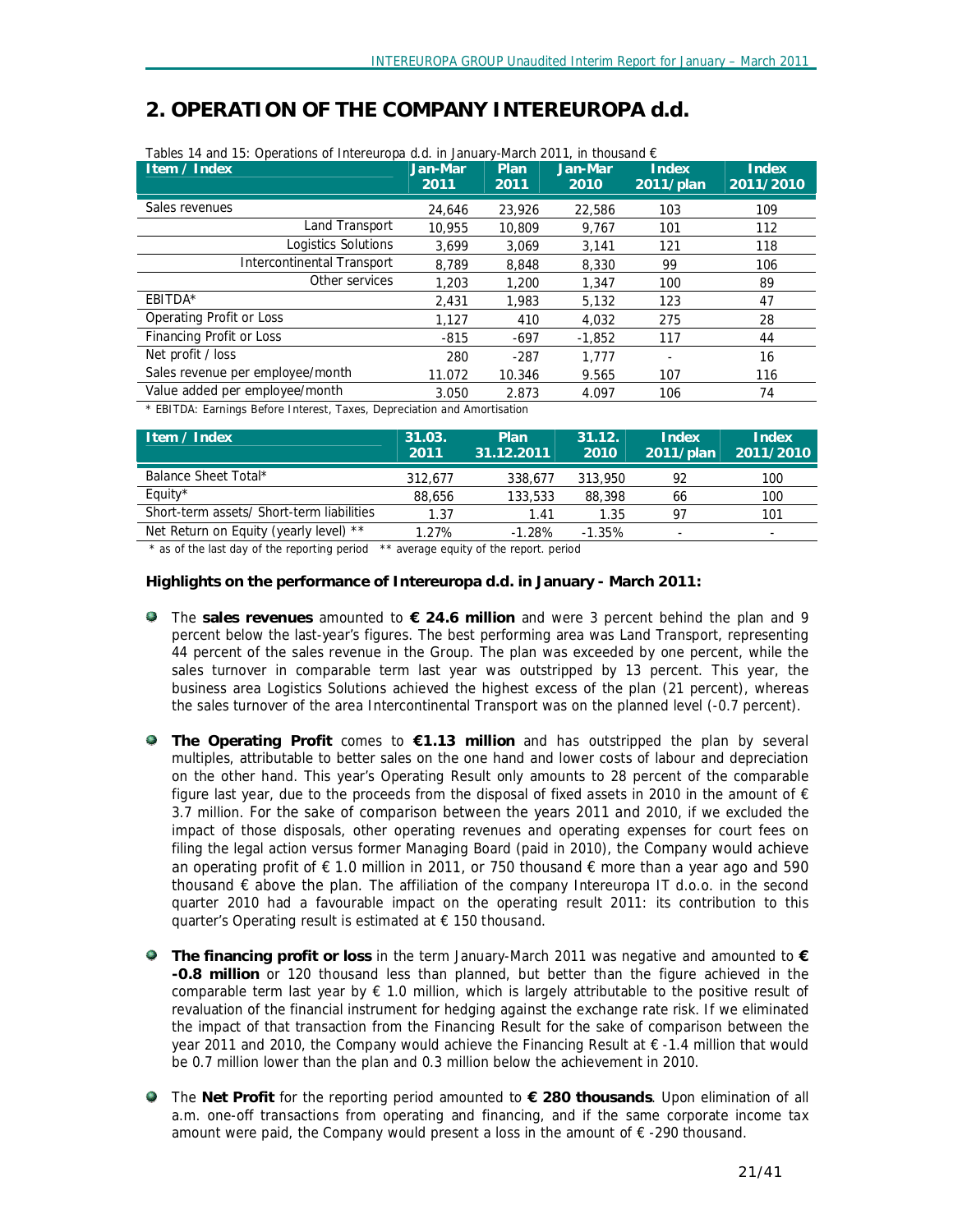- The **Sales efficiency ratio** has been improving from period to period, and exceeded the planned level by 7 percent, thanks to better sales and lower number of employees than planned for this year. Compared with the same period a year ago, the sales efficiency ratio has improved by as much as 16 percent. The average **added value per employee** was 6 percent above the plan, but 26 percent below the last year's value, which is attributable to the gains in the proceeds from disposal of fixed assets in 2010. Upon elimination of these one-off transactions the current level of added value/employee would be 17 percent higher than in the first quarter 2010.
- In the liability structure, the **share of capital** represents remained at 28 percent, and the **current ratio** rose slightly to 1.37 (31st December 2010: 1,35).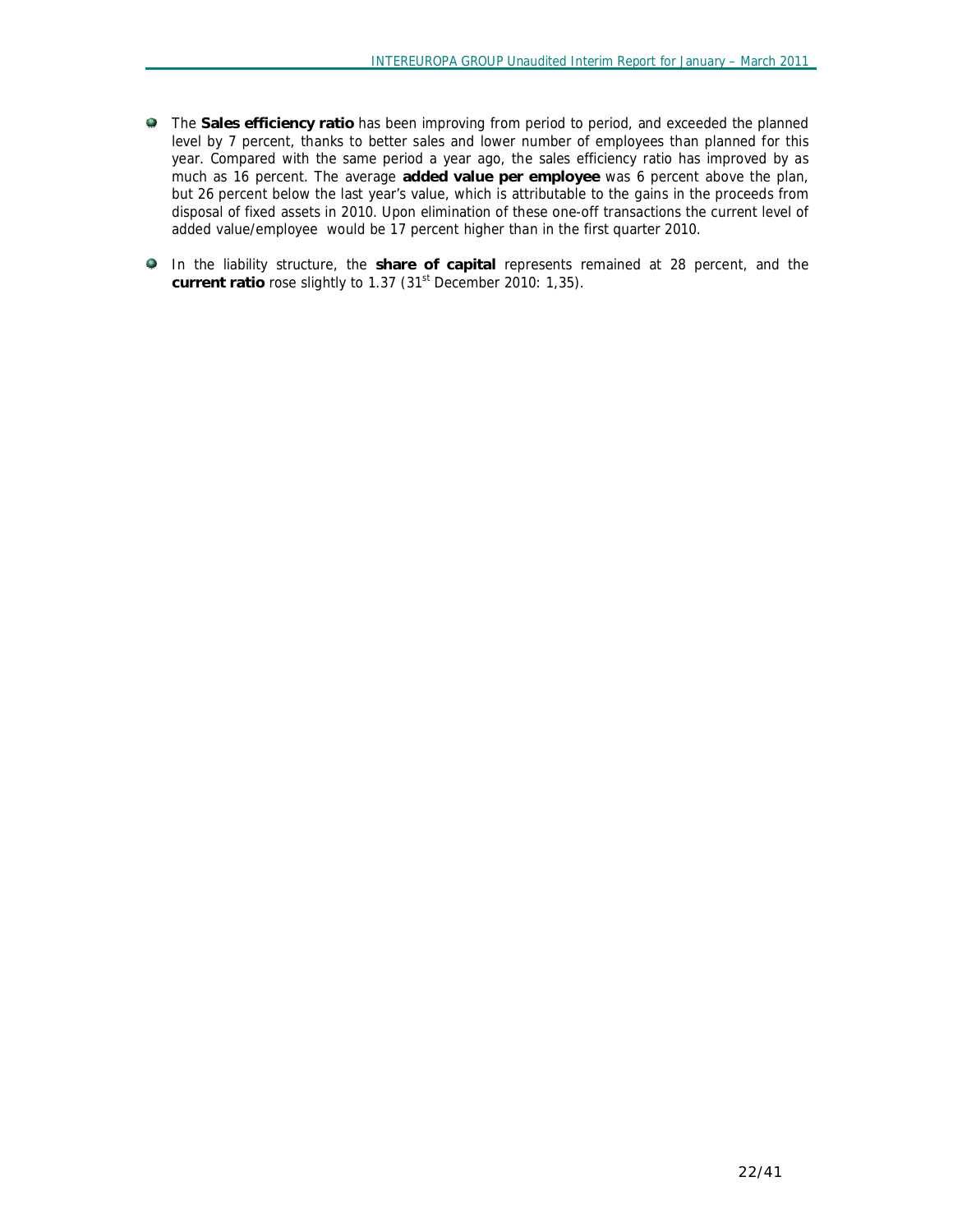# *3. OPERATION OF THE SUBSIDIARY INTEREUROPA-EAST, LTD. MOSCOW*

#### **Intercontinental Transport**

#### Car Terminal

In Russia, the first quarter 2011 was in the sign of increased sale of cars. According to the periodical statistical data, Russian car sellers have sold more than half a million of new cars (517,304) in the first three months 2011, or 77 percent more than in the same term last year. The quantity of sold cars in March 2011 was 223,429 thousand and surpassed the result of last March by 77 percent, too. These positive trends in the automotive market also contributed to the scope of activities and the growth in the sales turnover of the car terminal.

The first quarter of 2011 opened with 8,153 cars in the terminal, and closed with 13,886 cars: that is a 70 percent growth. Also the daily vehicle turnover at the terminal rose sharply.

Huge snowfalls in the winter (twice more than a year ago) slashed the productivity (halved, in fact), so we had to hire additional employees for a limited term.

#### Transportation of cars

This year 2011 we started with the transportion of GM cars from the railway terminal Grivno. Before that we undertook extensive preparatory activities for the organization of despatch. Over the first three months the sale of these services rose by one third approximately. To fulfil the plans of our customer GM we have included 10 own trucks and 5 contractors since March. In the reporting term we carried 27,940 cars.

#### **Logistics Solutions**

In the first quarter of the year, the Company achieved  $\epsilon$  260 thousand of revenues from the sale of warehouse areas, or 44 percent of the planned value. However, the Company does not achieve the planned results in its warehousing products due to various technical, administrative and other obstacles, but the improvement over the same period last year was evident. By end of May 2011 we envision to let out two thirds of the warehouse facilities available.

#### **Land Transport**

In the area of Land Transport, we recorded a substantial variance from the plan. Only 27 percent of the planned sales was achieved, primarily on account of the services of customs broking and railway transport. The organization of customs clearing was not put to life due to huge costs and bank guarantees required to establish agency-based customs operations. The reasons for underperforming in the railway transport lie in the delayed operation of the railway line -"the Zahony train" that should be operating on the route Sežana – Moscow but has not been established yet. Considerable progress is shown in the organization of road transport: the sales turnover has almost doubled the plan. The Company handles both the part (LTL) and full loads. It should be noted that the results could be much higher, however, we cannot take on many opportunities due to the deficit in suppliers (carriers). Much work still needs to be done on the recognisability and credibility of the Company: the latter could have essentially contributed to a better availability of carriers and easier cooperation with them. We have successfully realized a certain number of import customs clearing undertakings, but these earnings are recorded only in road transport because they are comprised in "forfait services".

It is further promising that we have started with the organization of transport from all parts, not only from Central Europe and Slovenia for Russia, like in the past.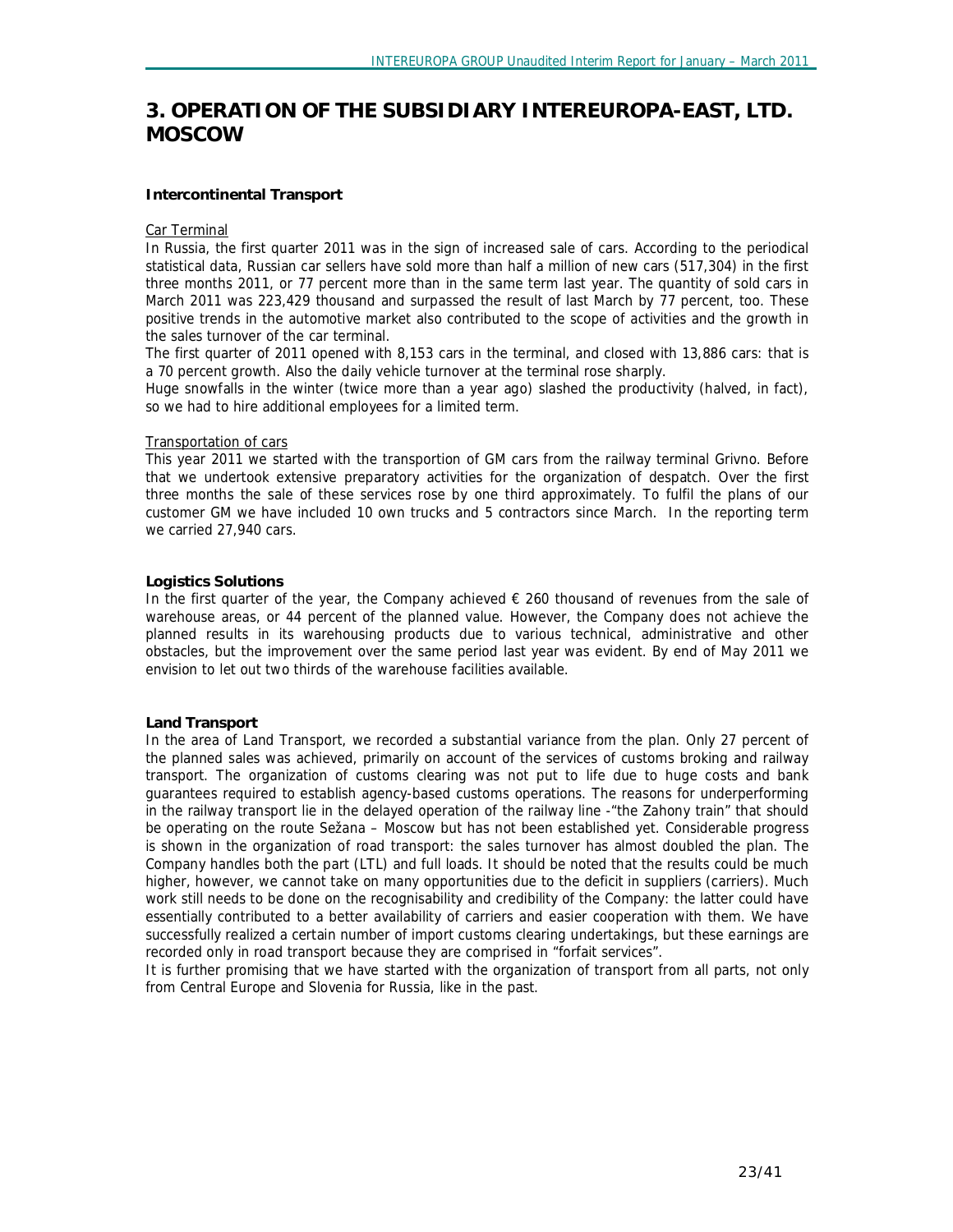| Item / Index                      | Jan-Mar<br>2011 | Plan<br>2011 | Jan-Mar<br>2010 | <b>Index</b><br>$2011$ /plan | <b>Index</b><br>2011/2010 |
|-----------------------------------|-----------------|--------------|-----------------|------------------------------|---------------------------|
| Sales revenues                    | 2.724           | 2.894        | 1,248           | 94                           | 218                       |
| Land Transport                    | 236             | 882          | 249             | 27                           | 95                        |
| Logistics Solutions               | 260             | 587          | 115             | 44                           | 225                       |
| <b>Intercontinental Transport</b> | 2.208           | 1,425        | 884             | 155                          | 250                       |
| Other services                    | 20              | 0            | 0               |                              | ٠                         |
| EBITDA*                           | 331             | 670          | $-306$          | 49                           | 108                       |
| Operating Profit or Loss          | 10              | 154          | $-809$          |                              | -1                        |
| Financing Profit or Loss          | $-327$          | $-1.355$     | 6.965           | 24                           | -5                        |
| Net profit / loss                 | $-401$          | $-959$       | 4.969           | 42                           | -8                        |
| Sales revenue per employee/month  | 1.560           | 1.531        | 0.672           | 102                          | 232                       |
| Value added per employee/month    | 0.576           | 0.712        | 0.199           | 81                           | 290                       |

*Tables 16 and 17: Operations of Intereuropa-East Ltd., Moscow, January-March 2011, in thousand €* 

*\* EBITDA: Earnings Before Interest, Taxes, Depreciation and Amortisation*

| Item / Index                              | 31.03.<br>2011 | Plan<br>31.12.2011 | 31.12.<br>2010 | Index<br>2011/plan | <b>Index</b><br>2011/2010 |
|-------------------------------------------|----------------|--------------------|----------------|--------------------|---------------------------|
| Balance Sheet Total*                      | 69.870         | 134,873            | 133,637        | 52                 | 52                        |
| Equity $*$                                | $-11.365$      | 38,668             | 19,622         |                    |                           |
| Short-term assets/ Short-term liabilities | 0.34           | 0.23               | 0.54           | 148                | 63                        |
| Net Return on Equity (yearly level) **    | $-159.1%$      | $-15.2%$           | $-132.8%$      | -                  | $\overline{\phantom{a}}$  |

*\* as of the last day of the reporting period \*\* average equity of the report. period* 

The Company has achieved the Operating profit of  $\epsilon$  10 thousand (planned  $\epsilon$  154 thousand), if we take into account the financial activity and deferred taxes, the net profit was at € -401 thousand (plan  $\epsilon$  -959 thousand).

The underachievement of the planned net operating profit can be largely attributed to underperforming sales of logistics solutions and exceeding the planned operating costs which were 15 percent higher than planned, except for direct costs. The excess of the planned operating costs is the outcome of car terminal operation in winter weathering terms that were extremely unfavourable this year (compared with the last year's winter, there was approximately double quantity of snowfall and 66 snowy days; last winter 40 days), and due to exceptional increase in the car turnover at the terminal; compared with the same term last year, the turnover rose by 2.8 times (the average daily turnover in the reporting period was 1,147 cars, compared with 412 cars same term last year). The average exchange rate of the rouble gained +1.2 percent against the Euro in the reporting term.

The financing result was  $\epsilon$  -327 thousand. Following the growth of the Rouble against the Euro we recognised € 620 thousand of offset foreign exchange gains, whereas the financial expenses side shows € -956 thousand of interest payable for the loans received by the Parent Company.

In the first quarter the EBITDA was  $\epsilon$  331 thousand, or only one half of the planned value due to underperforming sales in the business area Logistics Solutions, as stated above, and owing to higher operating expenses.

The process of value-added tax refund continued, primarily regarding the investment in the Logistics Centre Chekhov. In the reporting term we received  $\epsilon$  3,985 thousand for the tax on property.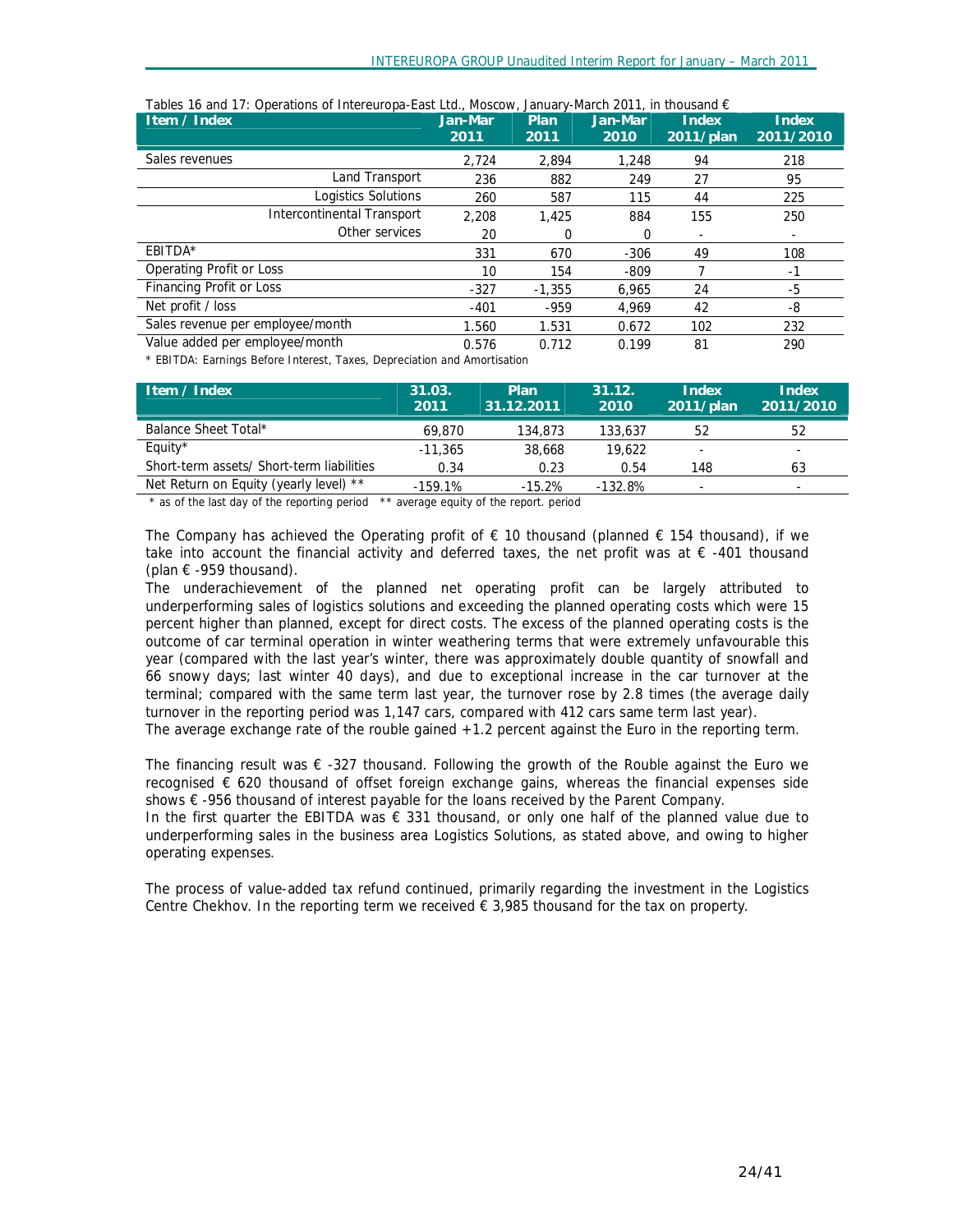# **C. FINANCIAL REPORT**

The unaudited financial statements of the Parent Company and the consolidated financial statements for the Group are prepared in accordance with the law and the International Financial Reporting Standards (IFRS).

The same accounting guidelines were applied in the consolidated financial statements as in those of the Parent Company, as indicated in the Accounting Report for the financial year 2010.

#### **STATEMENT OF THE MEMBERS OF THE MANAGEMENT**

The Managing Board hereby confirms that according to its best knowledge and conscience, the financial report of the Company Intereuropa, Global Logistics Service Ltd. Co., and of the INTEREUROPA Group has been compiled in accordance with the applicable financial reporting framework and is a true and fair view of the assets and liabilities, the financial position and the Profit or Loss Statement of the Company Intereuropa, Global Logistics Service Ltd., and of other companies included in the consolidation. The business report includes a fair view of the information on the material transactions with related parties and has been drawn up in accordance with the relevant accounting standard.

> INTEREUROPA d.d. The Managing Board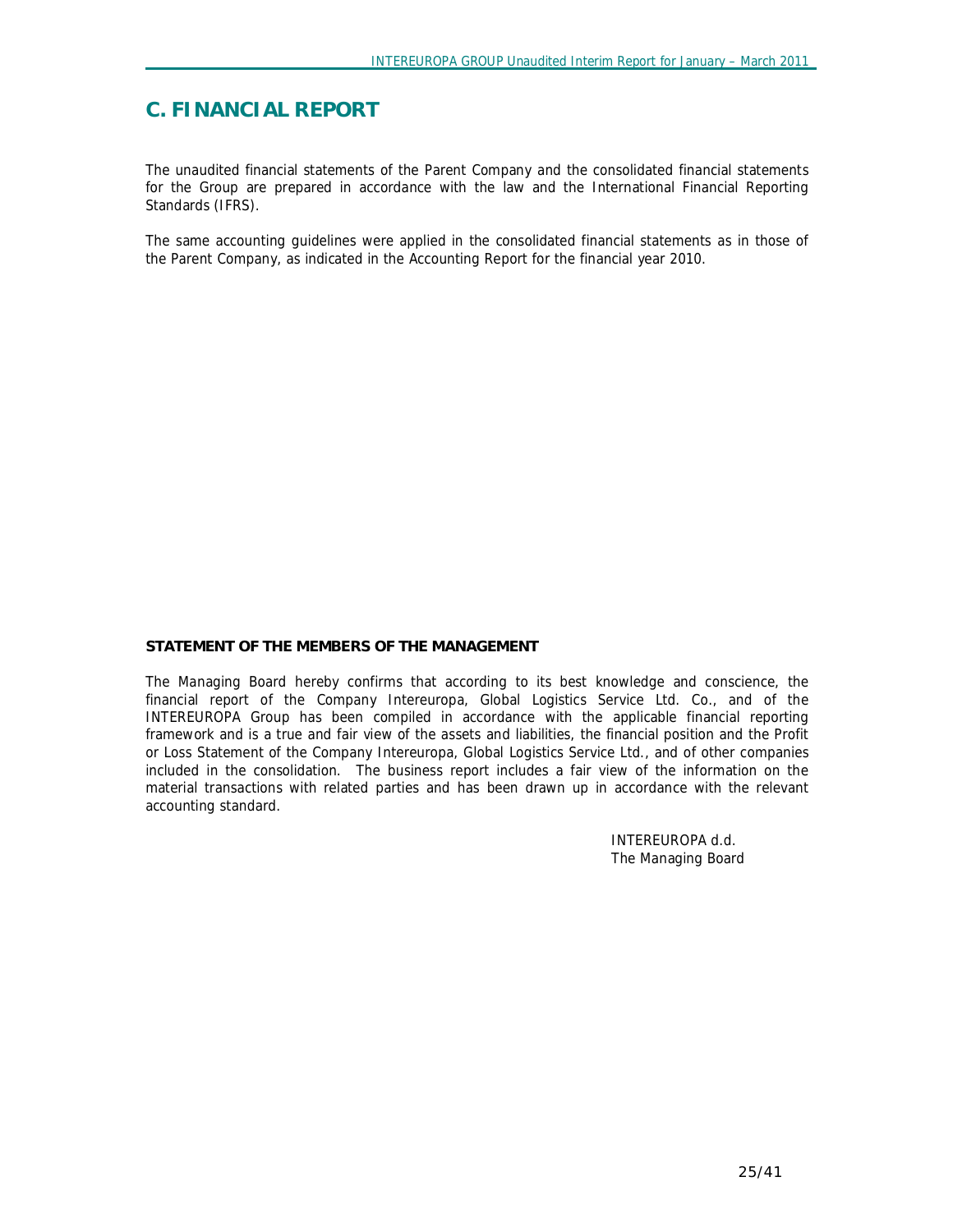# *1. FINANCIAL REPORT FOR THE INTEREUROPA GROUP*

# **1.1. Underlying financial statements of the Intereuropa Group**

## **CONSOLIDATED INCOME STATEMENT FOR INTEREUROPA GROUP**

|                                                       | from 1, 1, 2011 to 31,03,2011 |                                         |  |  |  |
|-------------------------------------------------------|-------------------------------|-----------------------------------------|--|--|--|
| in $\epsilon$ thousand                                | 2011                          | January - March January - March<br>2010 |  |  |  |
| Sales revenues                                        | 56,667                        | 44,321                                  |  |  |  |
| Other operating revenues                              | 647                           | 4,298                                   |  |  |  |
| Costs of services                                     | $-38,503$                     | $-26,534$                               |  |  |  |
| Labour costs                                          | $-9,511$                      | $-10,217$                               |  |  |  |
| Depreciation                                          | $-3,131$                      | $-3,535$                                |  |  |  |
| Other operating expenses                              | $-3,862$                      | $-3,907$                                |  |  |  |
| Operating profit/loss                                 | 2,307                         | 4,426                                   |  |  |  |
| <b>Financial income</b>                               | 2,616                         | 7,816                                   |  |  |  |
| <b>Financial expenses</b>                             | $-3,961$                      | $-4,138$                                |  |  |  |
| Profit/loss from financial operations                 | $-1,345$                      | 3,678                                   |  |  |  |
| Result recognized according to equity method          |                               |                                         |  |  |  |
| Profit/loss from regular operations                   | 970                           | 8,106                                   |  |  |  |
| Corporate income tax (with deferred tax)              | $-299$                        | $-1,744$                                |  |  |  |
| Net profit /loss for the period                       | 671                           | 6,362                                   |  |  |  |
| Net profit or loss / non-controlling interest         | 48                            | 124                                     |  |  |  |
| Net profit or loss / controlling interest             | 623                           | 6,238                                   |  |  |  |
| Basic and diluted earnings per share (in $\epsilon$ ) | 0.08                          | 0.79                                    |  |  |  |

#### **CONSOLIDATED STATEMENT OF COMPREHENSIVE INCOME FOR INTEREUROPA GROUP from 1. 1. 2011 to 31.03.2011**

| in $\epsilon$ thousand                                                        | January -<br><b>March 2011</b> | January -<br><b>March 2010</b> |
|-------------------------------------------------------------------------------|--------------------------------|--------------------------------|
| <b>Net profit or loss</b>                                                     | 671                            | 6,362                          |
| <b>Other Comprehensive Income</b>                                             | $-10$                          | 1,847                          |
| Transfer of land revaluation surplus to retained earnings (from sale of land) | $-308$                         | 0                              |
| Deferred tax in revaluation surplus of land                                   | 32                             | 0                              |
| Fair value revaluation of financal investments available for sale             | $-28$                          | 20                             |
| Deferred tax in revaluation surplus of financial assets for sale              | 5                              | 0                              |
| Retained earnings from land revaluation (at sale)                             | 308                            | 0                              |
| Deferred tax from retained earnings                                           | -3                             | 0                              |
| Current tax in retained earnings                                              | $-29$                          | 0                              |
| Other changes in retained earnings                                            | -5                             | 0                              |
| Exchange rate translation differences                                         | 18                             | 1,827                          |
| Comprehensive income total                                                    | 661                            | 8,209                          |
| Comprehensive income total - non-controlling part                             | 123                            |                                |
| Comprehensive income total - controlling part                                 | 538                            | 8,202                          |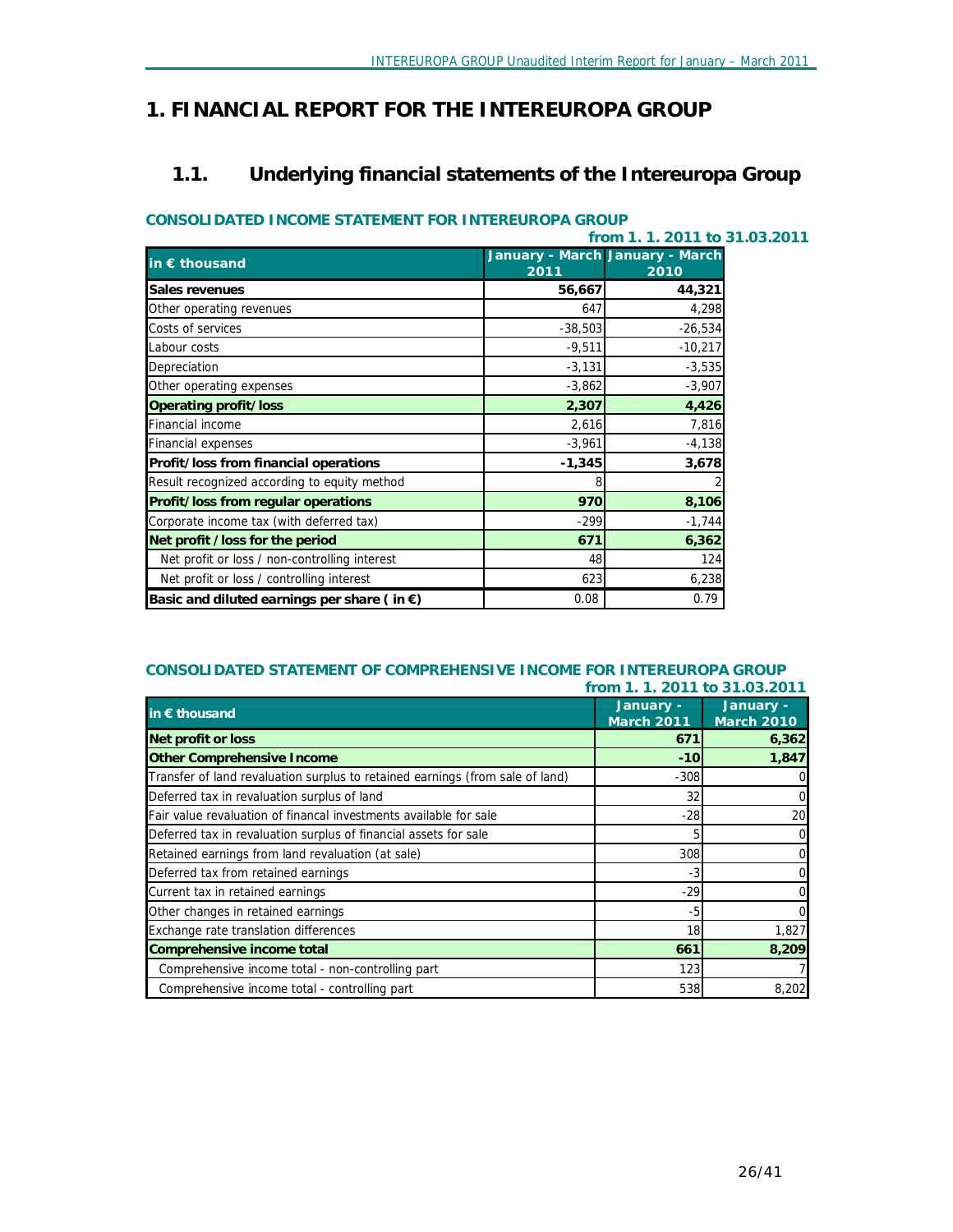# **in € thousand 31. 3. 2011 31. 12. 2010 ASSETS** Tangible fixed assets 320,107 322,865 Investment property  $6,730$  6,739 Intangible assets 8,778 8,851 Other non-current operating assets 601 643 Deferred tax assets  $8,775$  8,756 Loans given and deposits  $84$  84  $84$ Investment in a jointly controlled company 142 142 135 Other financial investments and the state of the state of the state of the state of the state of the state of the state of the state of the state of the state of the state of the state of the state of the state of the stat **TOTAL NON-CURRENT ASSETS 348,868 351,801** Available-for-sale assets 3,424 3,424 Inventories 269 Loans given and deposits  $1,347$ Short-term operating receivables 56,303 56,303 56,303 Short-term income tax receivables 68 and 1 68 Cash and cash equivalents 12,256 12,216 **TOTAL CURRENT ASSETS 75,790 73,627 TOTAL ASSETS 424,658 425,428 CAPITAL Capital - controlling interest 138,458 137,921** Share capital 32,976  $\overline{32,976}$  32,976  $\overline{32,976}$  32,976 Treasury shares -180 -180 Reserves  $66,658$  66,989 Retained earnings 39,004 38,136 **Capital - non-controlling interest 10,225 10,242 TOTAL CAPITAL 148,683 148,163 LIABILITIES** Provisions 3,084 3,050 3,084 Long-term borrowings 171,631 171,893 Other long-term financial liabilities 3,455 3,872 Long-term operating liabilities 137 136 Deferred tax liabilities 17,562 17,521 **TOTAL NON-CURRENT LIABILITIES 195,835 196,506** Short-term borrowings 28,904 28,952 Other short-term financial liabilities 1,534 2,146 Short-term operating liabilities 49,258 49,298 Short-term income tax liabilities 444 363 **TOTAL CURRENT LIABILITIES 80,140 80,759 TOTAL LIABILITIES 275,975 277,265 TOTAL CAPITAL AND LIABILITIES 424,658 425,428**

## **CONSOLIDATED STATEMENT OF FINANCIAL POSITION OF INTEREUROPA GROUP as of 31.13.2011**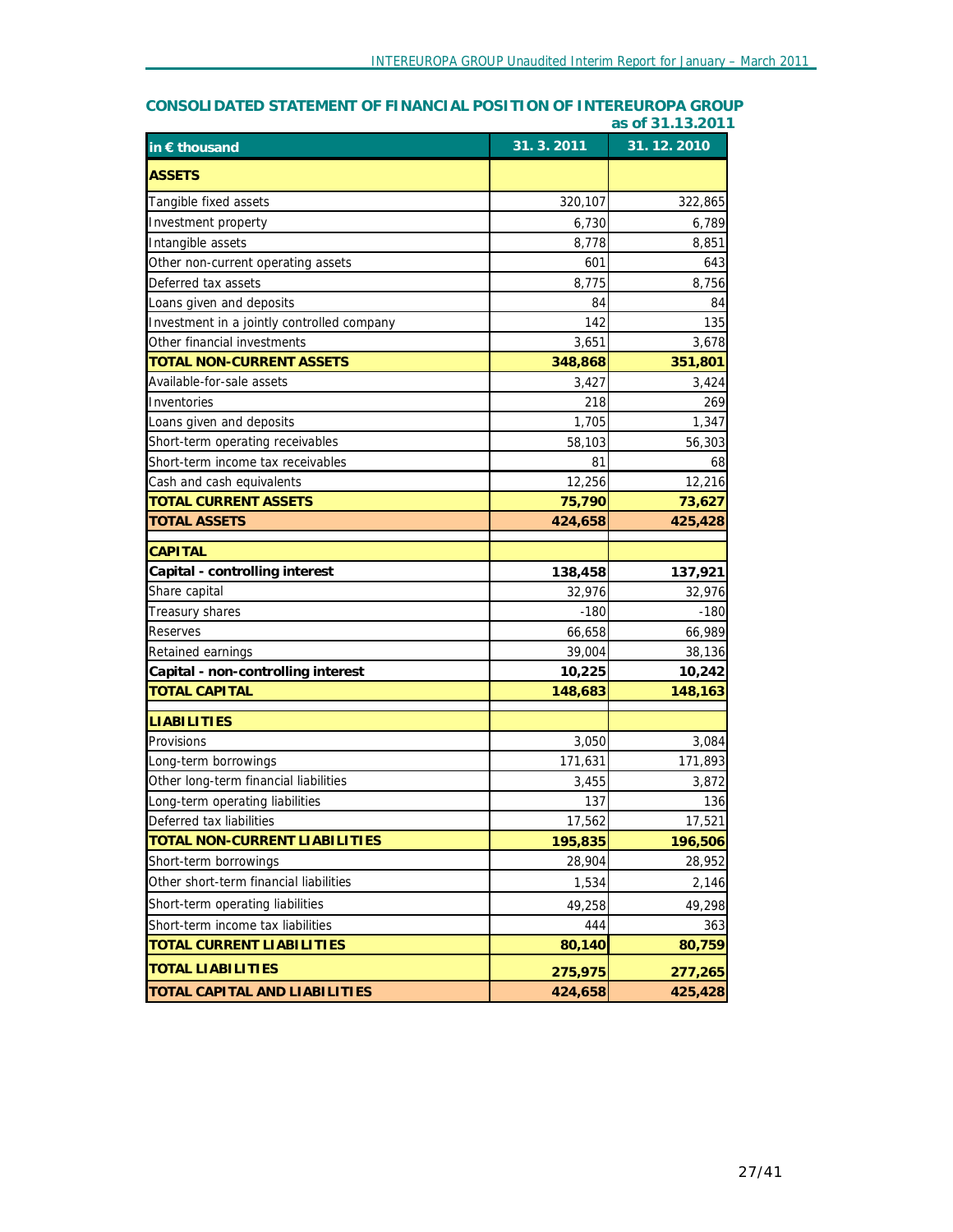# **CONSOLIDATED STATEMENT OF CASH FLOW FOR THE INTEREUROPA GROUP from 1. 1. 2011 to 31.03.2011**

| in $\epsilon$ thousand                                                       | 2011     | January - March January - March<br>2010 |
|------------------------------------------------------------------------------|----------|-----------------------------------------|
| Cash flows from operating activities                                         |          |                                         |
| Net profit/loss for the period                                               | 671      | 6,362                                   |
| Adjustments for:                                                             |          |                                         |
| - Depreciation                                                               | 3,131    | 3,535                                   |
| - Profit from disposal of tangible fixed assets and investment property      | $-491$   | $-3,849$                                |
| - Loss from disposal of tangible fixed assets                                | 6        |                                         |
| - Non-monetary expenses                                                      | 15       | 4                                       |
| - Non-monetary revenues                                                      | $-4$     | $-67$                                   |
| - Financial revenues                                                         | $-2,631$ | $-7,816$                                |
| - Impaired receivables payed                                                 | 499      | 631                                     |
| - Recognized result of jointly controlled company according to equity method | -8       | -2                                      |
| - Financial expenses                                                         | 3,961    | 4,138                                   |
| - Income tax                                                                 | 299      | 1,744                                   |
| Operating profit before changes in working capital and taxes                 | 5,448    | 4,680                                   |
| Changes in working capital and provisions                                    |          |                                         |
| Changes in receivables                                                       | $-2,616$ | $-3,103$                                |
| Changes n inventories                                                        | 51       | -29                                     |
| Changes in operating liabilities                                             | 1,032    | 5,181                                   |
| Changes in provisions                                                        | -45      | $-228$                                  |
| Changes in corporate income tax                                              | -159     | $-51$                                   |
| Cash from operating activities                                               | 3,711    | 6,450                                   |
| Cash flows from investing activities                                         |          |                                         |
| Interest income                                                              | 269      | 302                                     |
| Inflows from disposal of tangible fixed assets and investment property       | 1,308    | 8,070                                   |
| Inflows from long-term loans given                                           | 4        |                                         |
| Inflows from decrease of short-term loans and deposits given                 | 0        | 1,577                                   |
| Outflows for acquisition of tangible fixed assets and investment property    | $-1,259$ | -8,635                                  |
| Outflows for acquisitions of intangible assets                               | -121     | -727                                    |
| Outflows for long-term loans and deposits given                              | 0        | $-14$                                   |
| Outflows from increase of short-term loans and deposits given                | $-362$   | 0                                       |
| Cash from investing activities                                               | $-161$   | 573                                     |
| Cash flows from financing activities                                         |          |                                         |
| Inflows from long-term borrowings                                            | 393      | 508                                     |
| Inflows from increase in short-term borrowings                               | 937      |                                         |
| Paid interest                                                                | $-2,655$ | $-2,528$                                |
| Outflows from repayment of long-term borrowings                              | $-1,568$ | -2,691                                  |
| Outflows from decrease of short-term borrowings                              | 0        | $-733$                                  |
| Outflows from settlement of derivative financial instruments                 | $-428$   | $\mathbf 0$                             |
| Paid dividend                                                                | $-174$   | $-119$                                  |
| Cash from financing activities                                               | $-3,495$ | $-5,563$                                |
| Cash and cash equivalents at beginning of period                             | 12,216   | 5,318                                   |
| Exchange rate differences from cash                                          | -15      | $-111$                                  |
| Net increase/decrease in cash                                                | 40       | 1,349                                   |
| Cash and cash equivalents at end of period                                   | 12,256   | 6,667                                   |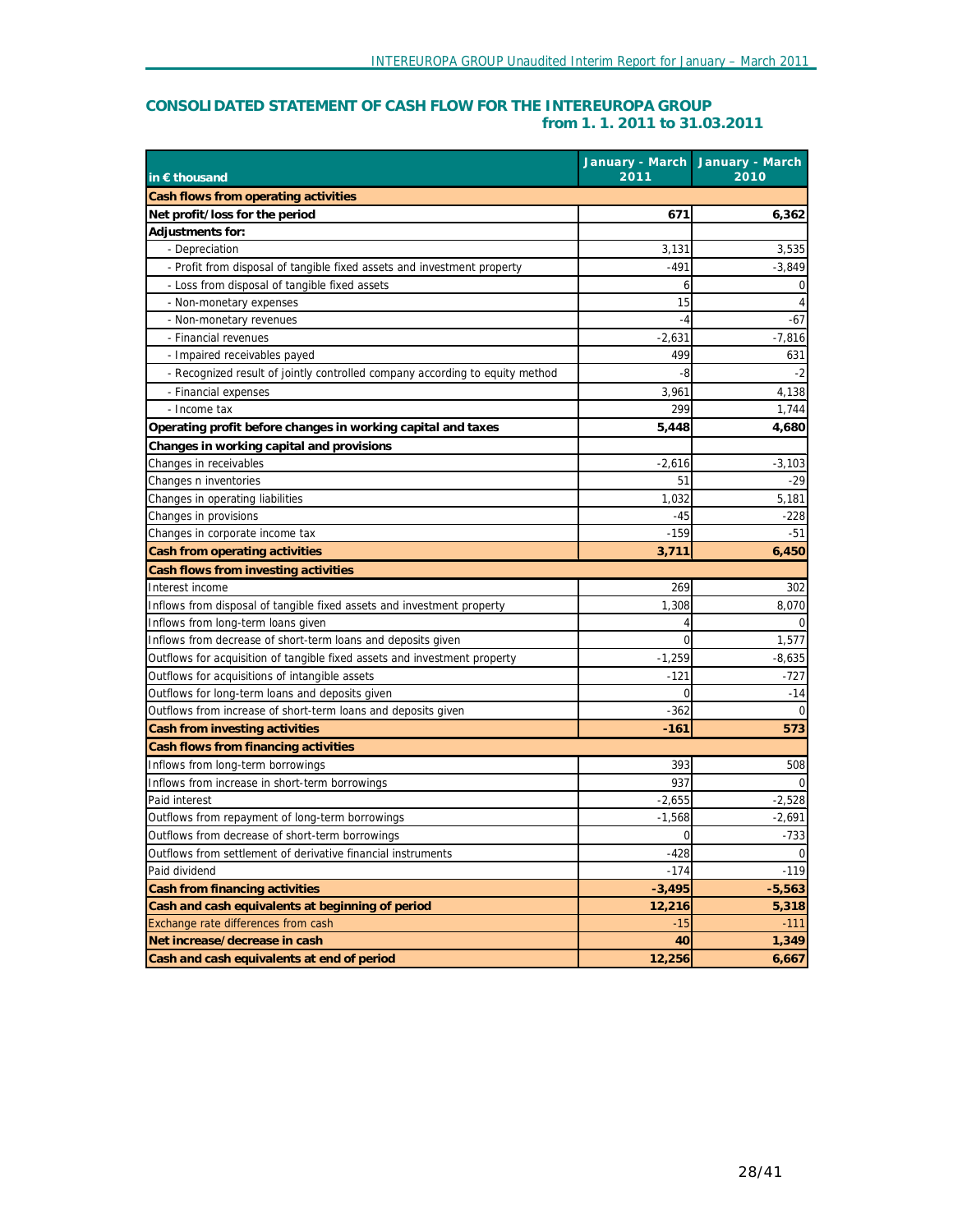## **CONSOLIDATED STATEMENT OF CHANGES IN EQUITY OF INTEREUROPA GROUP from 1.1.2011 to 31.03.2011**

|                                               |                         |            | <b>RESERVES</b>                |                                |                                      | Capital - | Capital - non- |                         |                         |                      |
|-----------------------------------------------|-------------------------|------------|--------------------------------|--------------------------------|--------------------------------------|-----------|----------------|-------------------------|-------------------------|----------------------|
| in $\epsilon$ thousand                        | <b>Share</b><br>capital | Own shares | <b>Reserves</b><br>from profit | <b>Translation</b><br>reserves | <b>Reserves</b><br>for fair<br>value | earnings  | Retained       | controlling<br>interest | controlling<br>interest | <b>Total capital</b> |
|                                               |                         |            |                                |                                |                                      |           |                |                         |                         |                      |
| Opening balance as at 1.1.2011                | 32,976                  | $-180$     | 6,247                          | $-10.636$                      | 71.378                               | 38,136    | 137.921        | 10,242                  | 148,163                 |                      |
| Total comprehensive income                    |                         |            |                                | $-57$                          | $-288$                               | 882       | 537            | 124                     | 661                     |                      |
| Net profit/loss                               |                         |            |                                |                                |                                      | 623       | 623            | 48                      | 671                     |                      |
| Other comprehensive income                    |                         |            |                                | $-57$                          | $-288$                               | 259       | $-86$          | 76                      | $-10$                   |                      |
| Transactions with owners                      |                         |            |                                |                                |                                      |           |                |                         | $\mathbf{0}$            |                      |
| Payment of dividends or profit participations |                         |            |                                |                                |                                      |           |                | $-141$                  | $-141$                  |                      |
| Transfer of retained earnings to reserves     |                         |            | 14                             |                                |                                      | $-14$     |                |                         | $\Omega$                |                      |
| Closing balance as at 31, 3, 2011             | 32.976                  | $-180$     | 6,261                          | $-10.693$                      | 71.090                               | 39,004    | 138.458        | 10.225                  | 148.683                 |                      |

#### **CONSOLIDATED STATEMENT OF CHANGES IN EQUITY OF INTEREUROPA GROUP from 1.1.2010 to 31.03.2010**

|                                               |                  |            | <b>RESERVES</b>    |                                |                                |                                      | Capital -            | Capital - non-          |                         |                      |
|-----------------------------------------------|------------------|------------|--------------------|--------------------------------|--------------------------------|--------------------------------------|----------------------|-------------------------|-------------------------|----------------------|
| in $\epsilon$ thousand                        | Share<br>capital | Own shares | Capital<br>surplus | <b>Reserves</b><br>from profit | <b>Translation</b><br>reserves | <b>Reserves</b><br>for fair<br>value | Retained<br>earnings | controlling<br>interest | controlling<br>interest | <b>Total capital</b> |
|                                               |                  |            |                    |                                |                                |                                      |                      |                         |                         |                      |
| Opening balance as at 1.1.2010                | 32,976           | $-180$     | 36.040             | 12,687                         | $-11.680$                      | 76.853                               | 32.009               | 178.706                 | 10.098                  | 188.803              |
| Total comprehensive income                    |                  |            |                    |                                | 1,944                          | 20                                   | 6,238                | 8.202                   |                         | 8.209                |
| Net profit/loss                               |                  |            |                    |                                |                                |                                      | 6,238                | 6,238                   | 124                     | 6,362                |
| Other comprehensive income                    |                  |            |                    |                                | 1.944                          | 20                                   |                      | 1.964                   | $-117$                  | 1.847                |
| <b>Transactions with owners</b>               |                  |            |                    |                                |                                |                                      |                      |                         |                         | $\Omega$             |
| Payment of dividends or profit participations |                  |            |                    |                                |                                |                                      |                      |                         | $-119$                  | $-119$               |
| Transfer of retained earnings to reserves     |                  |            |                    | 17                             |                                |                                      | $-17$                |                         |                         | $\Omega$             |
| Closing balance as at 31. 3. 2010             | 32,976           | $-180$     | 36.040             | 12,704                         | $-9,736$                       | 76,873                               | 38,230               | 186,907                 | 9,986                   | 196,893              |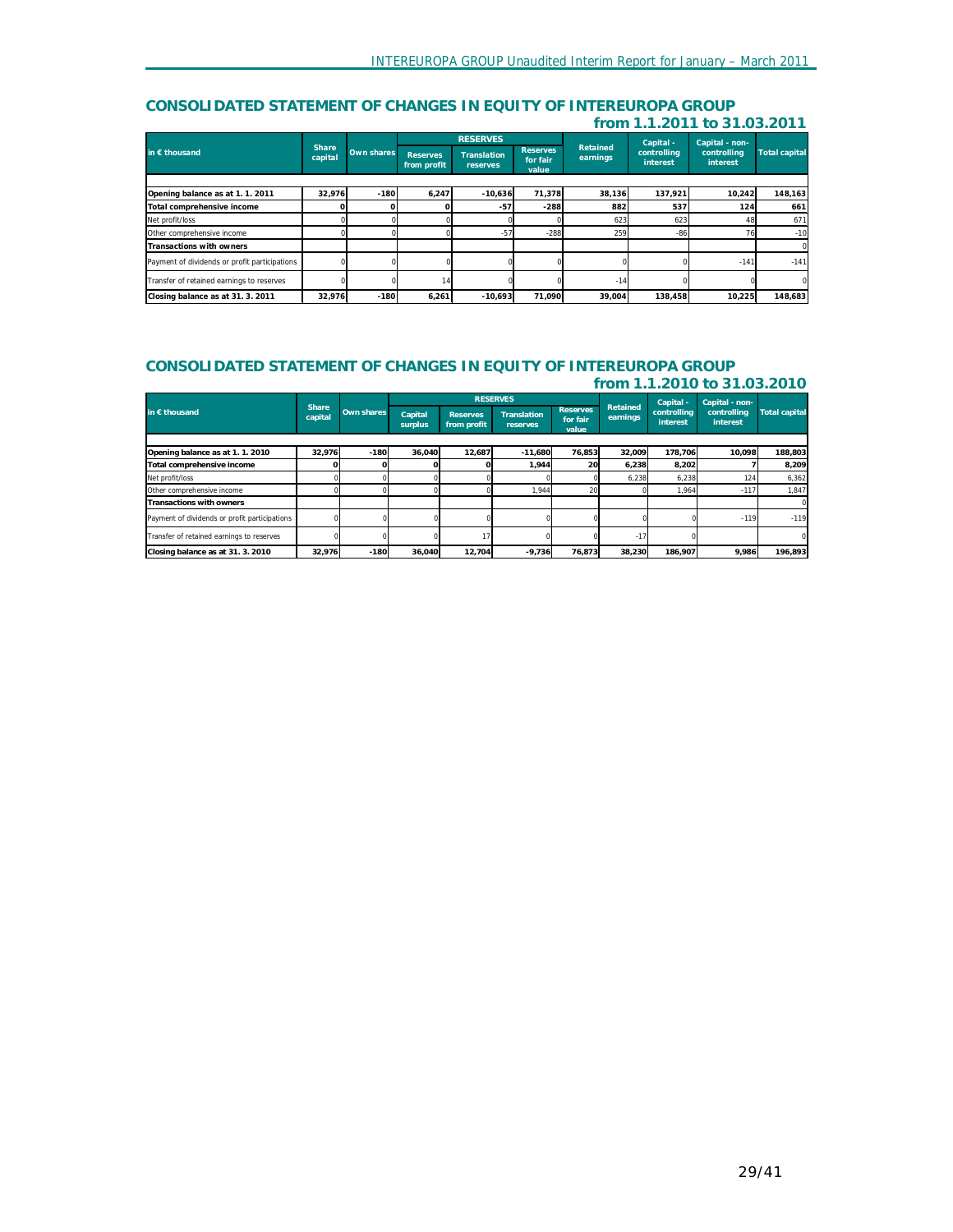# **1.2. Notes to Financial Statements of the Intereuropa Group**

## **a) Notes to the INCOME STATEMENT**

**Sales revenues** amounting to € 56,667 thousand represent the revenues from services supplied. Compared with the same period a year ago, the sales turnover was higher by  $\epsilon$  12,346 thousand.

Of **Other Operating Revenues** in the amount € 647 thousand, the highest share (491 thousand) relates to the gains from the disposal of property, plant and equipment.

## **Labour costs**

|  |  |  | Table 18: Labour cost of the Intereuropa Group in the term January-March 2011, in thousand $\epsilon$ |
|--|--|--|-------------------------------------------------------------------------------------------------------|
|  |  |  |                                                                                                       |

| in € thousand       | January - March January - March |        |
|---------------------|---------------------------------|--------|
|                     | 2011                            | 2010   |
| Wages and salaries  | 7,143                           | 7,624  |
| Social security     | 1,486                           | 1,508  |
| Other labour costs: | 882                             | 1,085  |
| holiday allowance   |                                 | 17     |
| transport and meals | 720                             | 828    |
| other labour costs  | 162                             | 241    |
| Labour costs        | 9.511                           | 10,217 |

## **Other operating expenses**

Table 19: Other operating expenses of the Intereuropa Group in the term January-March 2011, in thousand €

| in $\epsilon$ thousand          | 2011  | January - March January - March<br>2010 |
|---------------------------------|-------|-----------------------------------------|
| Costs of material               | 3.132 | 2.916                                   |
| <b>Other operating expenses</b> | 730I  | 991                                     |
| Total other operating expenses  | 3.862 | 3.907                                   |

#### **The effect of Financial Revenues and Expenses on the Profit or Loss**

Table 20: The effect of financial revenues and expenses ton the Profit or Loss of the Intereuropa Group in the *term January-March 2011, in thousand €* 

|                                                               |          | January - March January - March |
|---------------------------------------------------------------|----------|---------------------------------|
| in $\epsilon$ thousand                                        | 2011     | 2010                            |
| Interest income                                               | 215      | 184                             |
| Income from derivative financial instruments                  | 996      |                                 |
| Income from cancelled value adjustments of receivables and    | 499      | 631                             |
| recovery of written-off receivables                           |          |                                 |
| Income from written-off debt                                  |          |                                 |
| Net exchange rate differences                                 | 906      | 6,996                           |
| Total financial income                                        | 2,616    | 7,816                           |
| Interest expenses                                             | $-2,868$ | $-2,598$                        |
| Financial expenses from impairments and written-off financial |          | 0                               |
| <b>linvestments</b>                                           |          |                                 |
| <b>Expenses from derivative financial instruments</b>         | $-429$   | $-789$                          |
| Net exchange rate differences                                 |          |                                 |
| Expenses from value adjustments and written-off receivables   | $-664$   | $-751$                          |
| Total financial expenses                                      | $-3,961$ | $-4,138$                        |
| <b>Profit/loss from financing activities</b>                  | $-1.345$ | 3,678                           |

Lower financial revenue were affected by the net foreign exchange differences that were lower by  $\epsilon$ 6,090 thousand (primarily resulting from the RUB/EUR ratio).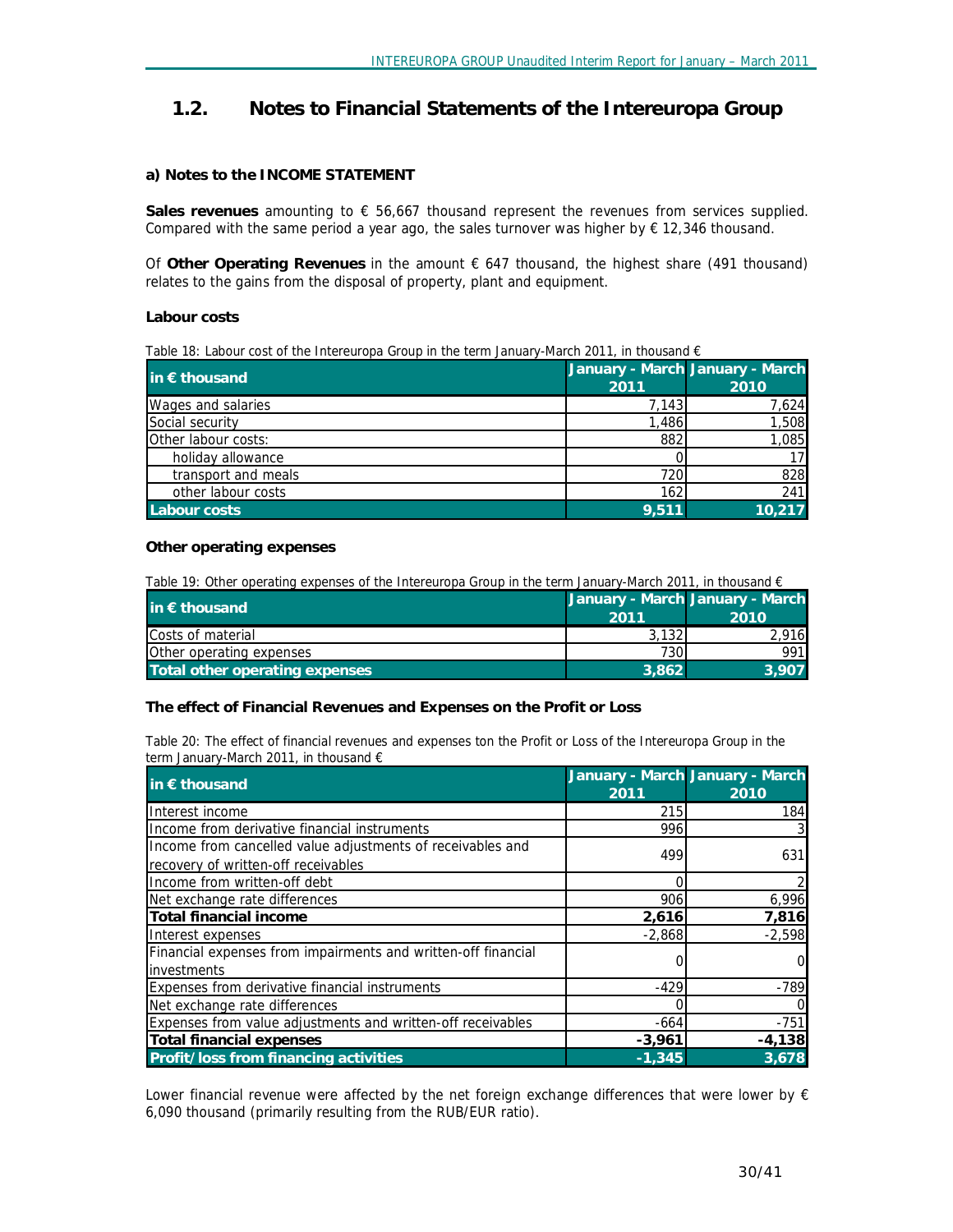#### **b) Notes to the CONSOLIDATED STATEMENT OF FINANCIAL POSITION**

#### **Tangible fixed assets**

#### *Table 21: Tangible fixed assets of the Intereuropa Group as at 31.3.2011, in thousand €*

| in $\epsilon$ thousand                   | 31.3.2011 | 31.12.2010 |
|------------------------------------------|-----------|------------|
| Land and buildings                       | 297,384   | 297,961    |
| a) Land                                  | 135,381   | 135,958    |
| b) Buildings                             | 162,004   | 162,003    |
| Other property, plant and equipment      | 16,602    | 18,073     |
| Tangible fixed assets under construction | 6,120     | 6,832      |
| <b>Total tangible fixed assets</b>       | 320,107   | 322,865    |

#### **Investment property**

As of the end of reporting period, the investment property amount to  $\epsilon$  6,730 thousand. They were decreased by the depreciation in the amount of  $\epsilon$  59 thousand during the reporting term.

#### **Intangible assets**

*Table 22: Intangible Assets of the Intereuropa Group as at 31.3.2011, in thousand €* 

| in $\epsilon$ thousand               | 31.3.2011 | 31.12.2010 |
|--------------------------------------|-----------|------------|
| Long-term title rights               | 3.419     | 3,603      |
| Goodwill                             | 1.424     | .424       |
| Long-term deferred development costs | 3.935     | 3,824      |
| Total intangible assets              | 8.778     | 8.851      |

#### **Loans and deposits given**

*Table 23: Loans given and deposits held by the Intereuropa Group as at 31.3.2011, in thousand €* 

| in $\epsilon$ thousand              | 31.3.2011 | 31.12.2010 |
|-------------------------------------|-----------|------------|
| Long-term loans given and deposits  | 84        | 84         |
| - Ioans given                       | 52        | <b>56</b>  |
| - deposits                          | 32        | 28         |
| Short-term loans given and deposits | 1.705     | 1,347      |
| - Ioans given                       | 801       | 138        |
| - deposits                          | 905       | 1,209      |
| <b>Total loans given</b>            | 1.789     | 1.431      |

**Other financial investments** in the amount of € 3,651 thousand relate to the item ''Financial assets available for sale''.

#### **Assets available for sale**

*Table 24: Assets available for sale of the Intereuropa Group as at 31.3.2011, in thousand €* 

| in $\epsilon$ thousand                                           | 31.3.2011 | $\parallel$ 31, 12, 2010 |
|------------------------------------------------------------------|-----------|--------------------------|
| Tangible fixed assets and investment property available for sale | 45        | 45                       |
| <b>Financial assets available for sale</b>                       | 3.382     | 3.379                    |
| Total assets available for sale                                  | 3.427     | 3.424                    |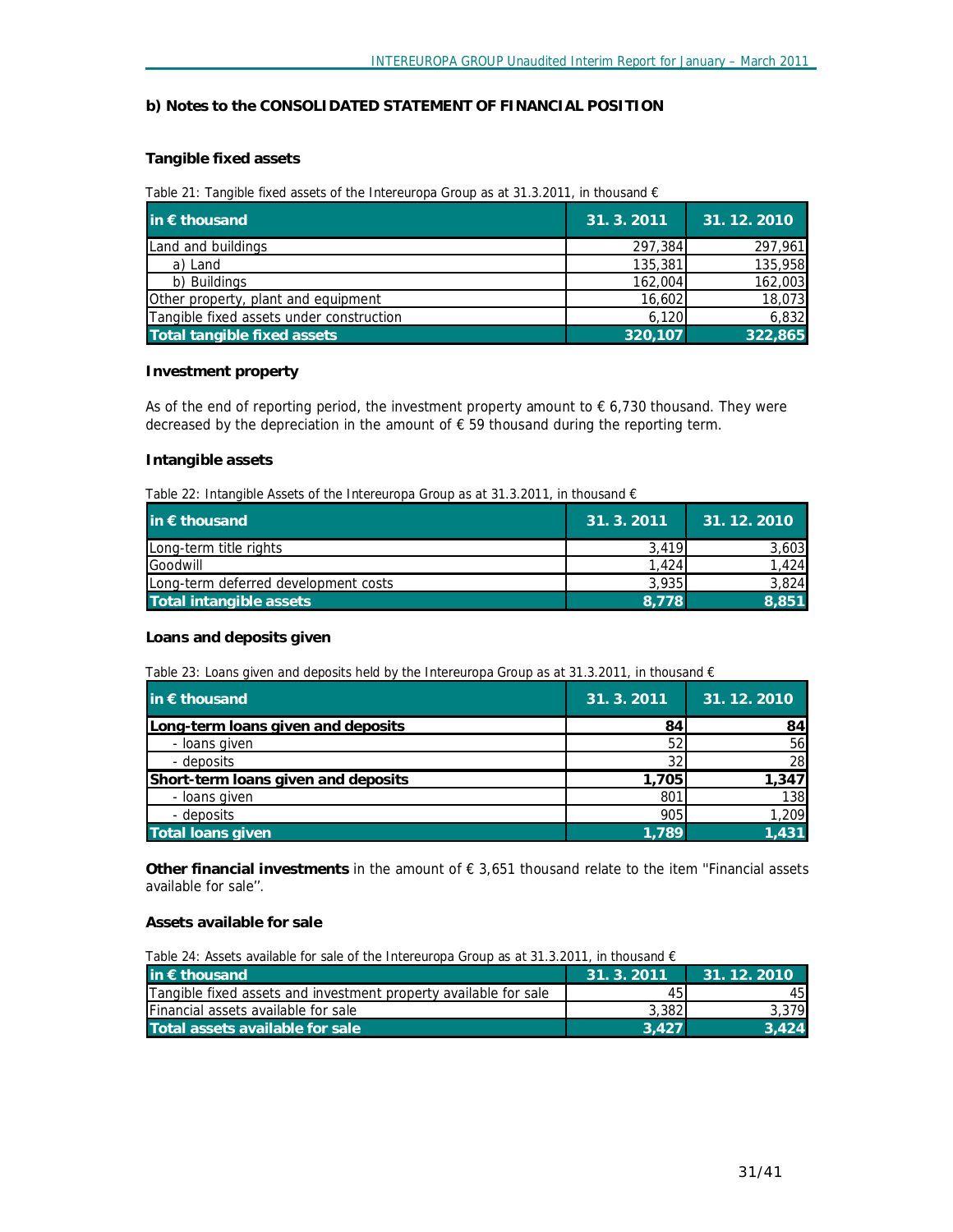#### **Short-term operating receivables**

|  |  | Table 25: Short-term operating receivables of the Intereuropa Group as at 31.3.2011, in thousand $\epsilon$ |  |
|--|--|-------------------------------------------------------------------------------------------------------------|--|
|  |  |                                                                                                             |  |

| $\mathsf{lin} \in \mathsf{thousand}$         | 31.3.2011 | 31.12.2010 |
|----------------------------------------------|-----------|------------|
| Short-term operating receivables from buyers | 49.425    | 43,878     |
| Short-term operating receivables from others | 8.678     | 12.425     |
| Total short-term operating receivables       | 58.103    | 56,303     |

#### **Equity**

On the Group level, the Equity amounts to at  $\epsilon$  148,683 thousand and represents 35 percent of the liabilities to sources of funding. The same level was preserved in the reporting period as on the comparable reporting date.

#### **Provisions**

As of the end of reporting period of the Statement of Financial Position, the Group had  $\epsilon$  3,050 thousand of unused Long-Term Provisions and Long-term Deferred Revenues. The most part of this item (€ 2,296 thousand) relates to the provisions for termination benefits on retirement and years-ofservice rewards.

The **long-term received loans and financial leases** amounted to € 171,631 thousand. This item was increased by the new loans and financial leases ( $\epsilon$  393 thousand) and reduced by the repayment of loans (€ 583 thousand) and foreign exchange differences (€ 72 thousand). The **Short-term received loans and financial leases** reflected the impact of the decrease by € 48 thousand EUR.

#### **Other long-term and short-term financial liabilities**

| Table 26: Other long- and short-term financial liabilities of the Intereuropa Group as at 31.3.2011, in thousand $\epsilon$ |  |
|-----------------------------------------------------------------------------------------------------------------------------|--|
|-----------------------------------------------------------------------------------------------------------------------------|--|

| in € thousand                                            | 31.3.2011 | 31.12.2010 |
|----------------------------------------------------------|-----------|------------|
| Long-term liabilities at fair value through profit/loss  | 3.455     | 3,872      |
| Total other long-term financial liabilities              | 3.455     | 3,872      |
| Short-term liabilities at fair value through profit/loss | 1,150     | 1.729      |
| Liabilities for dividends and other participations       | 384       | 417        |
| Total other short-term financial liabilities             | 1.534     | 2.146      |

The item **Other long-term financial liabilities** in the amount of € 3,455 thousand and **Other short-term financial liabilities** at € 1,150 thousand relate to the liabilities under financial instruments at fair value through Profit of Loss. They stand for the net present value of the derivative financial instrument of cross-currency swap with currency option.

#### **Short-term operating liabilities**

*Table 27: Short-term operating liabilities of the Intereuropa Group as at 31.3.2011, in thousand €* 

| in $\epsilon$ thousand                         | 31.3.2011 | 31.12.2010 |
|------------------------------------------------|-----------|------------|
| Short-term operating liabilities to suppliers  | 41,363    | 41,034     |
| Short-term operating liabilities from advances | 1.182     | 1.669      |
| Other short-term operating liabilities         | 6.713     | 6.594      |
| Total short-term operating liabilities         | 49,258    | 49.298     |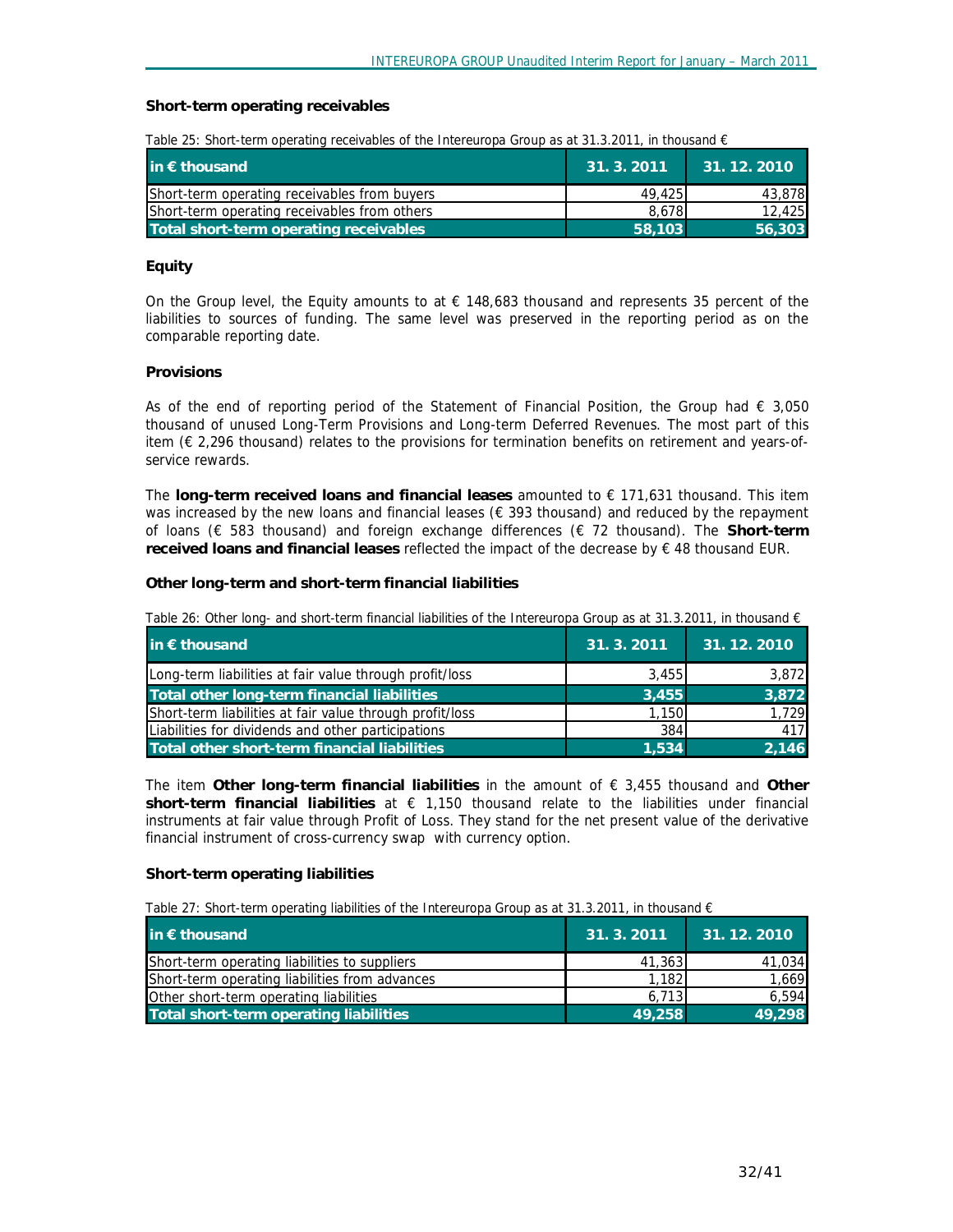# **INFORMATION ACCORDING TO BUSINESS SEGMENTS FOR JANUARY - MARCH 2011**

|                                                         | Slovenia     |         | Croatia |         |         | Montenegro |                 | <b>Russia</b> |
|---------------------------------------------------------|--------------|---------|---------|---------|---------|------------|-----------------|---------------|
|                                                         | Jan-Mar      | Jan-Mar | Jan-Mar | Jan-Mar | Jan-Mar | Jan-Mar    | Jan-Mar         | Jan-Mar       |
| in $\epsilon$ thousand                                  | 2011         | 2010    | 2011    | 2010    | 2011    | 2010       | 2011            | 2010          |
| Revenues from external customers                        | 29,094       | 27,505  | 7,815   | 7,487   | ,209    | 1,264      | 2,713           | 1,248         |
| Revenues from business with other seaments              | 1,783        | 2,720   | 239     | 172     |         | 35         | 11              |               |
| <b>Total revenues</b>                                   | 30,878       | 30,225  | 8,054   | 7.660   | ,226    | 1,298      | 2,724           | 1,248         |
| Depreciation                                            | .795         | 1,928   | 591     | 634     | 154     | 162        | 321             | 503           |
| Operating profit or loss                                | 886          | 4,059   | 665     | 819     | 61      | 165        | 10 <sup>1</sup> | $-809$        |
| Revenues from interest rates                            | 1,149        | 1,175   | 78      | 89      | 37      | 12         |                 | 13            |
| <b>Expenses from interest rates</b>                     | 2,645        | 2,351   | 194     | 264     |         |            | 956             | 164           |
| Net profit or loss from ordinary activities             | 61           | 2,126   | 473     | 728     | 78      | 140        | $-317$          | 6,156         |
| Corporate income tax                                    | 43           | 411     | 36      | 107     | 12      | 21         | 84              | 1,187         |
| Assets                                                  | 327,598      | 394.732 | 85,929  | 92,522  | 24.248  | 23.710     | 65.377          | 108,730       |
| Tangible fixed assets under construction                | <sub>D</sub> | 2,316   | 86      | 87      | 100     | 527        | 5,283           | 18,446        |
| Long-term assets                                        | 259,415      | 318,196 | 68,603  | 71,615  | 19,946  | 20,887     | 54,744          | 90,001        |
| <b>Operating liabilities</b>                            | 46.736       | 47,139  | 12.204  | 12.302  | 793     | 821        | 20.066          | 18,681        |
| <b>Financial liabilities</b>                            | 189.413      | 202.455 | 15.840  | 20.238  | 310     | 286        | 57.228          | 63.594        |
| Investment in jointly controlled entities               | 75           | 75      |         |         |         |            |                 |               |
| Revenues from investment in jointly controlled entities |              |         |         |         |         |            |                 |               |

| Table 28: Business seaments of the Intereuropa Group in the term January-March 2011, in thousand $\epsilon$ |
|-------------------------------------------------------------------------------------------------------------|
|-------------------------------------------------------------------------------------------------------------|

|                                                         |                 | <b>Others</b>   |                 | <b>Total</b>    |                 | Adiustments*    |                 | Group           |
|---------------------------------------------------------|-----------------|-----------------|-----------------|-----------------|-----------------|-----------------|-----------------|-----------------|
| in $\epsilon$ thousand                                  | Jan-Mar<br>2011 | Jan-Mar<br>2010 | Jan-Mar<br>2011 | Jan-Mar<br>2010 | Jan-Mar<br>2011 | Jan-Mar<br>2010 | Jan-Mar<br>2011 | Jan-Mar<br>2010 |
| Revenues from external customers                        | 15.773          | 6,771           | 56,604          | 44,275          | 63              | 46              | 56.666          | 44,321          |
| Revenues from business with other seaments              | 493             | 362             | 2,544           | 3,289           | $-2,544$        | $-3,289$        |                 | $\Omega$        |
| <b>Total revenues</b>                                   | 16,266          | 7,133           | 59,148          | 47.565          | $-2,481$        | $-3,244$        | 56.666          | 44,321          |
| <b>Depreciation</b>                                     | 269             | 308             | 3,131           | 3,535           |                 |                 | 3,131           | 3,535           |
| Operating profit or loss                                | 688             | 193             | 2,311           | 4.426           |                 |                 | 2.307           | 4,426           |
| Revenues from interest rates                            | 21              |                 | 1.295           | 1.294           | $-1.079$        | $-1.110$        | 215             | 184             |
| <b>Expenses from interest rates</b>                     | 153             | 100             | 3,948           | 2,878           | $-1,079$        | $-280$          | 2,868           | 2,598           |
| Net profit or loss from ordinary activities             | 397             | 62              | 692             | 9,213           | 278             | $-1.106$        | 970             | 8,106           |
| Corporate income tax                                    | 125             | 18              | 299             | 1.744           |                 |                 | 299             | 1,744           |
| Assets                                                  | 41.368          | 42,874          | 544.520         | 662.568         | $-119.862$      | $-170.900$      | 424.658         | 491,668         |
| Tangible fixed assets under construction                | 645             | 928             | 6,120           | 22,305          |                 | $-855$          | 6.120           | 21,450          |
| Long-term assets                                        | 33.153          | 35,912          | 435.861         | 536.610         | $-86,994$       | $-125.828$      | 348.868         | 410,783         |
| <b>Operating liabilities</b>                            | 8,043           | 7.912           | 87.842          | 86.855          | $-17,391$       | $-14.925$       | 70.451          | 71,930          |
| <b>Financial liabilities</b>                            | 7,898           | 9,407           | 270,688         | 295.980         | $-65, 164$      | $-73.144$       | 205,523         | 222,836         |
| Investment in jointly controlled entities               |                 |                 | 75              | 75              | 67              | 75              | 142             | 150             |
| Revenues from investment in jointly controlled entities | $\Omega$        |                 |                 |                 | 8               |                 |                 | $\overline{2}$  |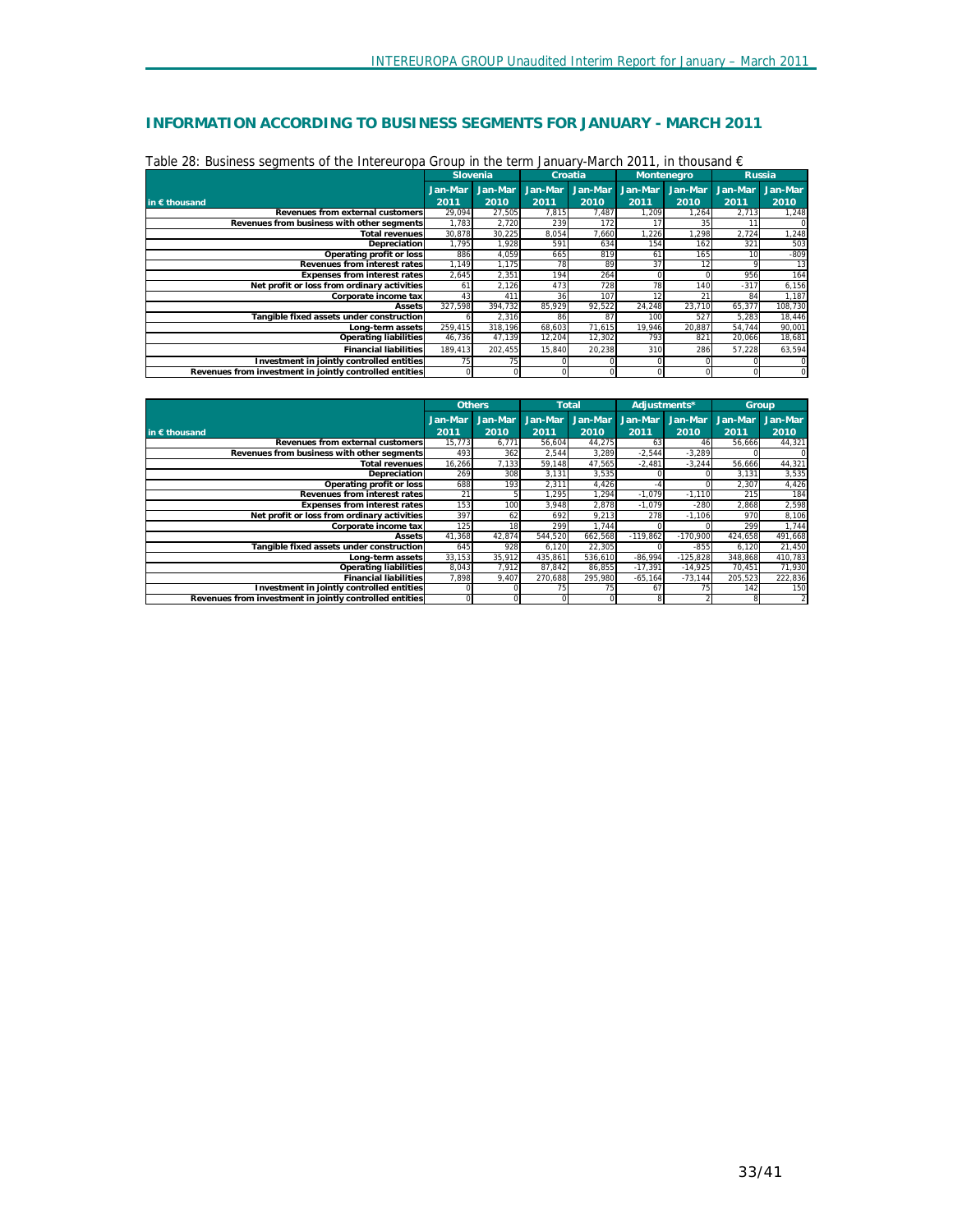# *2. FINANCIAL REPORT FOR THE PARENT, INTEREUROPA d.d.*

# **2.1. Underlying financial statements of the Parent Company Intereuropa d.d.**

| <b>INCOME STATEMENT OF INTEREUROPA d.d.</b>           | from 1.1. to 31.3.2011 |                                         |  |
|-------------------------------------------------------|------------------------|-----------------------------------------|--|
| in $\epsilon$ thousand                                | 2011                   | January - March January - March<br>2010 |  |
| Sales revenues                                        | 24,646                 | 22,586                                  |  |
| Other operating revenues                              | 83                     | 3,917                                   |  |
| Costs of services                                     | $-17,013$              | $-15,693$                               |  |
| Labour costs                                          | $-4,358$               | $-4,542$                                |  |
| Depreciation                                          | $-1,298$               | $-1,100$                                |  |
| Other operating expenses                              | $-933$                 | $-1,136$                                |  |
| <b>Operating profit/loss</b>                          | 1,127                  | 4,032                                   |  |
| <b>Financial income</b>                               | 2,413                  | 1,454                                   |  |
| <b>Financial expenses</b>                             | $-3,228$               | $-3,306$                                |  |
| Profit/loss from financial operations                 | $-815$                 | $-1,852$                                |  |
| Profit/loss from regular operations                   | 312                    | 2,180                                   |  |
| Corporate income tax (with deferred tax)              | $-32$                  | $-403$                                  |  |
| Net profit /loss for the period                       | 280                    | 1,777                                   |  |
| Basic and diluted earnings per share (in $\epsilon$ ) | 0.04                   | 0.23                                    |  |

# **STATEMENT OF COMPREHENSIVE INCOME FOR INTEREUROPA d.d.**

|                                                                             | from 1.1.2011 to 31.3.2011 |                                 |
|-----------------------------------------------------------------------------|----------------------------|---------------------------------|
| in $\epsilon$ thousand                                                      |                            | January - March January - March |
|                                                                             | 2011                       | 2010                            |
| Net profit or loss                                                          | <b>280</b>                 | 1,777                           |
| <b>Other Comprehensive Income</b>                                           | $-22$                      | 32                              |
| Transfer of land revaluation surplus to retained earnings from sale of land | $-17'$                     | 0                               |
| Deferred tax in revaluation surplus of land                                 |                            | 0                               |
| Fair value revaluation of financal assets available for sale                | -27                        | 32                              |
| Deferred tax in revaluation surplus of financial assets for sale            |                            | 0                               |
| Retained earnings from land revaluation (at sale)                           |                            | 0                               |
| Deferred tax from retained earnings                                         | -3                         | 0                               |
| Comprehensive income total                                                  | 258                        | 1,809                           |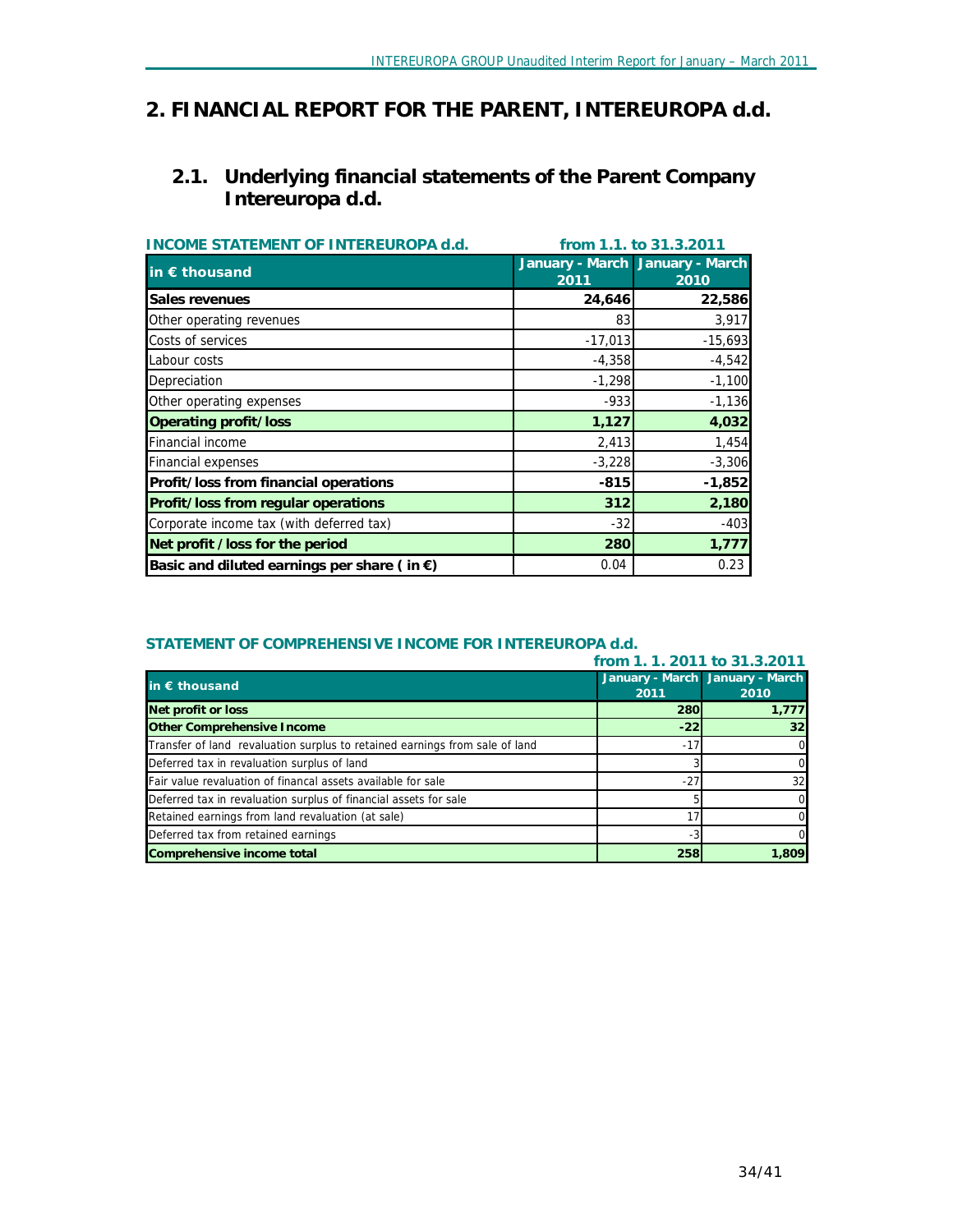| in $\epsilon$ thousand                     | 31. 3. 2011 | 31.12.2010 |
|--------------------------------------------|-------------|------------|
| <b>ASSETS</b>                              |             |            |
| Tangible fixed assets                      | 145,184     | 146,353    |
| Investment property                        | 6,064       | 6,118      |
| Intangible assets                          | 7,028       | 7,069      |
| Other non-current operating assets         | 601         | 639        |
| Deferred tax assets                        | 3,485       | 3,515      |
| Loans given and deposits                   | 36,471      | 36,473     |
| Investment in subsidiaries                 | 50,797      | 50,797     |
| Investment in a jointly controlled company | 75          | 75         |
| Other financial investments                | 3,562       | 3,589      |
| <b>TOTAL NON-CURRENT ASSETS</b>            | 253,267     | 254,628    |
| Inventories                                | 33          | 35         |
| Loans given and deposits                   | 28,991      | 33,337     |
| Short-term operating receivables           | 27,865      | 25,795     |
| Short-term income tax receivables          | 15          | $\Omega$   |
| Cash and cash equivalents                  | 2,506       | 155        |
| TOTAL CURRENT ASSETS                       | 59,410      | 59,322     |
| <b>TOTAL ASSETS</b>                        | 312,677     | 313,950    |
| <b>CAPITAL</b>                             |             |            |
| Share capital                              | 32,976      | 32,976     |
| Treasury shares                            | $-180$      | $-180$     |
| <b>Reserves</b>                            | 55,566      | 55,602     |
| Retained earnings                          | 294         | ∩          |
| <b>TOTAL CAPITAL</b>                       | 88,656      | 88,398     |
| <b>LIABILITIES</b>                         |             |            |
| Provisions                                 | 1,847       | 1,836      |
| Long-term borrowings                       | 162,407     | 162,991    |
| Other long-term financial liabilities      | 3,455       | 3,872      |
| Long-term operating liabilities            | 103         | 103        |
| Deferred tax liabilities                   | 12,744      | 12,747     |
| TOTAL NON-CURRENT LIABILITIES              | 180,556     | 181,549    |
| Short-term borrowings and financial leases | 17,140      | 16,912     |
| Other short-term financial liabilities     | 1,063       | 1,548      |
| Short term operating liabilities           | 25,262      | 25,543     |
| <b>TOTAL CURRENT</b>                       | 43,465      | 44,003     |
| <b>TOTAL LIABILITIES</b>                   | 224,021     | 225,552    |
| <b>TOTAL CAPITAL AND LIABILITIES</b>       | 312,677     | 313,950    |

# **STATEMENT OF FINANCIAL POSITION OF INTEREUROPA d.d. as of 31.3.2011**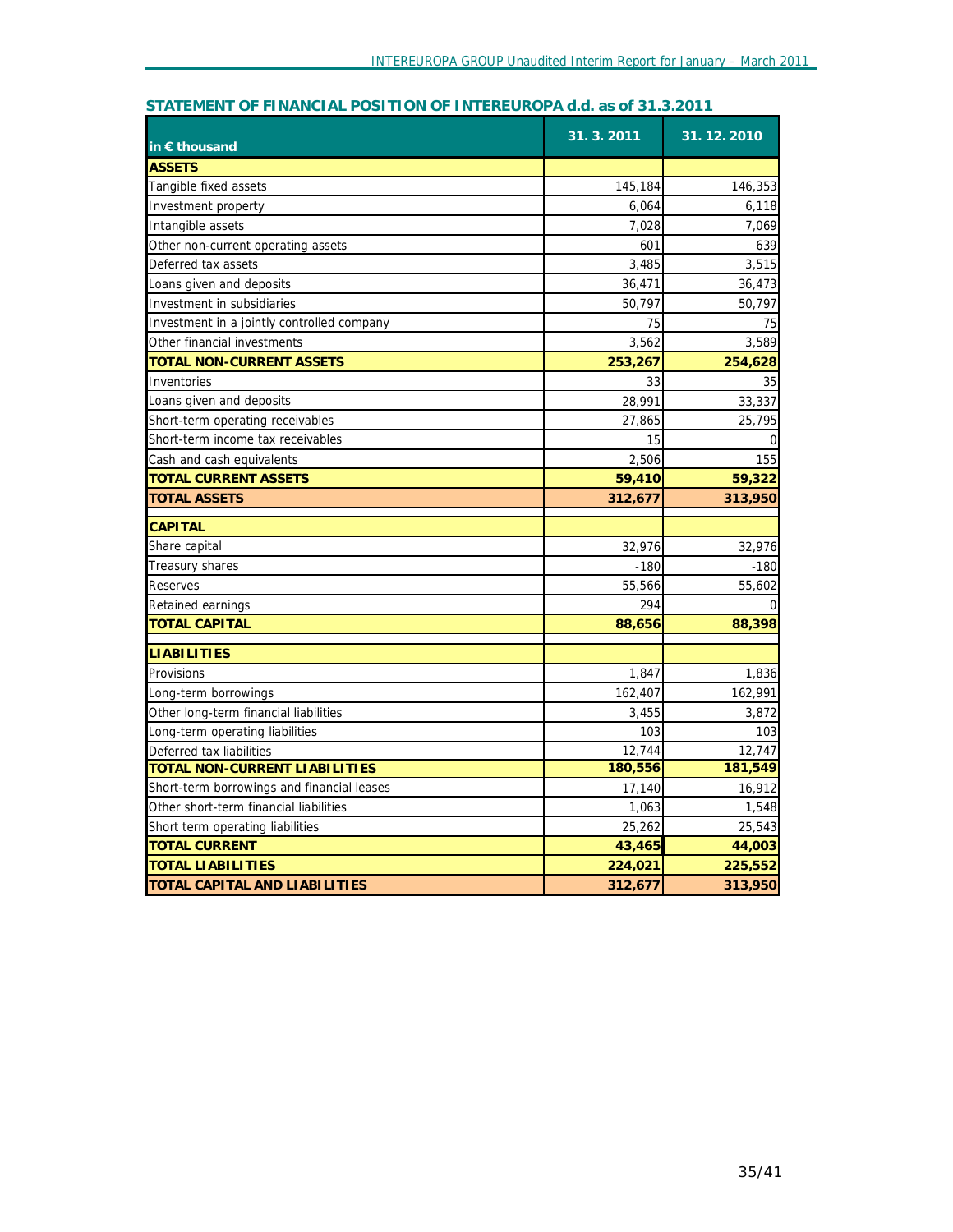| STATEMENT OF CASH FLOW FOR INTEREUROPA d.d.                               |          | from 1.1. 2011 to 31.3.2011               |
|---------------------------------------------------------------------------|----------|-------------------------------------------|
| in $\epsilon$ thousand                                                    | 2011     | January - March   January - March<br>2010 |
| Cash flows from operating activities                                      |          |                                           |
| Net profit/loss for the period                                            | 280      | 1,777                                     |
| Adjustments for:                                                          |          |                                           |
| - Depreciation                                                            | 1,298    | 1,100                                     |
| - Profit from disposal of tangible fixed assets and investment property   | -42      | $-3,731$                                  |
| - Loss from disposal of tangible fixed assets                             | 6        |                                           |
| - Non-monetary expenses                                                   | 16       |                                           |
| - Non-monetary revenues                                                   | $-4$     | $-67$                                     |
| - Financial revenues                                                      | $-2,413$ | $-1,454$                                  |
| - Impaired receivables payed                                              | 172      | 160                                       |
| - Financial expenses                                                      | 3,228    | 3,306                                     |
| - Income tax (deferred tax incl.)                                         | 32       | 403                                       |
| Operating profit before changes in working capital and taxes              | 2,573    | 1,497                                     |
| Changes in working capital and provisions                                 |          |                                           |
| Changes in receivables                                                    | $-1,393$ | 2,213                                     |
| Changes n inventories                                                     |          | -3                                        |
| Changes in operating liabilities                                          | $-304$   | $-3,111$                                  |
| Changes in provisions                                                     | 0        | -113                                      |
| Changes in corporate income tax                                           | $-15$    | -15                                       |
| Cash from operating activities                                            | 863      | 468                                       |
| Cash flows from investing activities                                      |          |                                           |
| Interest income                                                           | 225      | 163                                       |
| Dividend income and participations in profit                              | 178      | 126                                       |
| Inflows from disposal of tangible fixed assets and investment property    | 143      | 7,422                                     |
| Inflows from long-term loans given                                        | 327      | 7,201                                     |
| Inflows from decrease of short-term loans given                           | 4,021    | 27,788                                    |
| Outflows for acquisition of tangible fixed assets and investment property | $-136$   | -143                                      |
| Adjustment for net cash flow from disontinued operations                  | 0        |                                           |
| Outflows for acquisitions of intangible assets                            | $-121$   | -96                                       |
| Outflows for purchase and capital increase in subsidiaries                | 0        | $-33,764$                                 |
| Outflows for long-term loans and deposits given                           | 0        | -4,600                                    |
| Outflows from settlement of derivative financial instruments              | $-372$   | $-136$                                    |
| Cash from investing activities                                            | 4,265    | 3,961                                     |
| Cash flows from financing activities                                      |          |                                           |
| Inflows from long-term borrowings                                         | 404      | $\overline{0}$                            |
| Paid interest                                                             | $-2,420$ | $-2,051$                                  |
| Outflows from repayment of long-term borrowings                           | $-761$   | $-1,584$                                  |
| Outflows from decrease of short-term borrowings                           | 0        | $-1,274$                                  |
| Paid dividend                                                             | 0        | -2                                        |
| <b>Cash from financing activities</b>                                     | $-2,777$ | $-4,911$                                  |
| Cash and cash equivalents at beginning of period                          | 155      | 625                                       |
| Net increase/decrease in cash from regular operations                     | 2,351    | $-482$                                    |
| Cash and cash equivalents at end of period                                | 2,506    | 143                                       |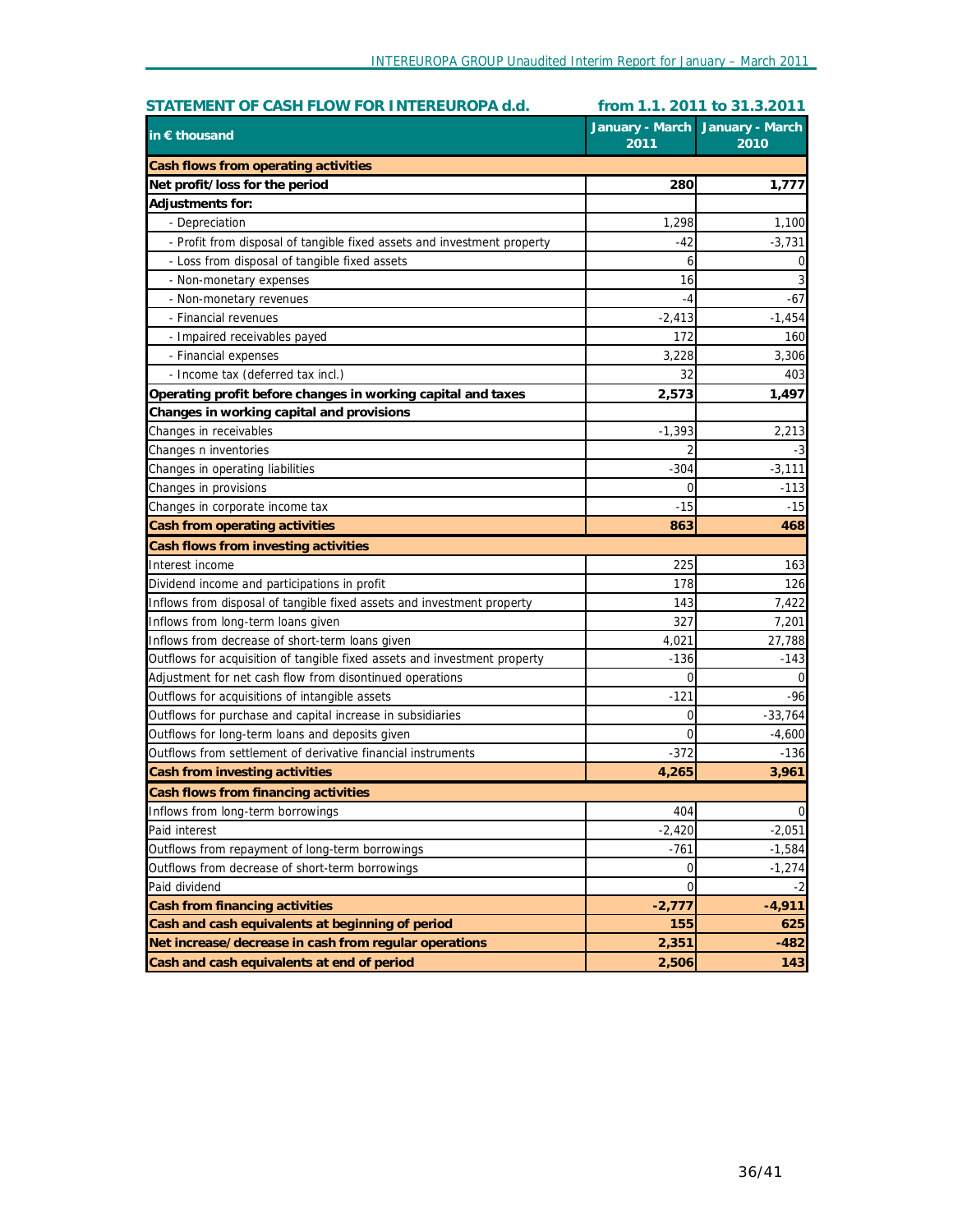# **STATEMENT OF CHANGES IN EQUITY OF INTEREUROPA d.d.**

#### **from 1.1. 2011 to 31.3.2011**

|                                   |                         |               |                                   | <b>RESERVES</b>            |                      |                  |
|-----------------------------------|-------------------------|---------------|-----------------------------------|----------------------------|----------------------|------------------|
| in C thousand                     | <b>Share</b><br>capital | Own<br>shares | <b>Reserves</b><br>from<br>profit | Reserves for<br>fair value | Retained<br>earnings | Total<br>capital |
| Opening balance as at 1.1. 2011   | 32.976                  | $-180$        | 4.754                             | 50.848                     |                      | 88,398           |
| Total comprehensive income        |                         |               |                                   | $-36$                      | 294                  | 258              |
| Net profit/loss                   |                         |               |                                   |                            | 280                  | 280              |
| Other comprehensive income        |                         |               |                                   | $-36$                      | 14.                  | $-22$            |
| Closing balance as at 31. 3. 2011 | 32.976                  | $-180$        | 4.754                             | 50.812                     | 294                  | 88,656           |

## **STATEMENT OF CHANGES IN EQUITY OF INTEREUROPA d.d.**

| from 1.1. 2010 to 31.3.2010     |        |                          |                    |                                |                                   |                      |                      |
|---------------------------------|--------|--------------------------|--------------------|--------------------------------|-----------------------------------|----------------------|----------------------|
|                                 |        |                          |                    | <b>RESERVES</b>                |                                   |                      |                      |
| in $\epsilon$ thousand          |        | Share capital Own shares | Capital<br>surplus | <b>Reserves</b><br>from profit | <b>Reserves for</b><br>fair value | Retained<br>earnings | <b>Total capital</b> |
| Opening balance as at 1.1. 2010 | 32.976 | $-180$                   | 36.040             | 11.276                         | 56,562                            |                      | 136,674              |
| Total comprehensive income      |        |                          |                    |                                | 32                                | 1.777                | 1.809                |
| Net profit/loss                 |        |                          |                    |                                |                                   | 1.777                | 1.777                |
| Other comprehensive income      |        |                          |                    |                                | 32                                |                      | 32                   |
| Closing balance as at 31.3.2010 | 32.976 | $-180$                   | 36.040             | 11,276                         | 56.594                            | 1,777                | 138,483              |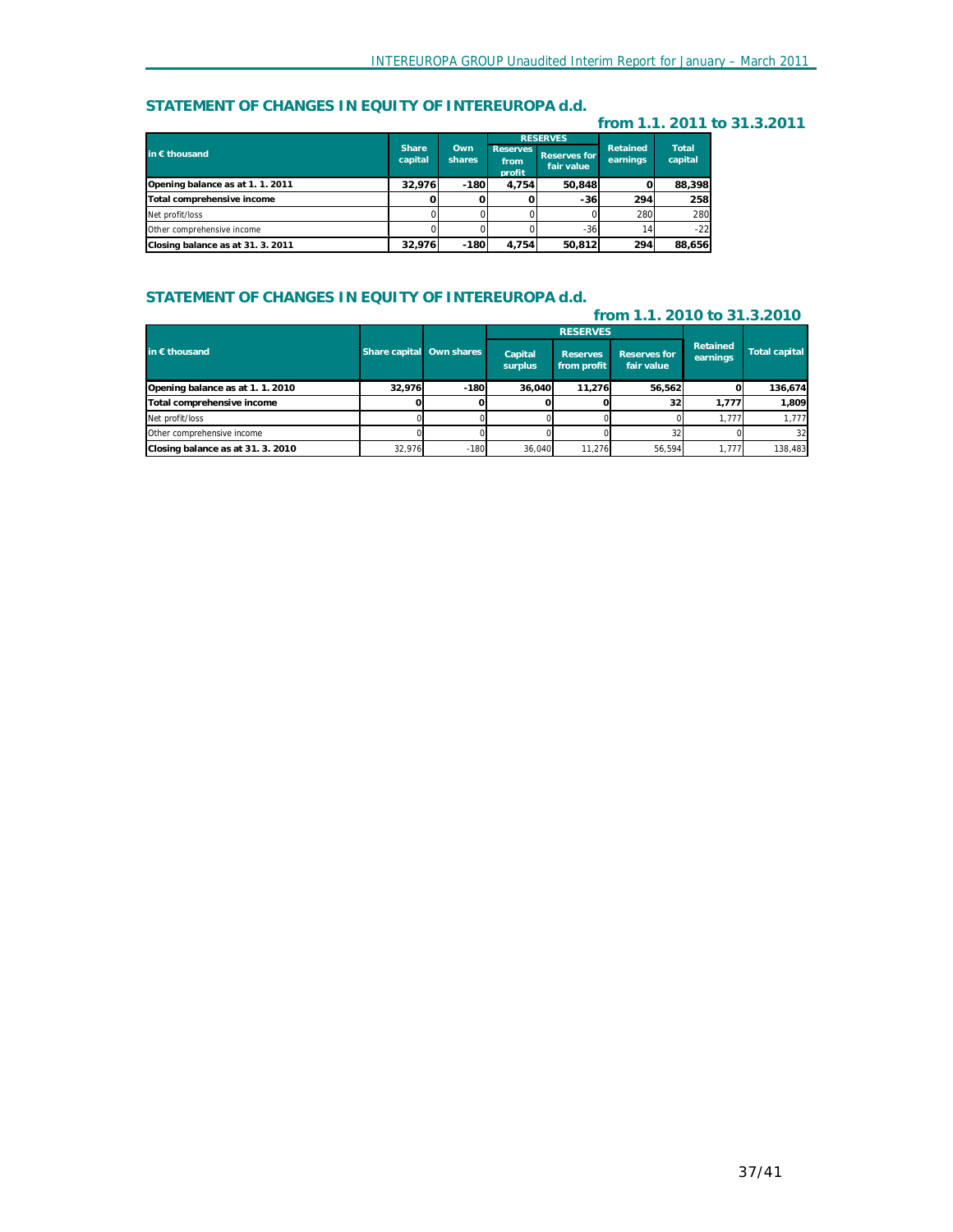# **2.2. Notes to Financial Statements of the Parent Company Intereuropa d.d.**

## **a) Notes to the INCOME STATEMENT**

**Sales revenues** amounting to € 24,646 thousand represent the revenues from services supplied. Compared to the same term last year, these revenues were higher by € 2,060 thousand, and the costs of services by € 1,320 thousand.

## **Other operating revenue**

*Table 29: Other operating revenues of Intereuropa d.d. in the term January-March 2011, in thousand €* 

| in $\epsilon$ thousand                                                       |      | January - March January - March |
|------------------------------------------------------------------------------|------|---------------------------------|
|                                                                              | 2011 | 2010                            |
| <b>Profit from disposal of tangible fixed assets and investment property</b> |      | 3.731                           |
| Income from reversal of provisions                                           |      | 162                             |
| Other operating income                                                       |      | 24                              |
| Total other operating income                                                 | 83   | 3.917                           |

#### **Labour cost**

*Table 30: Labour cost of Intereuropa d.d. in the term January-March 2011, in thousand €* 

| in $\epsilon$ thousand   | 2011 |       | January - March January - March<br>2010 |
|--------------------------|------|-------|-----------------------------------------|
| Wages and salaries       |      | 3,222 | 3,323                                   |
| <b>Pension insurance</b> |      | 360   | 413                                     |
| Social security          |      | 236   | 242                                     |
| Other labour costs:      |      | 540   | 564                                     |
| holiday allowance        |      |       |                                         |
| transport and meals      |      | 502   | 523                                     |
| other labour costs       |      | 37    | 39 <sub>1</sub>                         |
| <b>Labour costs</b>      |      | 4.358 | 4.542                                   |

#### **Other operating expenses**

*Table 31: Other operating expenses of Intereuropa d.d. in the term January-March 2011, in thousand €* 

| in $\epsilon$ thousand         | 2011 | January - March January - March<br>2010 |
|--------------------------------|------|-----------------------------------------|
| Costs of material              | 6501 | 664                                     |
| Other operating expenses       | 283  | 472                                     |
| Total other operating expenses | 933  | 1.136                                   |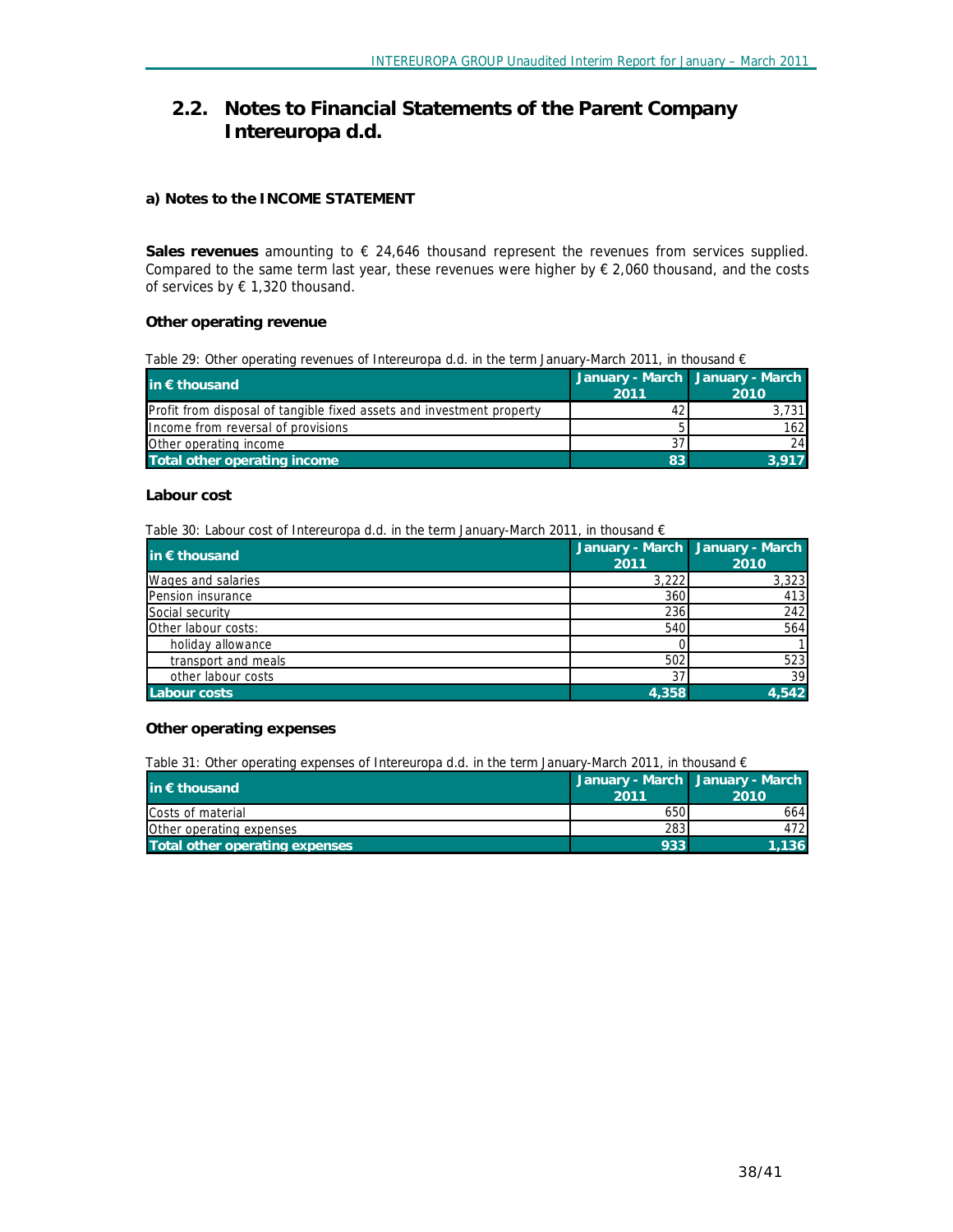#### **The effect of Financial Income and Expenses on the Profit or Loss**

Table 32: The effect of financial revenues and expenses to the Profit or Loss of Intereuropa d.d. in the term *January-March 2011, in thousand €* 

| in $\epsilon$ thousand                                                                            | 2011     | January - March January - March<br>2010 |
|---------------------------------------------------------------------------------------------------|----------|-----------------------------------------|
| Interest income                                                                                   | 1.141    | 1,168                                   |
| Revenues from stakes in companies within the Group                                                | 178      | 126                                     |
| Income from derivative financial instruments                                                      | 901      |                                         |
| Net exchange rate differences                                                                     | 20       |                                         |
| Income from cancelled value adjustments of receivables and recovery of<br>written-off receivables | 172      | 160                                     |
| Income from debts written off                                                                     |          |                                         |
| Total financial income                                                                            | 2,413    | 1,455                                   |
| Interest expenses                                                                                 | $-2.597$ | $-2,304$                                |
| Expenses from derivative financial instruments                                                    | $-372$   | $-759$                                  |
| Net exchange rate differences                                                                     |          | $-17$                                   |
| Expenses from value adjustments and written-off receivables                                       | $-259$   | $-226$                                  |
| Total financial expenses                                                                          | $-3,228$ | $-3,306$                                |
| Profit/loss from financing activities                                                             | $-815$   | $-1,852$                                |

#### **b) Notes to the STATEMENT OF FINANCIAL POSITION**

#### **Tangible fixed assets**

*Table 33: Tangible fixed assets of Intereuropa d.d. as at 31.3.2011, in thousand €* 

| in $\epsilon$ thousand                   | 31. 3. 2011 | 31.12.2010 |
|------------------------------------------|-------------|------------|
| Land and buildings                       | 140,640     | 141,374    |
| a) Land                                  | 86,116      | 86,137     |
| b) Buildings                             | 54,524      | 55,237     |
| Other property, plant and equipment      | 4.537       | 4,973      |
| Tangible fixed assets under construction |             | 6          |
| Total tangible fixed assets              | 145,184     | 146,353    |

#### **Investment property**

As of the end of reporting period, the investment property amount to  $\epsilon$  6,064 thousand. They were decreased by the depreciation in the amount of  $\epsilon$  54 thousand during the reporting term.

#### **Intangible assets**

*Table 34: Intangible Assets of Intereuropa d.d. as at 31.3.2011, in thousand €* 

| $\mathsf{in} \in \mathsf{thousand}$  | 31.3.2011 | 31.12.2010 |
|--------------------------------------|-----------|------------|
| Long-term title rights               | 3.093     | 3.245      |
| Long-term deferred development costs | 3.935     | 3.824      |
| Total intangible assets              | 7.028     | 7.069      |

#### **Loans granted and deposits**

*Table 35: Loans given and deposits held by Intereuropa d.d. as at 31.3.2011, in thousand €* 

| in € thousand                       | 31.3.2011 | 31.12.2010 |
|-------------------------------------|-----------|------------|
| Long-term loans given               | 36,471    | 36,473     |
| - to subsidiaries                   | 36,454    | 36,454     |
| - to others                         |           | 19         |
| Short-term loans given and deposits | 28,991    | 33,337     |
| - to subsidiaries                   | 28,979    | 33,321     |
| - to others                         |           | 16         |
| - deposits                          |           | 0          |
| <b>Total loans given</b>            | 65,462    | 69,810     |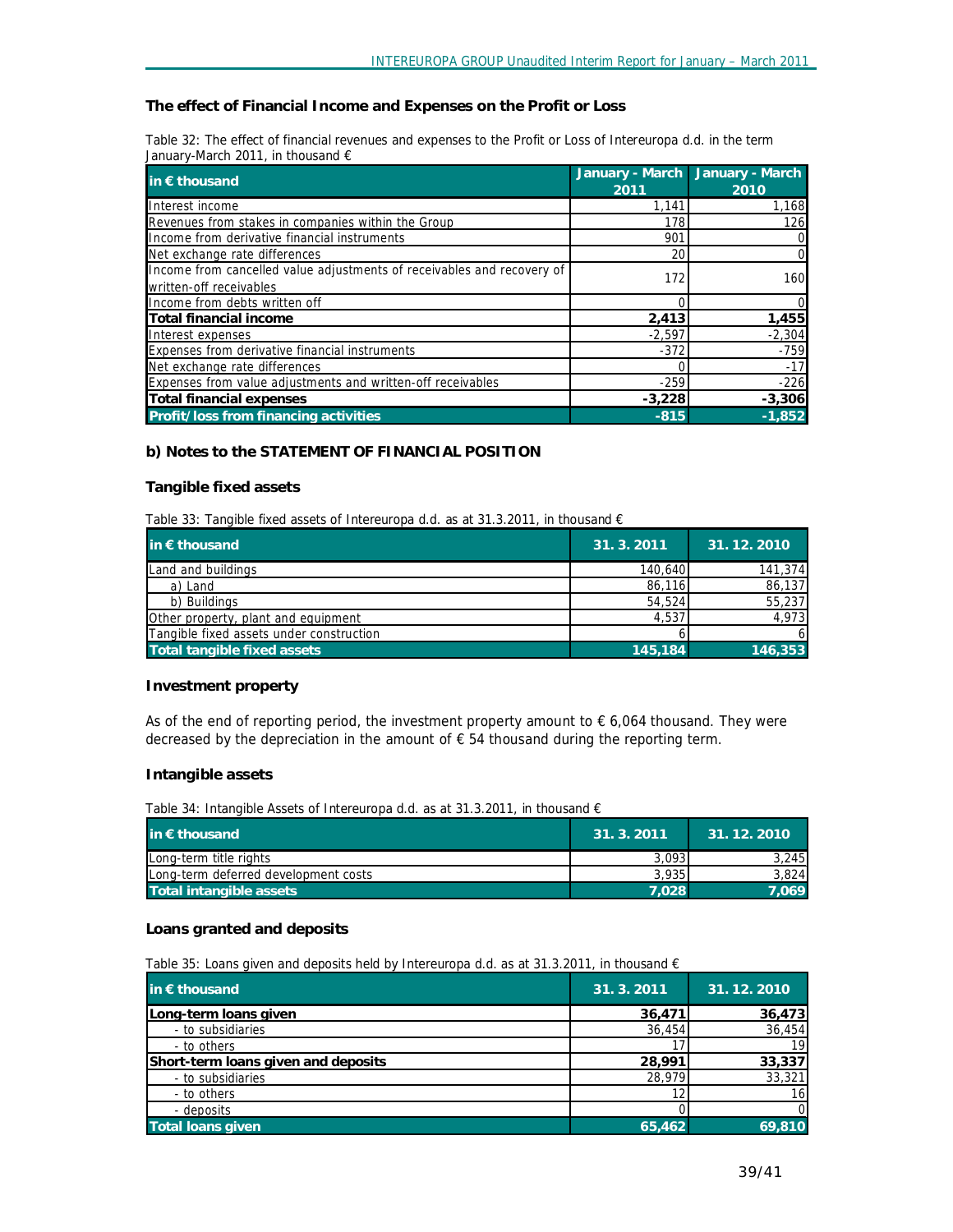**Other financial investments** in the amount of € 3,562 thousand relate to the item ''Financial assets available for sale''.

## **Short-term operating receivables**

*Table 36: Short-term operating receivables of Intereuropa d.d. as at 31.3.2011, in thousand €* 

| in $\epsilon$ thousand                                         | 31.3.2011 | 31.12.2010 |
|----------------------------------------------------------------|-----------|------------|
| Short-term operating receivables within the Group              | 1.253     | 1,076      |
| Short-term interest receivables from Group companies           | 1.765     | 806        |
| Other short-term operating receivables from Group companies    | 35        | 28         |
| Short-term operating receivables from buyers (excl. the Group) | 24,371    | 23,436     |
| Short-term operating receivables from others                   | 287       | 384        |
| Other short-term assets                                        | 155       | 65         |
| Total short-term operating receivables                         | 27.865    | 25.795     |

## **Equity**

Compared with the reporting date a year ago, the share of the capital in the liabilities structure remained unchanged, amounting to 28 percent of all liabilities to sources.

#### **Provisions**

As of the reporting date of the Statement of Financial Position, the Company Intereuropa d.d. had  $\epsilon$ 1,847 thousand of unused Long-Term Provisions and Long-term Deferred Revenues. The prevailing part comprises the provisions for pensions and similar obligations (amounting to  $\epsilon$  1,304 thousand).

The **long-term received loans and financial leases** amounted to € 162.40 thousand. In the reporting term, this item was reduced on account of loan repayments (€ 584 thousand) and increased by € 228 thousand on account of **short-term loans received.** 

## **Other long-term and short-term financial liabilities**

Table 37: Other long- and short-term financial liabilities of the Intereuropa Group as at 31.3.2011, in thousand  $\epsilon$ 

| in $\epsilon$ thousand                                  | 31.3.2011 | 31.12.2010 |
|---------------------------------------------------------|-----------|------------|
| Long-term liabilities at fair value through profit/loss | 3.455     | 3,872      |
| Total other long-term financial liabilities             | 3.455     | 3,872      |
| Short-term liabilities                                  | 989       | 1.474      |
| Liabilities for dividends and other participations      | 74.       | 741        |
| Total other short-term financial liabilities            | 1.063     | 1.548      |

The item **Other long-term financial liabilities** in the amount of € 3,455 thousand relates to the liabilities under financial instruments at fair value through Profit of Loss. They stand for the net present value of the derivative financial instrument of cross-currency swap with currency option. The short-term portion of the financial instrument due for payment in the year 2011 is posted under **Other short-term financial liabilities** in the amount of € 989 thousand.

## **Short-term operating liabilities**

*Table 38: Short-term operating liabilities of Intereuropa d.d. as at 31.3.2011, in thousand €* 

| in € thousand                                                  | 31.3.2011 | 31.12.2010 |
|----------------------------------------------------------------|-----------|------------|
| Short-term opertaing liabilities to companies within the Group | 780       | 733        |
| Short-term opertaing liabilities to suppliers                  | 20,940    | 21,005     |
| Short-term opertaing liabilities from advances                 |           | 85         |
| Other short-term opertaing liabilities                         | 3,450     | 3.719      |
| Total short-term opertaing liabilities                         | 25.262    | 25,543     |